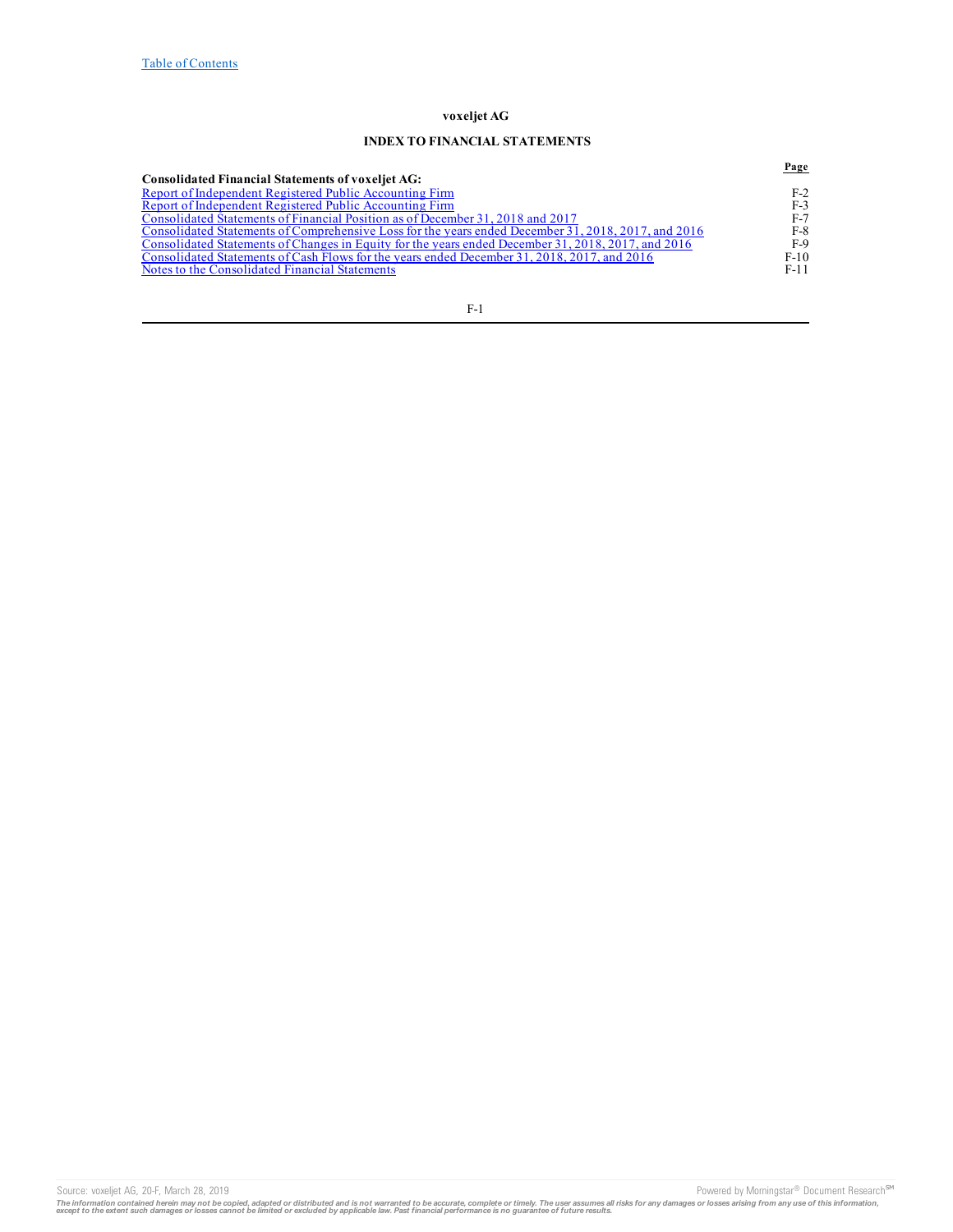## **Report of Independent Registered Public Accounting Firm**

To the Stockholders and Supervisory Board voxeljet AG:

### *Opinion on the Consolidated Financial Statements*

We have audited the accompanying consolidated statements of financial position of voxlejet AG and subsidiaries (the Company) as of December 31, 2018 and 2017, the related consolidated statements of comprehensive loss, changes in equity, and cash flows for each of the years in the three‑year period ended December 31, 2018, and the related notes (collectively, the consolidated financial statements). In our opinion, the consolidated financial statements present fairly, in all material respects, the financial position of the Company as of December 31, 2018 and 2017, and the results of its operations and its cash flows for each of the years in the three-year period ended December 31, 2018, in conformity with International Financial Reporting Standards as issued by the International Accounting Standards Board.

We also have audited, in accordance with the standards of the Public Company Accounting Oversight Board (United States) (PCAOB), the Company's internal control over financial reporting as of December 31, 2018, based on criteria established in *Internal Control – Integrated Framework (2013)* issued by the Committee of Sponsoring Organizations of the Treadway Commission, and our report dated March 28, 2019 expressed an adverse opinion on the effectiveness of the Company's internal control over financial reporting.

### *Basis for Opinion*

These consolidated financial statements are the responsibility of the Company's management. Our responsibility is to express an opinion on these consolidated financial statements based on our audits. We are a public accounting firm registered with the PCAOB and are required to be independent with respect to the Company in accordance with the U.S. federal securities laws and the applicable rules and regulations of the Securities and Exchange Commission and the PCAOB.

We conducted our audits in accordance with the standards of the PCAOB. Those standards require that we plan and perform the audit to obtain reasonable assurance about whether the consolidated financial statements are free of material misstatement, whether due to error or fraud. Our audits included performing procedures to assess the risks of material misstatement of the consolidated financial statements, whether due to error or fraud, and performing procedures that respond to those risks. Such procedures included examining, on a test basis, evidence regarding the amounts and disclosures in the consolidated financial statements. Our audits also included evaluating the accounting principles used and significant estimates made by management, as well as evaluating the overall presentation of the consolidated financial statements. We believe that our audits provide a reasonable basis for our opinion.

/s/ KPMG AG Wirtschaftsprüfungsgesellschaft

We have served as the Company's auditor since 2007.

Munich, Germany March 28, 2019

F-2

Source: voxeljet AG, 20-F, March 28, 2019 **Powered by Morningstar® Document Research** in Powered by Morningstar® Document Research in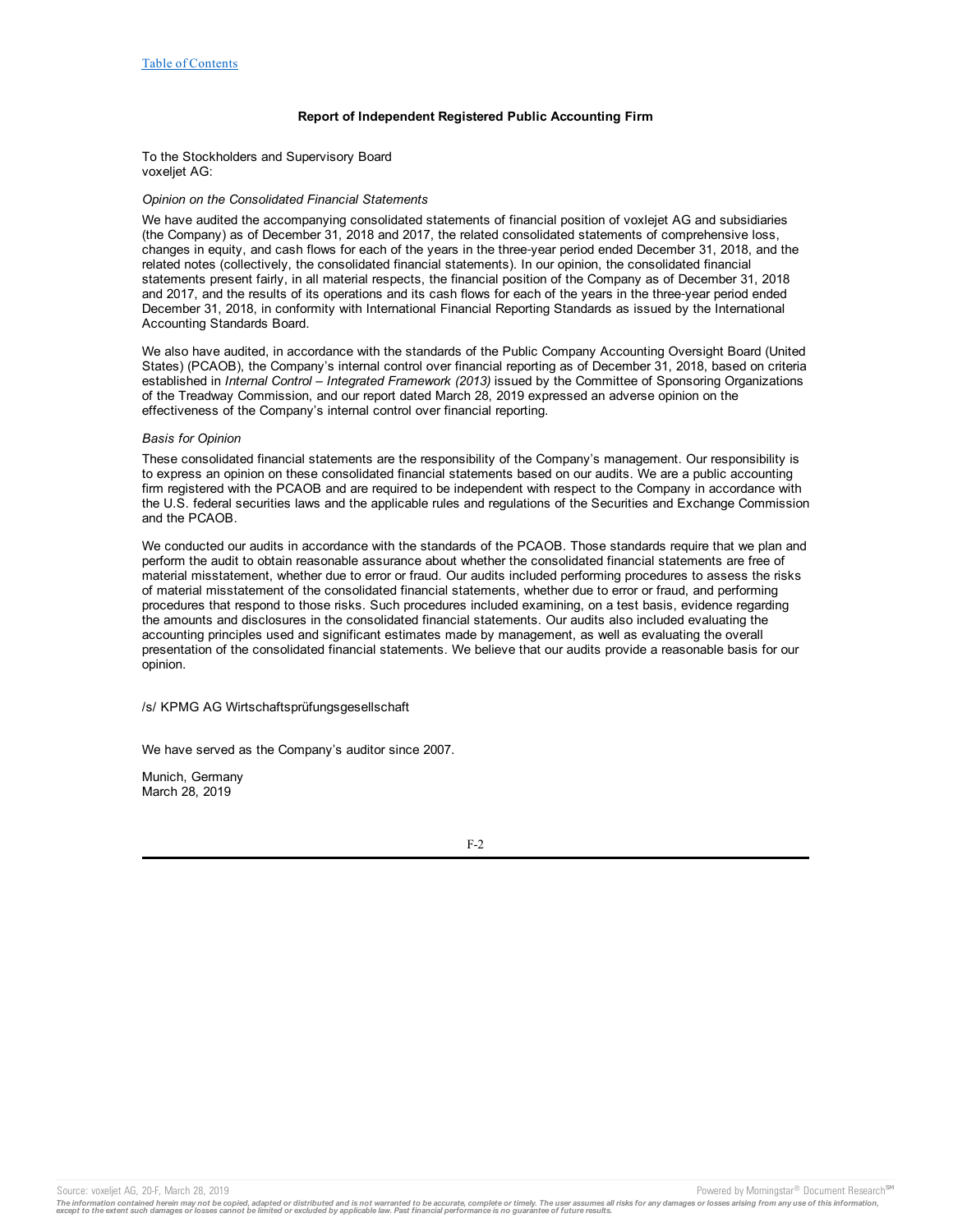## **Report of Independent Registered Public Accounting Firm**

<span id="page-2-0"></span>To the Stockholders and Supervisory Board voxeljet AG:

## *Opinion on Internal Control Over Financial Reporting*

We have audited voxeljet AG's and subsidiaries' (the Company) internal control over financial reporting as of December 31, 2018, based on criteria established in *Internal Control – Integrated Framework (2013)* issued by the Committee of Sponsoring Organizations of the Treadway Commission. In our opinion, because of the effect of the material weaknesses, described below, on the achievement of the objectives of the control criteria, the Company has not maintained effective internal control over financial reporting as of December 31, 2018, based on criteria established in *Internal Control – Integrated Framework (2013)* issued by the Committee of Sponsoring Organizations of the Treadway Commission.

We also have audited, in accordance with the standards of the Public Company Accounting Oversight Board (United States) (PCAOB), the consolidated statements of financial position of the Company as of December 31, 2018 and 2017, the related consolidated statements of comprehensive loss, changes in equity, and cash flows for each of the years in the three-year period ended December 31, 2018, and the related notes (collectively, the consolidated financial statements), and our report dated March 28, 2019 expressed an unqualified opinion on those consolidated financial statements.

A material weakness is a deficiency, or a combination of deficiencies, in internal control over financial reporting, such that there is a reasonable possibility that a material misstatement of the company's annual or interim financial statements will not be prevented or detected on a timely basis. The following material weaknesses have been identified and included in management's assessment:

The Company did not have an effective control environment including:

- · oversight by the Supervisory Board over the processes and internal controls over the five components of the COSO 2013 Framework;
- evaluation of the competence and expertise necessary to support the growth and complexity of the business, its financial reporting, and to develop an appropriate response to address any shortcomings effectively during 2018, and sufficient number of adequately trained personnel within the organization with assigned responsibility and accountability for the conduct of internal control over financial reporting or to supervise and review the work product of third party service providers engaged to assist the Company in its general information technology controls;
- · effective controls to hold personnel accountable for their internal control responsibilities through performance measurement plans and goals, and
- sufficient training of personnel on the COSO 2013 Framework and their financial reporting and related internal control responsibilities.

The Company did not have an effective risk assessment process including:

- · sufficient knowledge of IFRS to assess the application of new or modified accounting standards to its significant accounting policies and to assess the required changes to its processes and related internal controls over financial reporting;
- an effective continuous risk assessment process to identify and assess the financial reporting risks caused by changes in the operating environment, business operations, personnel or IT systems and to make necessary changes to its financial reporting processes and related internal controls to manage those risks;

F-3

The information contained herein may not be copied, adapted or distributed and is not warranted to be accurate, complete or timely. The user assumes all risks for any damages or losses arising from any use of this informat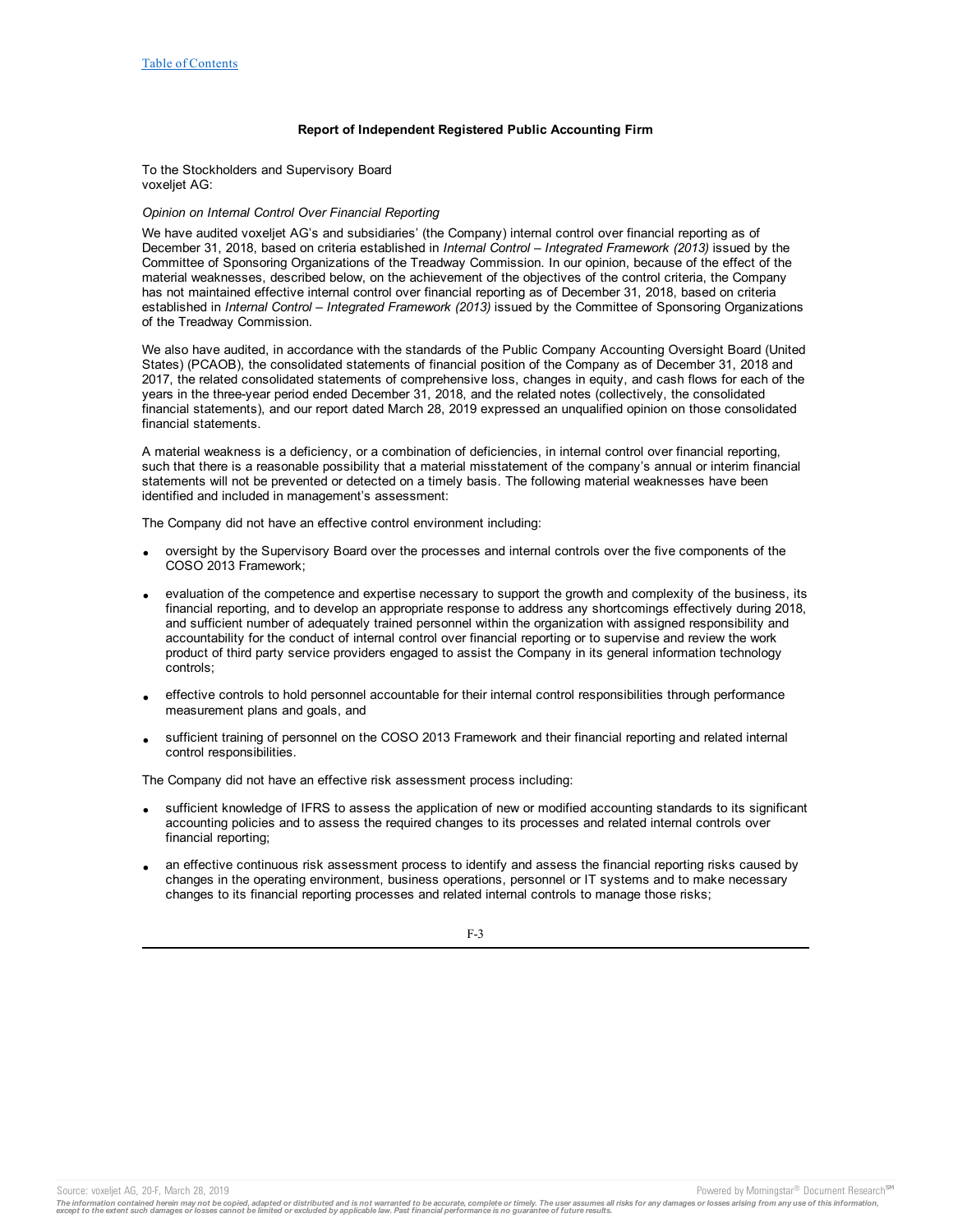- · consideration of materiality in the determination of the significant components of the entity, significant accounts and disclosures at the entity and component level, relevant assertions over the accounts and disclosures, and the determination of risk tolerance to business process activities and the precision of related internal controls; and
- design of control activities that are responsive to the identified fraud risks, including the risk of bias and management override of controls.

The Company did not have effective information and communication processes and controls including:

sufficient processes and controls in place to ensure the timely identification and communication of relevant and reliable information sourced internally and externally to financial reporting personnel, management and Supervisory Board.

The Company did not have effective monitoring activities including:

- effective controls to ascertain whether the processes and internal controls related to the five COSO 2013 Framework components (and underlying principles) were present and functioning;
- · effective controls to establish recurring monitoring activities over process level controls related to routine transactions or unusual nonrecurring transactions;
- an effective, functioning internal audit group to monitor the effectiveness of internal controls
- an effective process and controls to timely process to remediate existing control deficiencies.

The Company did not have effective control activities including:

- development of adequate written policies and procedures to support the effective implementation and operation of the controls;
- effective control activities at the transaction level over certain significant accounts to mitigate the risk of material misstatement in financial reporting;
- effective general information technology controls (GITCs) over the information technology system that supports the Company's financial reporting processes to ensure that all relevant and reliable information used in financial reporting is protected, verifiable and retained, specifically:
	- o inappropriate user access controls in the SAP ERP system to ensure appropriate segregation of duties and to adequately restrict user and privileged access to appropriate personnel commensurate with their job responsibilities;
	- $\circ$  ineffective program change management controls, specifically the Company did not properly document the nature of the program changes, performance of testing and the approval;
- · effective automated process-level controls and manual controls that are dependent upon the completeness and accuracy of information derived from IT systems;
- effective end-user computing controls over manual spreadsheets used in the financial reporting process;
- · effective process-level controls activities including:

*Financial Statement Close and Reporting Process*

Ineffective design and implementation, and operation of controls over the completeness, existence and accuracy of the financial statement close and reporting process and financial statement disclosures;

F-4

The information contained herein may not be copied, adapted or distributed and is not warranted to be accurate, complete or timely. The user assumes all risks for any damages or losses arising from any use of this informat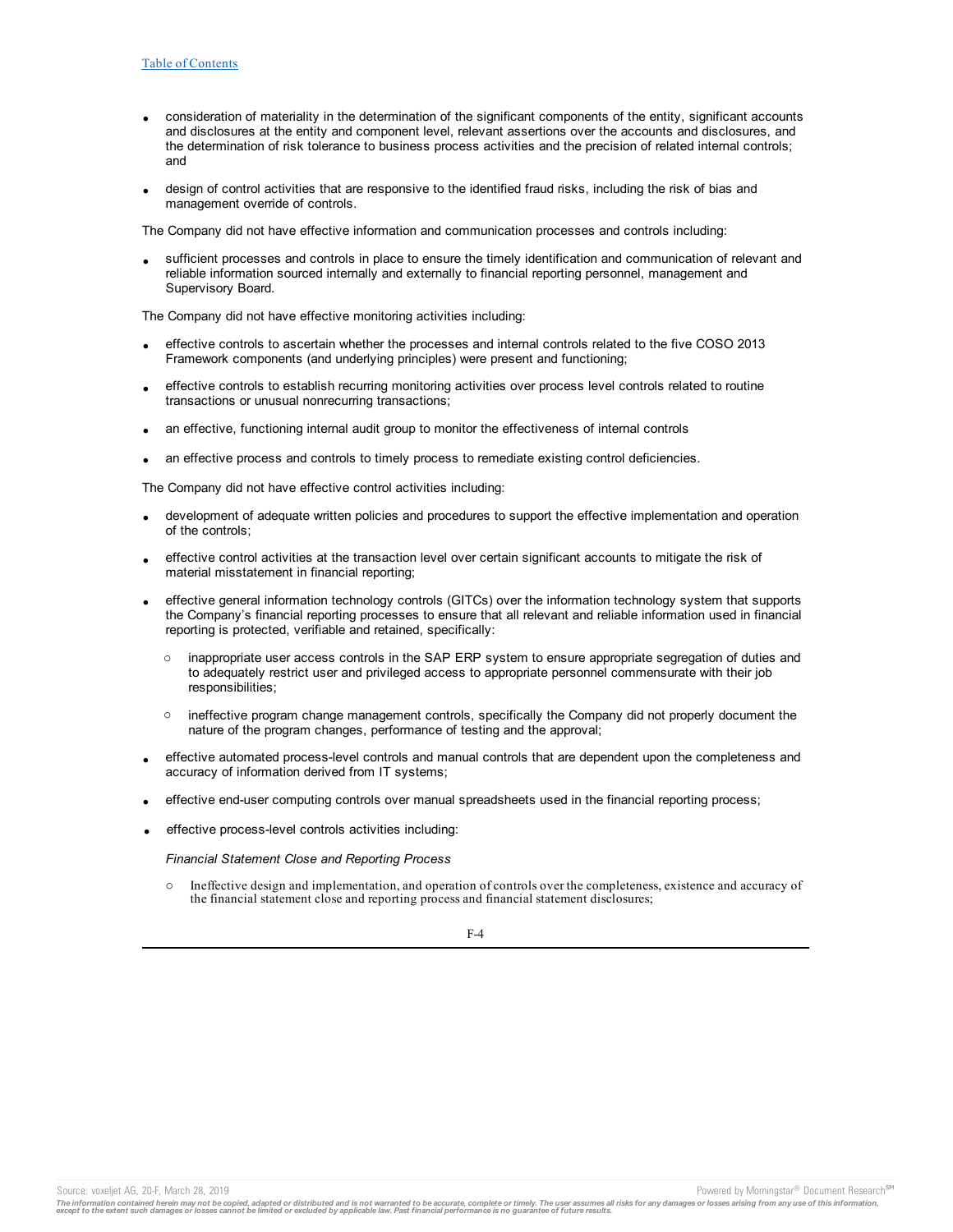- o Ineffective design and implementation, and operation of controls over the completeness, existence, accuracy and presentation of the consolidated statements of cash flows;
- $\circ$  Ineffective design and implementation, and operation of controls to ensure intercompany transactions are completely and accurately identified, reconciled, evaluated and eliminated;

### *Adoption of New Accounting Standards*

o Ineffective design and implementation and operation of controls over the completeness, existence, accuracy and presentation of account balances and disclosures related to the adoption of the new accounting standards, IFRS 15, *Revenue from Contracts with Customers*, and IFRS 9, *Financial Instruments*;

#### *Impairment*

o Ineffective design and implementation and operation of controls to assess the existence of impairment indicators and to perform an impairment assessment of the Company's long-lived assets in accordance with IAS 36, *Impairment of Assets* including ineffective design and implementation and operation of controls over the appropriateness of the assumptions and methodology used to measure the fair value of cash-generating units.

These material weaknesses were considered in determining the nature, timing, and extent of audit tests applied in our audit of the 2018 consolidated financial statements, and this report does not affect our report on those consolidated financial statements.

## *Basis for Opinion*

The Company's management is responsible for maintaining effective internal control over financial reporting and for its assessment of the effectiveness of internal control over financial reporting, included in the accompanying *Management's Annual Report on Internal Control over Financial Reporting*. Our responsibility is to express an opinion on the Company's internal control over financial reporting based on our audit. We are a public accounting firm registered with the PCAOB and are required to be independent with respect to the Company in accordance with the U.S. federal securities laws and the applicable rules and regulations of the Securities and Exchange Commission and the PCAOB.

We conducted our audit in accordance with the standards of the PCAOB. Those standards require that we plan and perform the audit to obtain reasonable assurance about whether effective internal control over financial reporting was maintained in all material respects. Our audit of internal control over financial reporting included obtaining an understanding of internal control over financial reporting, assessing the risk that a material weakness exists, and testing and evaluating the design and operating effectiveness of internal control based on the assessed risk. Our audit also included performing such other procedures as we considered necessary in the circumstances. We believe that our audit provides a reasonable basis for our opinion.

### *Definition and Limitations of Internal Control Over Financial Reporting*

A company's internal control over financial reporting is a process designed to provide reasonable assurance regarding the reliability of financial reporting and the preparation of financial statements for external purposes in accordance with generally accepted accounting principles. A company's internal control over financial reporting includes those policies and procedures that (1) pertain to the maintenance of records that, in reasonable detail, accurately and fairly reflect the transactions and dispositions of the assets of the company; (2) provide reasonable assurance that transactions are recorded as necessary to permit preparation of financial statements in accordance with generally accepted accounting principles, and that receipts and expenditures of the company are being made only in accordance with authorizations of management and directors of the company; and (3) provide reasonable assurance regarding prevention or timely detection of unauthorized acquisition, use, or disposition of the company's assets that could have a material effect on the financial statements.

Because of its inherent limitations, internal control over financial reporting may not prevent or detect misstatements. Also, projections of any evaluation of effectiveness to future periods are subject to the risk

#### F-5

The information contained herein may not be copied, adapted or distributed and is not warranted to be accurate, complete or timely. The user assumes all risks for any damages or losses arising from any use of this informat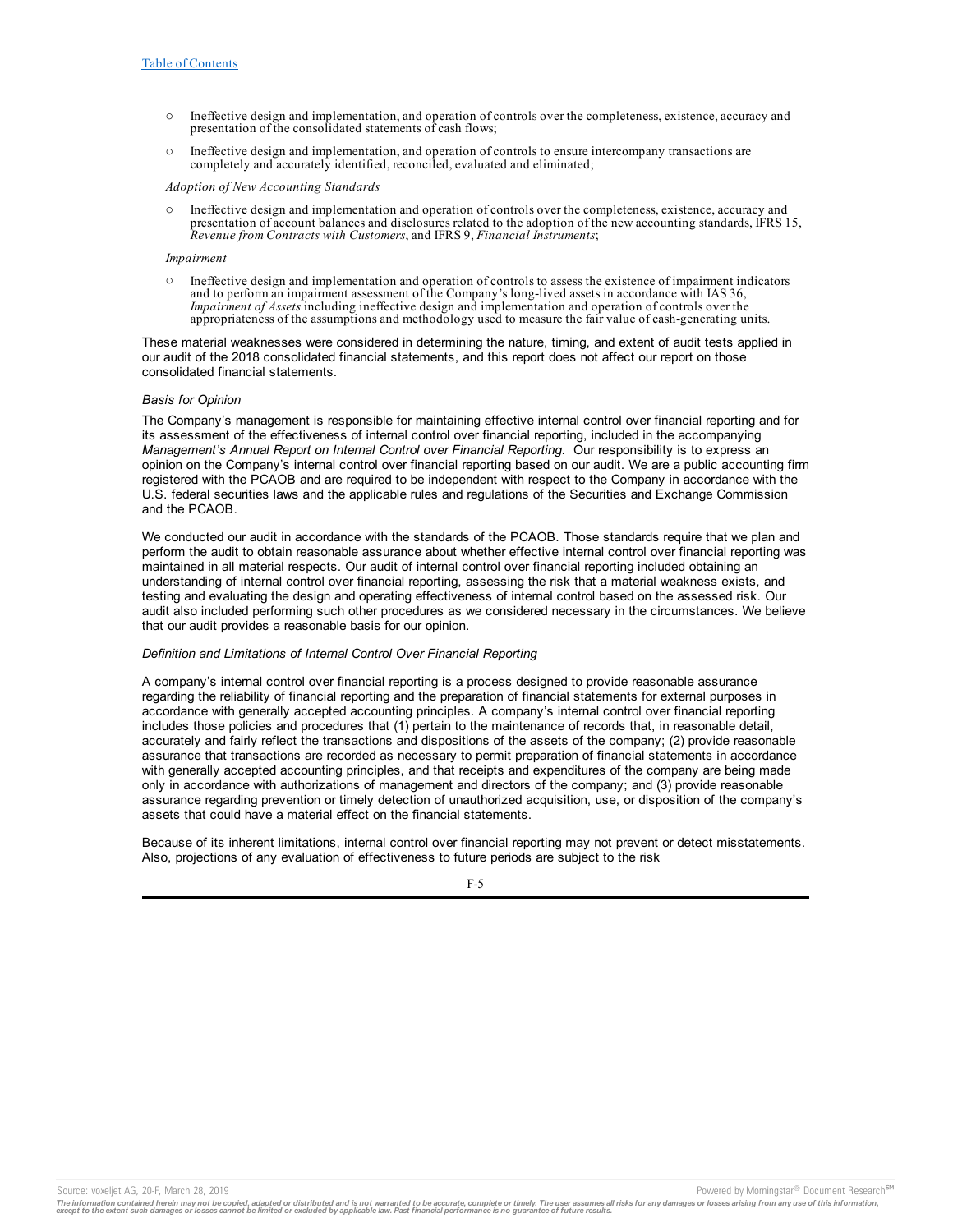that controls may become inadequate because of changes in conditions, or that the degree of compliance with the policies or procedures may deteriorate.

/s/ KPMG AG Wirtschaftsprüfungsgesellschaft

Munich, Germany March 28, 2019

F-6

Source: voxeljet AG, 20-F, March 28, 2019 **Powered by Morningstar® Document Research** SM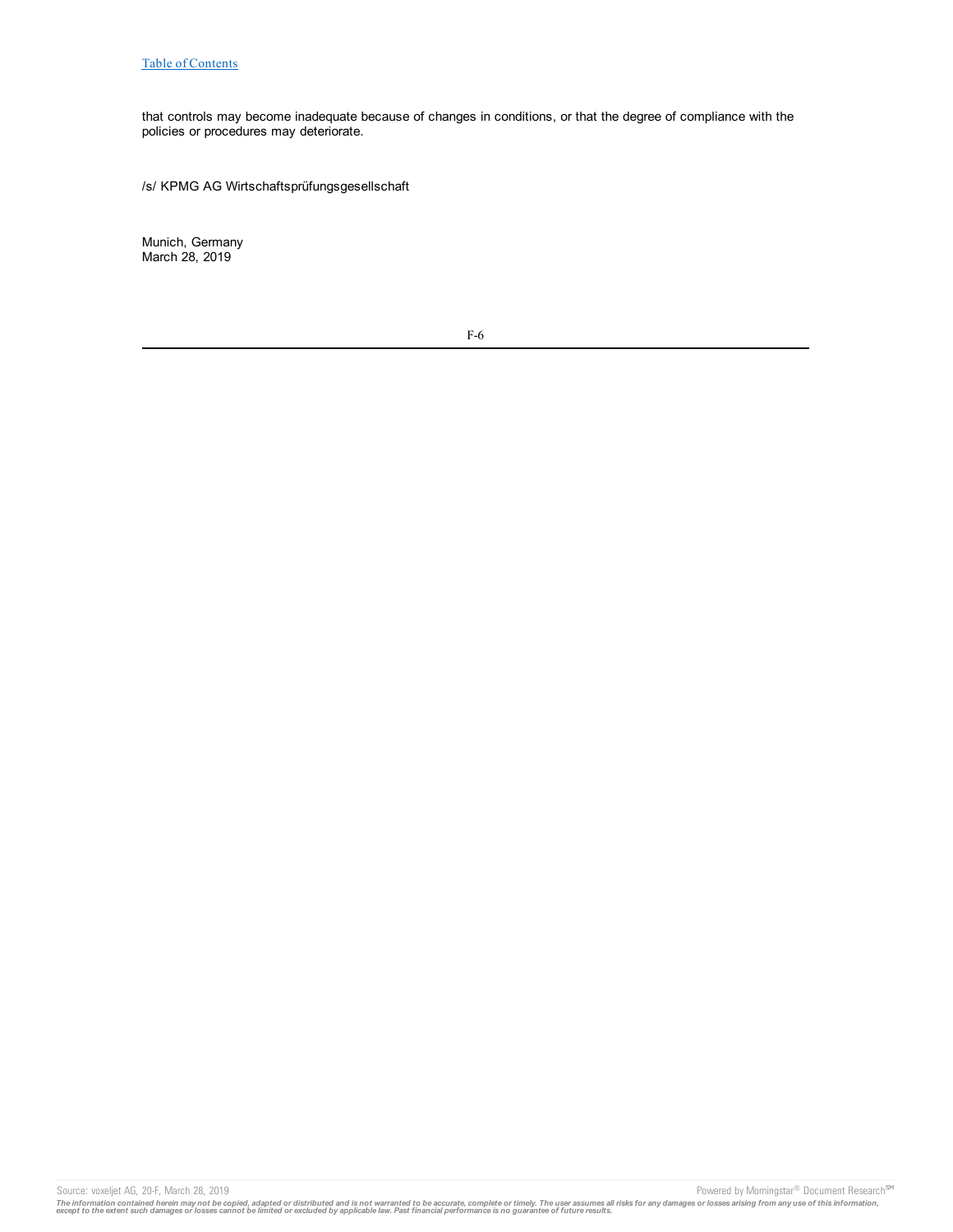## **CONSOLIDATED STATEMENTS OF FINANCIAL POSITION**

<span id="page-6-0"></span>

|                               |              | December 31,                       |                 |
|-------------------------------|--------------|------------------------------------|-----------------|
|                               |              | 2018                               | $2017^{(1)(2)}$ |
|                               | <b>Notes</b> | $(E \in \mathbb{R})$ in thousands) |                 |
| <b>Current assets</b>         |              | 37,936                             | 37,494          |
| Cash and cash equivalents     | 3            | 7,402                              | 7,569           |
| <b>Financial assets</b>       | 3, 14        | 12,905                             | 14,044          |
| Trade receivables             | 3, 8         | 6,030                              | 5,093           |
| Inventories                   | 9            | 10,064                             | 9,259           |
| Income tax receivables        |              | 13                                 | 3               |
| Other assets                  |              | 1,522                              | 1,526           |
|                               |              |                                    |                 |
| <b>Non-current assets</b>     |              | 31,416                             | 29,508          |
| Financial assets              | 3, 14        | 2,234                              | 357             |
| Intangible assets             | 11           | 1,420                              | 1,111           |
| Property, plant and equipment | 12           | 27,675                             | 27,949          |
| Investments in joint venture  |              | 33                                 | 39              |
| Other assets                  |              | 54                                 | 52              |
|                               |              |                                    |                 |
| <b>Total assets</b>           |              | 69,352                             | 67,002          |

|                                                  |              | December 31,       |                 |
|--------------------------------------------------|--------------|--------------------|-----------------|
|                                                  |              | 2018               | $2017^{(1)(2)}$ |
|                                                  | <b>Notes</b> | $(E$ in thousands) |                 |
| <b>Current liabilities</b>                       |              | 6,302              | 6,576           |
| Deferred income                                  | 3            |                    | 271             |
| Trade payables                                   | 3            | 2,945              | 3,059           |
| <b>Contract liabilities</b>                      | 3            | 817                | $-$             |
| <b>Financial liabilities</b>                     | 3, 14        | 850                | 1,162           |
| Other liabilities and provisions                 | 13           | 1,690              | 2,084           |
|                                                  |              |                    |                 |
| <b>Non-current liabilities</b>                   |              | 16,575             | 16,537          |
| Deferred income                                  | 3            |                    | 18              |
| Deferred tax liabilities                         |              | 76                 | 66              |
| <b>Financial liabilities</b>                     | 3, 14        | 16,321             | 16,413          |
| Other liabilities and provisions                 | 13           | 178                | 40              |
|                                                  |              |                    |                 |
| Equity                                           |              | 46,475             | 43,889          |
| Subscribed capital                               | 25           | 4,836              | 3,720           |
| Capital reserves                                 | 26           | 86,803             | 76,227          |
| Accumulated deficit                              | 3            | (46, 400)          | (37,509)        |
| Accumulated other comprehensive income           |              | 1.201              | 1,380           |
| Equity attributable to the owners of the company |              | 46,440             | 43,818          |
| <b>Non-controlling interests</b>                 |              | 35                 | 71              |
|                                                  |              |                    |                 |
| <b>Total equity and liabilities</b>              |              | 69,352             | 67,002          |

See accompanying notes to these consolidated financial statements.

Comparative figures for the year ended December 31, 2017 were restated for immaterial errors. For further information, see Note 6 to the consolidated financial statements. (1)

voxeljet AG has initially applied IFRS 15 and IFRS 9 as of January 1, 2018. Under the transition methods chosen, comparative information has not been restated. For further information, see Note 3 to the consolidated financial statements. (2)

## F-7

Source: voxeljet AG, 20-F, March 28, 2019 **Powered by Morningstar® Document Research** Morningstar® Document Research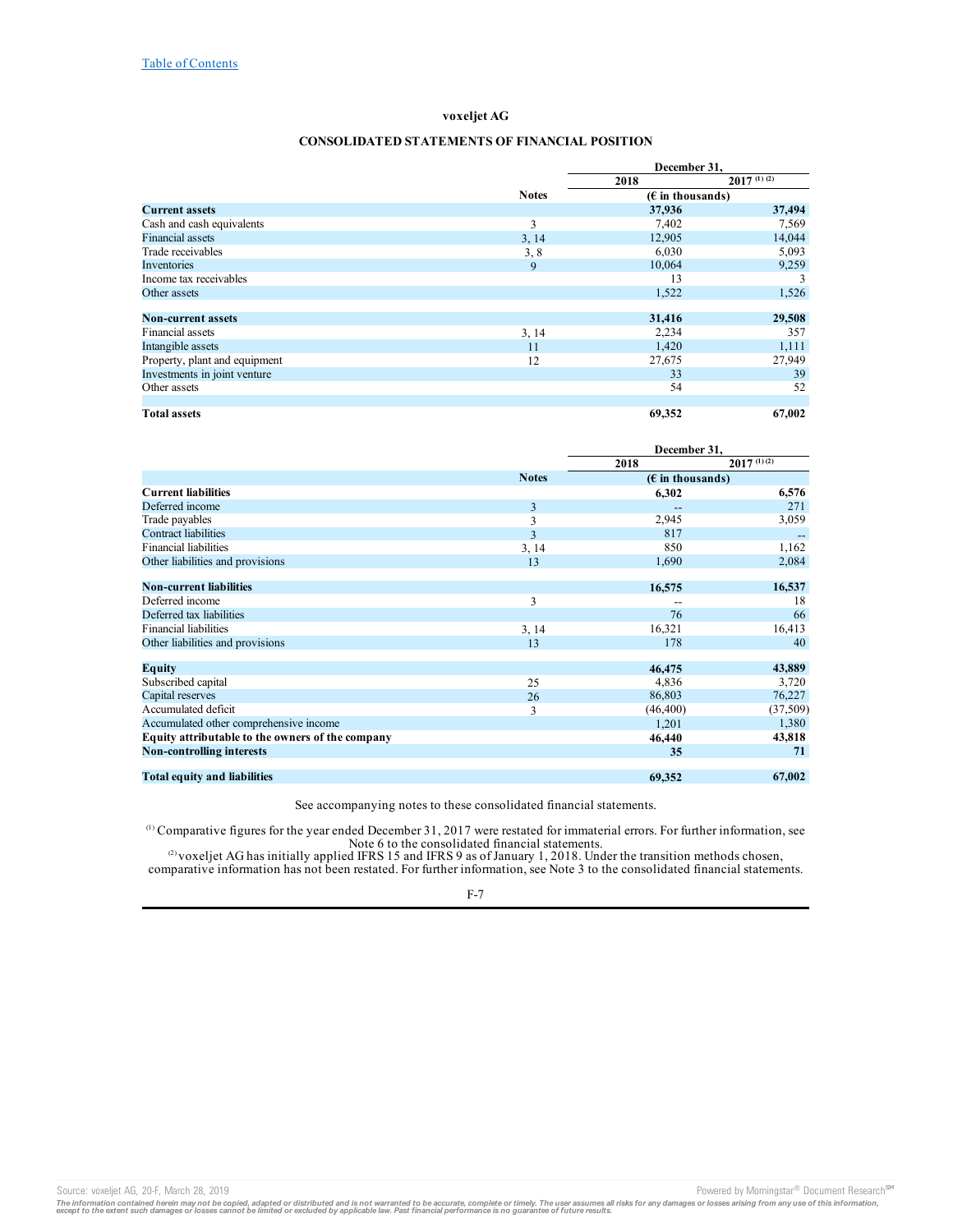# **CONSOLIDATED STATEMENTS OF COMPREHENSIVE LOSS**

<span id="page-7-0"></span>

|                                                                                              |              | <b>Year Ended December 31,</b> |                                                        |              |  |  |
|----------------------------------------------------------------------------------------------|--------------|--------------------------------|--------------------------------------------------------|--------------|--|--|
|                                                                                              |              | 2018                           | $2017^{(1)(2)}$                                        | $2016^{(2)}$ |  |  |
|                                                                                              | <b>Notes</b> |                                | $(\epsilon$ in thousands, except share and share data) |              |  |  |
| Revenues                                                                                     | 3, 20        | 26,009                         | 23,178                                                 | 22,338       |  |  |
| Cost of sales                                                                                | 15           | (16, 864)                      | (13, 853)                                              | (15, 435)    |  |  |
| <b>Gross profit</b>                                                                          |              | 9,145                          | 9,325                                                  | 6,903        |  |  |
| Selling expenses                                                                             |              | (7, 332)                       | (6, 474)                                               | (5,312)      |  |  |
| Administrative expenses                                                                      |              | (5,587)                        | (5,129)                                                | (4, 563)     |  |  |
| Research and development expenses                                                            |              | (6, 334)                       | (5,528)                                                | (5,683)      |  |  |
| Other operating expenses                                                                     | 16           | (751)                          | (1, 844)                                               | (3,881)      |  |  |
| Other operating income                                                                       | 16           | 1,297                          | 1,001                                                  | 1,417        |  |  |
| <b>Operating loss</b>                                                                        |              | (9,562)                        | (8,649)                                                | (11, 119)    |  |  |
| Finance expense                                                                              | 17           | (1, 143)                       | (190)                                                  | (230)        |  |  |
| Finance income                                                                               | 17           | 1,952                          | 365                                                    | 38           |  |  |
| <b>Financial result</b>                                                                      | 17           | 809                            | 175                                                    | (192)        |  |  |
| Loss before income taxes                                                                     |              | (8,753)                        | (8, 474)                                               | (11,311)     |  |  |
| Income tax expense                                                                           | 18           | (11)                           | (80)                                                   | (2)          |  |  |
| <b>Net loss</b>                                                                              |              | (8,764)                        | (8,554)                                                | (11, 313)    |  |  |
| Other comprehensive income (loss) that may be reclassified<br>subsequently to profit or loss |              | (179)                          | 505                                                    | 1,111        |  |  |
| <b>Total comprehensive loss</b>                                                              |              | (8,943)                        | (8,049)                                                | (10,202)     |  |  |
|                                                                                              |              |                                |                                                        |              |  |  |
| Loss attributable to:                                                                        |              |                                |                                                        |              |  |  |
| Owner of the Company                                                                         |              | (8, 728)                       | (8,538)                                                | (11, 287)    |  |  |
| Non-controlling interests                                                                    |              | (36)                           | (16)                                                   | (26)         |  |  |
|                                                                                              |              | (8,764)                        | (8,554)                                                | (11,313)     |  |  |
| Total comprehensive loss attributable to:                                                    |              |                                |                                                        |              |  |  |
| Owner of the Company                                                                         |              | (8,907)                        | (8,033)                                                | (10, 176)    |  |  |
| Non-controlling interests                                                                    |              | (36)                           | (16)                                                   | (26)         |  |  |
|                                                                                              |              | (8,943)                        | (8,049)                                                | (10,202)     |  |  |
| Weighted average number of ordinary shares outstanding                                       |              | 3,940,636                      | 3.720,000                                              | 3.720,000    |  |  |
| Loss per share - basic/ diluted (EUR)                                                        |              | (2.21)                         | (2.30)                                                 | (3.04)       |  |  |

See accompanying notes to these consolidated financial statements.

Comparative figures for the year ended December 31, 2017 were restated for immaterial errors. For further information, see Note 6 to the consolidated financial statements. (1)

voxeljet AG has initially applied IFRS 15 and IFRS 9 as of January 1, 2018. Under the transition methods chosen, comparative information has not been restated. For further information, see Note 3 to the consolidated financial statements. (2)

# F-8

Source: voxeljet AG, 20-F, March 28, 2019 **Powered by Morningstar® Document Research** Morningstar® Document Research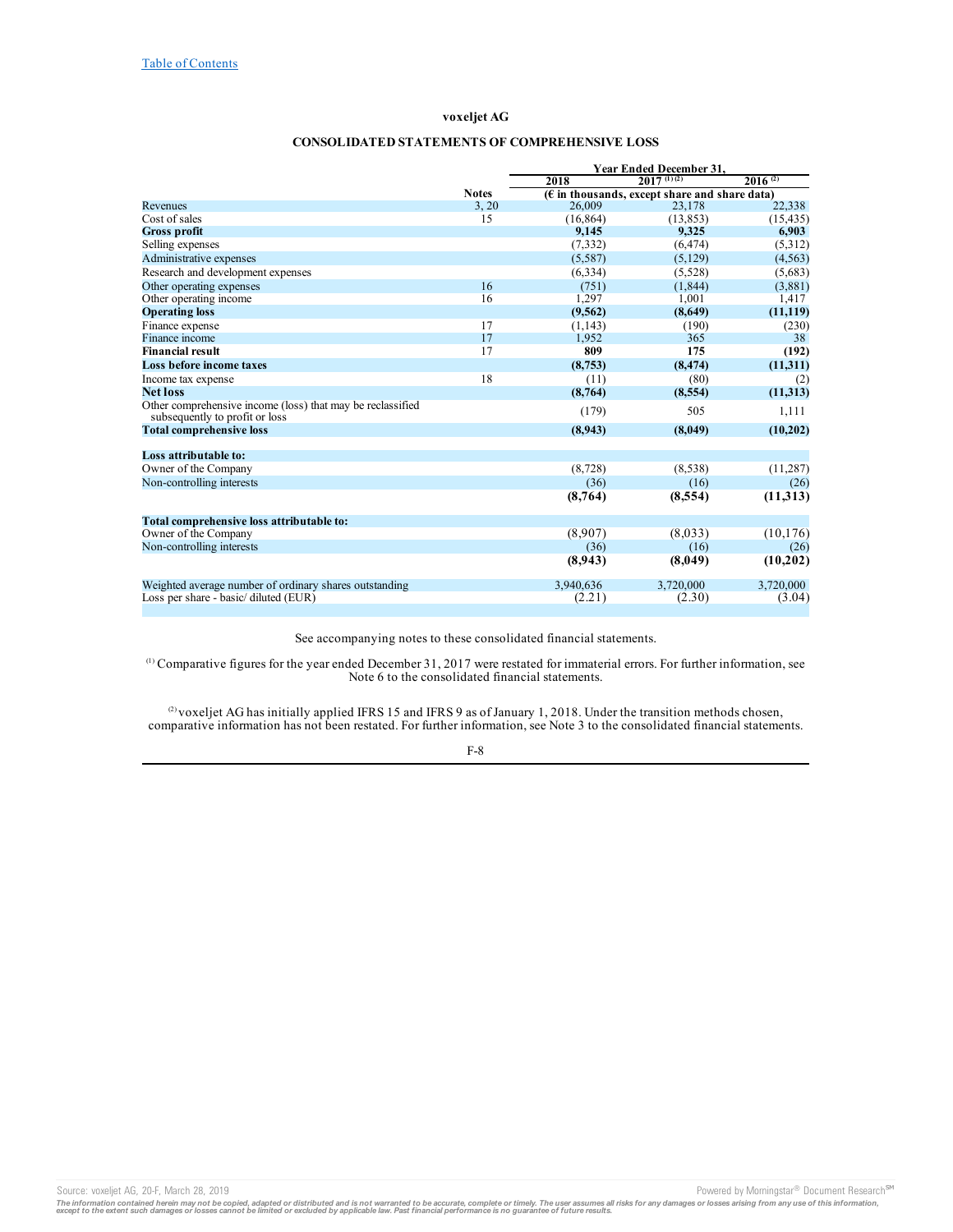# **CONSOLIDATED STATEMENTS OF CHANGES IN EQUITY**

<span id="page-8-0"></span>

|                                                                                                                                        |                              |                          |                          | $(E$ in thousands)<br>Attributable to the owners of the company |              |                                     |                 |
|----------------------------------------------------------------------------------------------------------------------------------------|------------------------------|--------------------------|--------------------------|-----------------------------------------------------------------|--------------|-------------------------------------|-----------------|
|                                                                                                                                        | <b>Subscribed</b><br>capital | Capital<br>reserves      | Accumulated<br>deficit   | Accumulated<br>other<br>comprehensive<br>gain (loss)            | <b>Total</b> | Non-controlling<br><b>interests</b> | Total<br>equity |
| <b>Balance at January 1, 2016</b>                                                                                                      | 3,720                        | 75,671                   | (17,684)                 | (238)                                                           | 61,469       | --                                  | 61,469          |
| Establishment of subsidiary with non-<br>controlling interests                                                                         |                              | --                       |                          | --                                                              |              | 113                                 | 113             |
| Loss for the period                                                                                                                    | $-$                          | $\qquad \qquad -$        | (11, 287)                | $\overline{a}$                                                  | (11, 287)    | (26)                                | (11, 313)       |
| Net changes in fair value of available<br>for sale financial assets                                                                    |                              | $-$                      |                          | 50                                                              | 50           | $\overline{a}$                      | 50              |
| Foreign currency translation                                                                                                           | --                           | $\overline{a}$           | $\overline{\phantom{0}}$ | 1,061                                                           | 1,061        | $\overline{\phantom{m}}$            | 1,061           |
| Equity-settled share-based payment<br>transaction in relation to the<br>establishment of a subsidiary with<br>non-controlling interest | $-$                          | 156                      |                          |                                                                 | 156          |                                     | 156             |
| Balance at December 31, 2016 <sup>(2)</sup>                                                                                            | 3,720                        | 75,827                   | (28,971)                 | 873                                                             | 51,449       | 87                                  | 51,536          |
| <b>Balance at January 1, 2017</b>                                                                                                      | 3,720                        | 75,827                   | (28,971)                 | 873                                                             | 51,449       | 87                                  | 51,536          |
| Loss for the period                                                                                                                    | --                           | $\overline{a}$           | (8,538)                  | $-$                                                             | (8,538)      | (16)                                | (8,554)         |
| Net changes in fair value of available<br>for sale financial assets                                                                    | --                           | --                       | --                       | 37                                                              | 37           | $\overline{\phantom{a}}$            | 37              |
| Foreign currency translation                                                                                                           | --                           | $\overline{\phantom{m}}$ | $-$                      | 470                                                             | 470          | $\overline{\phantom{m}}$            | 470             |
| Deferred tax                                                                                                                           | $-$                          | 14                       | $\overline{\phantom{a}}$ | $\overline{a}$                                                  | 14           | $-$                                 | 14              |
| Equity-settled share-based payment                                                                                                     | --                           | 386                      | $\overline{\phantom{a}}$ | --                                                              | 386          | $\overline{\phantom{a}}$            | 386             |
| Balance at December 31, 2017 (1)(2)                                                                                                    | 3,720                        | 76,227                   | (37,509)                 | 1,380                                                           |              | 71                                  | 43.889          |
| Adjustment on initial application of<br><b>IFRS 15</b>                                                                                 | --                           | --                       | (100)                    | --                                                              | (100)        |                                     | (100)           |
| Adjustment on initial application of<br>IFRS 9                                                                                         | --                           |                          | (63)                     |                                                                 | (63)         |                                     | (63)            |
| Adjusted balance at January 1,<br>2018                                                                                                 | 3,720                        | 76,227                   | (37,672)                 | 1,380                                                           | 43,655       | 71                                  | 43,726          |
| Loss for the period                                                                                                                    | $-$                          | $-$                      | (8, 728)                 | $-$                                                             | (8, 728)     | (36)                                | (8,764)         |
| Net changes in fair value of available<br>for sale financial assets                                                                    | --                           | $-$                      |                          | (119)                                                           | (119)        | --                                  | (119)           |
| Foreign currency translation                                                                                                           | $\overline{a}$               | $-$                      | $\overline{\phantom{a}}$ | (60)                                                            | (60)         | $-$                                 | (60)            |
| Capital increase                                                                                                                       | 1.116                        | 9.972                    |                          |                                                                 | 11,088       | $\overline{\phantom{a}}$            | 11,088          |
| Deferred tax                                                                                                                           | $-$                          |                          | $\overline{\phantom{a}}$ | $\overline{a}$                                                  | 0            | $-$                                 | $\mathbf{0}$    |
| Equity-settled share-based payment                                                                                                     | $\overline{a}$               | 604                      | $\overline{\phantom{a}}$ | $- -$                                                           | 604          | $\overline{\phantom{a}}$            | 604             |
| <b>Balance at December 31, 2018</b>                                                                                                    | 4.836                        | 86,803                   | (46, 400)                | 1,201                                                           | 46,440       | 35                                  | 46,475          |

See accompanying notes to these consolidated financial statements.

Comparative figures for the year ended December 31, 2017 were restated for immaterial errors. For further information, see Note 6 to the consolidated financial statements. (1)

voxeljet AG has initially applied IFRS 15 and IFRS 9 as of January 1, 2018. Under the transition methods chosen, comparative information has not been restated. For further information, see Note 3 to the consolidated financial statements. (2)

F-9

Source: voxeljet AG, 20-F, March 28, 2019 **Powered by Morningstar® Document Research** Morningstar® Document Research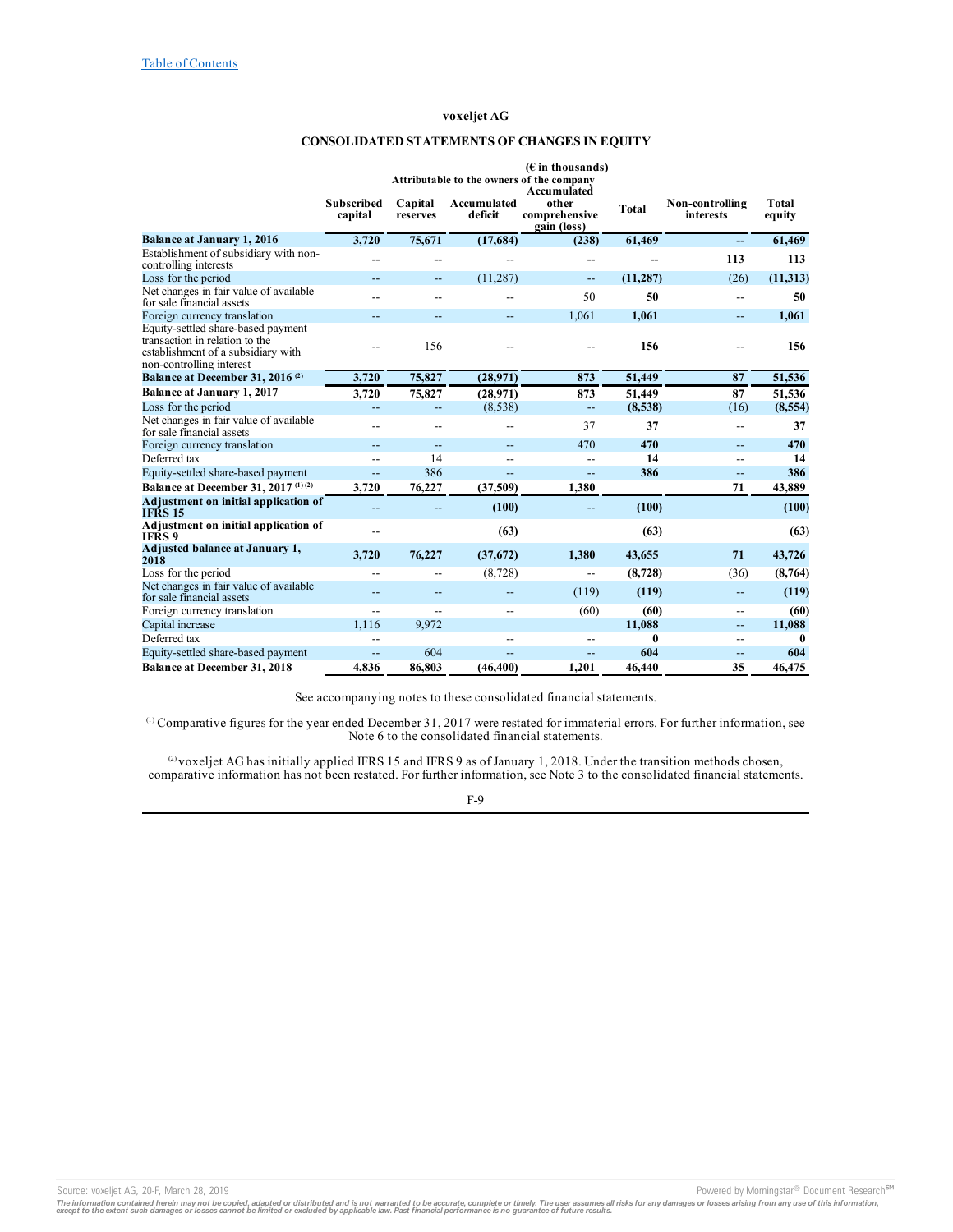# **CONSOLIDATED STATEMENTS OF CASH FLOWS**

<span id="page-9-0"></span>

|                                                                                                                                  | <b>Year Ended December 31,</b> |                            |                          |  |
|----------------------------------------------------------------------------------------------------------------------------------|--------------------------------|----------------------------|--------------------------|--|
|                                                                                                                                  | 2018                           | $20\overline{17^{(1)(2)}}$ | $2016^{(2)}$             |  |
|                                                                                                                                  |                                | $(E$ in thousands)         |                          |  |
| <b>Cash Flow from operating activities</b>                                                                                       |                                |                            |                          |  |
| Loss for the period                                                                                                              | (8,764)                        | (8,554)                    | (11, 313)                |  |
| Depreciation and amortization                                                                                                    | 3,506                          | 3,163                      | 2,542                    |  |
| Foreign currency exchange differences on loans to subsidiaries                                                                   | (340)                          | 1,056                      | 1,092                    |  |
| Impairment losses on goodwill and intangible assets                                                                              | --                             | $\overline{a}$             | 1,130                    |  |
| Equity-settled share-based payment transaction in relation to the establishment of a<br>subsidiary with non-controlling interest | $\overline{\phantom{a}}$       |                            | 256                      |  |
| Share-based compensation expense                                                                                                 | 604                            | 386                        | $\overline{\phantom{a}}$ |  |
| Impairment losses on trade receivables                                                                                           | 227                            | 237                        | 367                      |  |
| Non-cash interest expense on long-term debt                                                                                      | 781                            | 17                         |                          |  |
| Change in fair value of derivative equity forward                                                                                |                                |                            | $\overline{a}$           |  |
| Change in inventory allowance                                                                                                    | (1, 877)<br>(417)              | (352)                      | 954                      |  |
| Other                                                                                                                            |                                | (515)                      |                          |  |
|                                                                                                                                  | 68                             | 105                        | 56                       |  |
| Change in working capital                                                                                                        | (1,502)                        | (2,373)                    | (8, 422)                 |  |
| Trade and other receivables, inventories and current assets                                                                      | (1, 556)                       | (2,697)                    | (6, 784)                 |  |
| Trade payables                                                                                                                   | (310)                          | 629                        | (27)                     |  |
| Other liabilities and provisions and deferred income                                                                             | 375                            | (310)                      | (1,657)                  |  |
| Income tax payable/receivables                                                                                                   | (11)                           | 5                          | 46                       |  |
| Total                                                                                                                            | (7, 714)                       | (6, 830)                   | (13,338)                 |  |
|                                                                                                                                  |                                |                            |                          |  |
| <b>Cash Flow from investing activities</b>                                                                                       |                                |                            |                          |  |
| Payments to acquire property, plant and equipment and intangible assets                                                          | (3,812)                        | (3,626)                    | (3,700)                  |  |
| Proceeds from disposal of financial assets                                                                                       | 10,475                         | 4,077                      | 34,979                   |  |
| Payments to acquire financial assets                                                                                             | (8,690)                        | (5, 542)                   | (15, 827)                |  |
| Other                                                                                                                            |                                | 156                        | 14                       |  |
| Total                                                                                                                            |                                |                            |                          |  |
|                                                                                                                                  | (2,027)                        | (4,935)                    | 15,466                   |  |
| <b>Cash Flow from financing activities</b>                                                                                       |                                |                            |                          |  |
| Repayment of bank overdrafts and lines of credit                                                                                 | (58)                           | (167)                      | (159)                    |  |
| Repayment of sale and leaseback obligation                                                                                       | (324)                          | (383)                      | (535)                    |  |
|                                                                                                                                  |                                |                            |                          |  |
| Repayment of finance lease obligation                                                                                            | (37)                           | (51)                       | (36)                     |  |
| Repayment of long-term debt                                                                                                      | (2,764)                        | (732)                      | (378)                    |  |
| Proceeds from issuance of long-term debt                                                                                         | 1,639                          | 12,612                     | 4,724                    |  |
| Proceeds from issuance of shares                                                                                                 | 11,088                         |                            |                          |  |
| <b>Total</b>                                                                                                                     | 9,544                          | 11,279                     | 3,616                    |  |
| Net increase (decrease) in cash and cash equivalents                                                                             | (197)                          | (486)                      | 5,744                    |  |
|                                                                                                                                  |                                |                            |                          |  |
| Cash and cash equivalents at beginning of period                                                                                 | 7,569                          | 7,849                      | 2,086                    |  |
| Changes to cash and equivalents due to foreign exchanges rates                                                                   | 30                             | 206                        | 19                       |  |
| Cash and cash equivalents at end of period                                                                                       | 7,402                          | 7,569                      | 7,849                    |  |
|                                                                                                                                  |                                |                            |                          |  |
| <b>Supplemental Cash Flow Information</b>                                                                                        |                                |                            |                          |  |
| Interest paid                                                                                                                    | 231                            | 210                        | 201                      |  |
| Interest received                                                                                                                | 42                             | 16                         | 39                       |  |
| Income taxes paid                                                                                                                | $\overline{\phantom{a}}$       |                            | $\overline{2}$           |  |
| Property, plant and equipment added under finance lease                                                                          | $\sim$                         | 123                        | 57                       |  |
|                                                                                                                                  |                                |                            |                          |  |

See accompanying notes to these consolidated financial statements.

Comparative figures for the year ended December 31, 2017 were restated for immaterial errors. For further information, see Note 6 to the consolidated financial statements. (1)

voxeljet AG has initially applied IFRS 15 and IFRS 9 as of January 1, 2018. Under the transition methods chosen, comparative information has not been restated. For further information, see Note 3 to the consolidated financial statements. (2)

F-10

Source: voxeljet AG, 20-F, March 28, 2019 **Powered by Morningstar® Document Research** Morningstar® Document Research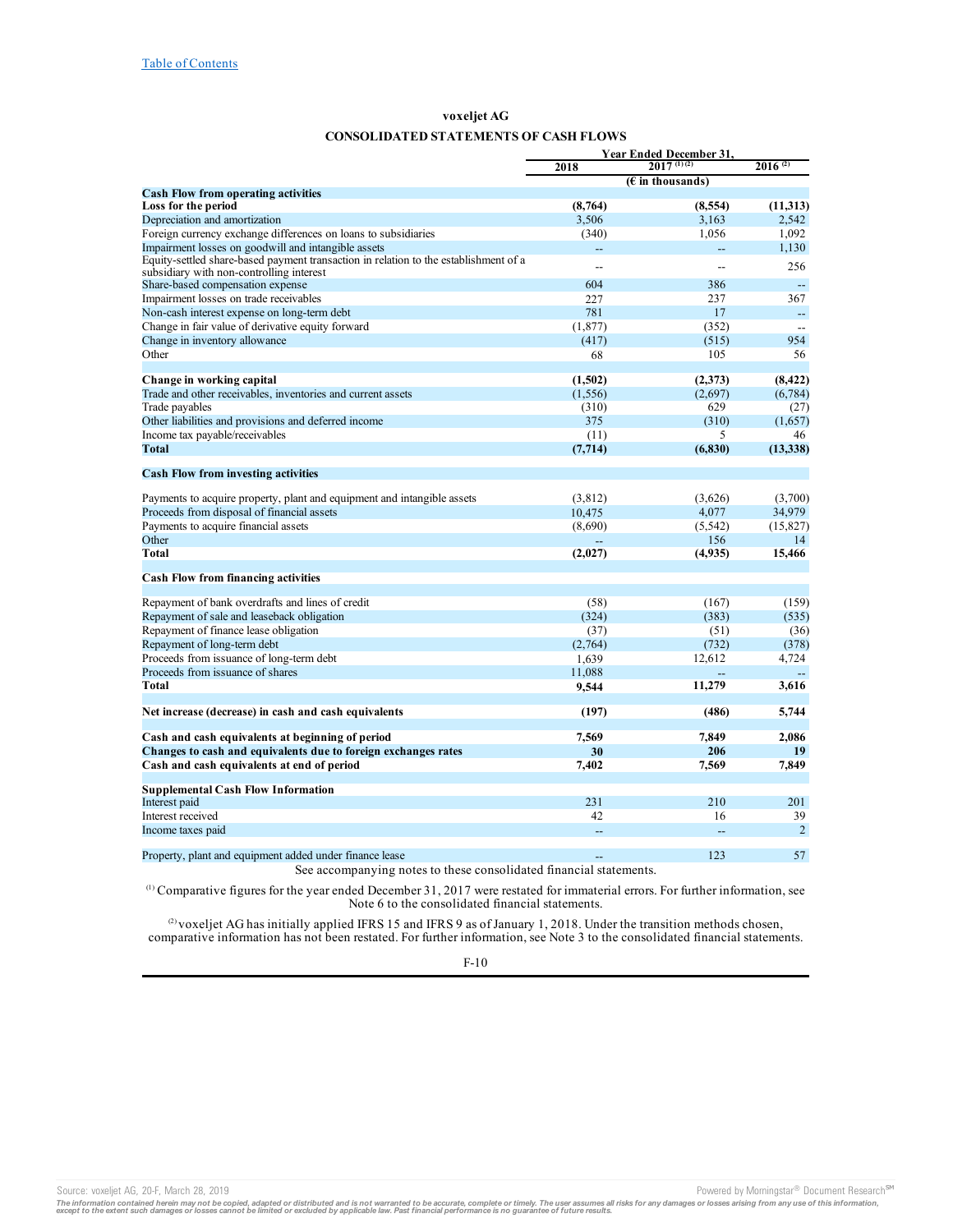## **NOTES TO THE CONSOLIDATED FINANCIAL STATEMENTS**

### <span id="page-10-0"></span>**Basis of preparation**

#### **1. The reporting entity**

*voxeljet* AG (in the following referred to as '*voxeljet'*, 'Group', or the 'Company') is a high-tech company headquartered in Friedberg, Germany. The *Company* consists of voxeljet AG, voxeljet America Inc. (*voxeljet America*), voxeljet UK Ltd. (*voxeljet UK*), voxeljet India Pvt. Ltd (*voxeljet India*) and voxeljet China Co., Ltd. (*voxeljet China*). voxeljet AG owns 100% of the issued and outstanding shares of *voxeljet America* , *voxeljet UK* and *voxeljet India,* as well as 95.83% of *voxeljet China.* As a manufacturer of three‑dimensional ("3D") printing systems, *voxeljet* specializes in the development, production and distribution of industrial printing machines and the production and sale of customized printed products to industrial customers. The *Company* operates in two business divisions: Systems and Services. The *voxeljet* Systems business division develops, manufactures and sells innovative 3D printers. Today, *voxeljet* has a product range that reaches from smaller entry models to large-format machines, and therefore offers 3D printer systems for a wide range of application areas.

Through its Services business division, the *Company* offers customized printed products such as sand molds and plastic models based on CAD data through its 'on‑demand production' service centers. In addition, the *Company* offers casting services to its customers. In those cases, the casting process is performed by external suppliers supported by *voxeljet's* molds and models. Small-batch and prototype manufacturers utilize the *Company's* machines for the automatic, patternless manufacture of their casting molds and 3D models. The *Company's* customer base includes automotive manufacturers, aerospace industries, foundries and suppliers as well as companies from the arts and design industries as well as universities and research institutes.

## **2. Preparation of financial statements**

The consolidated financial statements of the Group have been prepared in accordance with International Financial Reporting Standards (IFRS) as set forth by the International Accounting Standards Board (IASB) and interpretations of the IFRS Interpretations Committee (IFRIC).

The consolidated financial statements were authorized for issue by the Management Board on March 28, 2019.

These consolidated financial statements were prepared on the basis of historical cost except for the following items, which are measured on an alternative basis on each reporting date.

| Debt securities at fair value through other comprehensive income (2017: Available-for-sale financial assets) | Fair value                     |
|--------------------------------------------------------------------------------------------------------------|--------------------------------|
| Non-derivative financial instruments at fair value through profit or loss                                    | Fair value                     |
| Monetary assets and liabilities denominated in foreign currencies                                            | Mandatorily at<br><b>FVTPL</b> |
| Derivative financial instruments                                                                             | Fair value                     |

The consolidated financial statements are presented in thousands of Euros (kEUR) except where otherwise stated. Due to rounding, numbers presented throughout these notes may not add up precisely to the totals provided and percentages may not precisely reflect the absolute figures.

The consolidated financial statements have been prepared on the assumption that the Group will continue as a going concern.

#### *Correction of errors*

Certain comparative amounts in the consolidated statements of financial position, consolidated statements of comprehensive loss, consolidated statements of changes in equity, and consolidated statements of cash flows have been restated to correct for immaterial errors with respect to the elimination of margin on certain intra-group transactions. The impact of this restatement is disclosed in Note 6. Throughout the consolidated financial statements, columns including comparative figures that have been restated, are indicated with '(1)'.

F-11

Source: voxeljet AG, 20-F, March 28, 2019 **Powered by Morningstar® Document Research** in Powered by Morningstar® Document Research in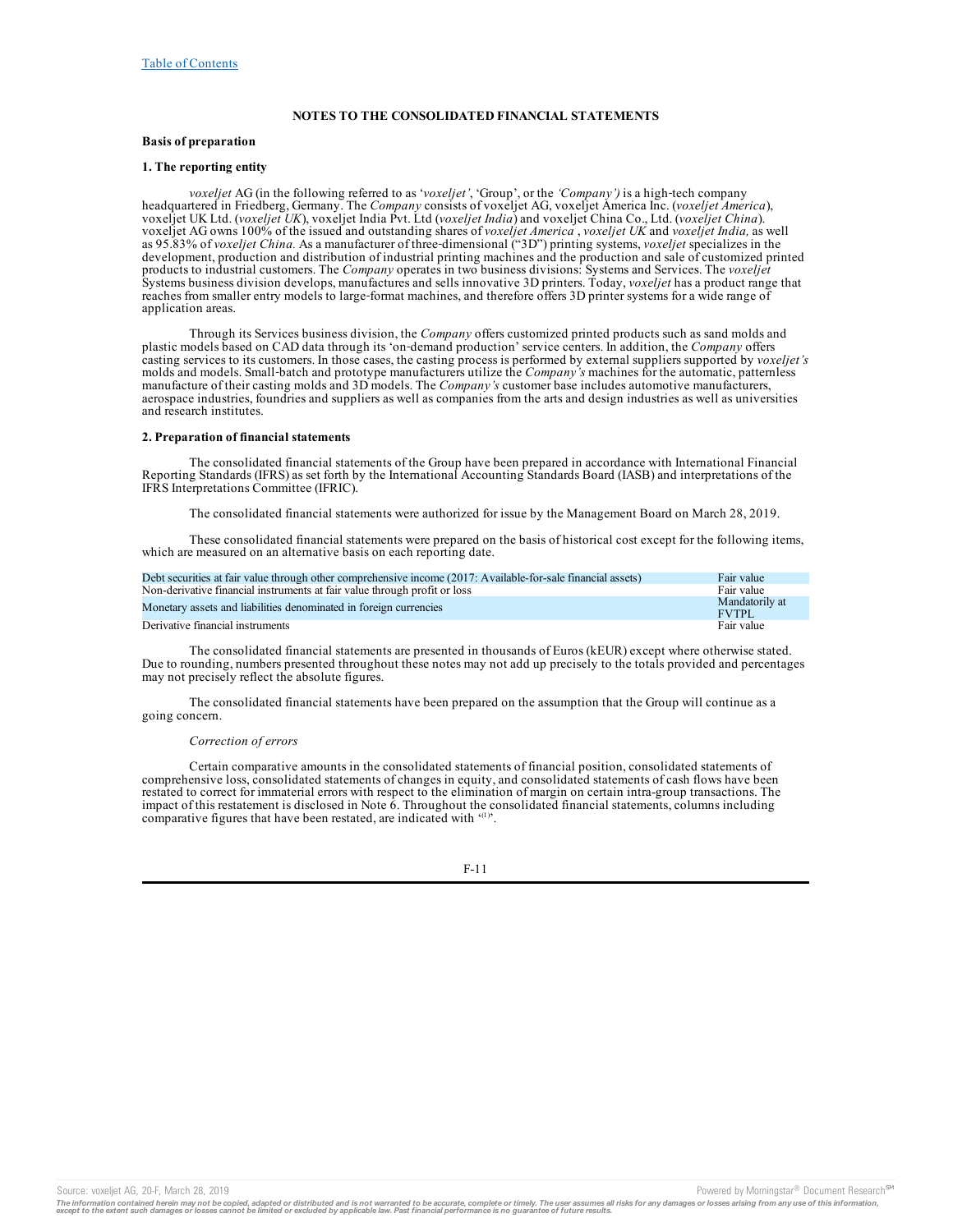### **3. Summary of significant accounting policies**

The principal accounting policies applied in the preparation of these financial statements are set out below. Expect as described below, these policies have been consistently applied to all years presented.

The Group has initially adopted IFRS 15, Revenue from Contracts with Customers, and IFRS 9, Financial Instruments, on January 1, 2018. A number of other new standards are effective from January 1, 2018 but these do not have a material effect on the Company's consolidated financial statements. Changes to significant accounting policies are described below.

Due to the transition methods chosen by the Group in applying these standards, comparative information throughout these financial statements has not been restated to reflect the requirements of the new standards.

#### **Consolidation**

Subsidiaries are entities controlled by the Group. The Group controls an entity when it is exposed to, or has rights to, variable returns from its involvement with the entity and has the ability to affect those returns through its power over the entity. The financial statements of subsidiaries are included in the consolidated financial statements from the date that control commences until the date that control ceases.

Intercompany balances and transactions are eliminated in preparing the consolidated financial statements.

A joint venture is an arrangement in which the Group has joint control, whereby the Group has rights to the net assets of the arrangement, rather than rights to its assets and obligations for its liabilities. Interests in the joint venture are accounted for using the equity method. They are initially recognized at cost, which includes transaction costs. Subsequent to initial recognition, the consolidated financial statements include the Group's share of the profit or loss and other comprehensive income of equity-accounted investees, until the date on which significant influence or joint control ceases.

#### **Revenues from contracts with customers**

IFRS 15 establishes a comprehensive framework for determining whether, how much and when revenue is recognized. It replaced IAS 18, *Revenue*, IAS 11, *Construction Contracts*, and related interpretations. The Group has adopted IFRS 15 using the cumulative effect method, with the effect of initially applying this standard recognized at the date of initial application (i.e. January 1, 2018). Accordingly, the information presented for 2017 has not been restated – i.e. it is presented, as previously reported, under IAS 18, IAS 11 and related interpretations. Additionally, the disclosure requirements in IFRS 15 have not generally been applied to comparative information.

The adoption of IFRS 15 resulted in minor impacts related to the revenue recognition regarding the revenue streams from maintenance as well as extended warranty contracts. Those impacts include immaterial timing differences for revenue recognition related to these types of contracts with customers. The new guidance is not expected to have a material impact to net income (loss) on an ongoing basis.

The following table summarizes the impact of transition to IFRS 15 on retained earnings as of January 1, 2018.

| Impact at January 1, 2018                                                | Impact on adopting<br>IFRS 15 at January 1,<br>2018 |
|--------------------------------------------------------------------------|-----------------------------------------------------|
|                                                                          | $(E \in \mathbb{R})$ in thousands)                  |
| <b>Retained earnings</b>                                                 | (100)                                               |
|                                                                          |                                                     |
| Recognition of revenues from maintenance and extended warranty contracts | (100)                                               |

F-12

The information contained herein may not be copied, adapted or distributed and is not warranted to be accurate, complete or timely. The user assumes all risks for any damages or losses arising from any use of this informat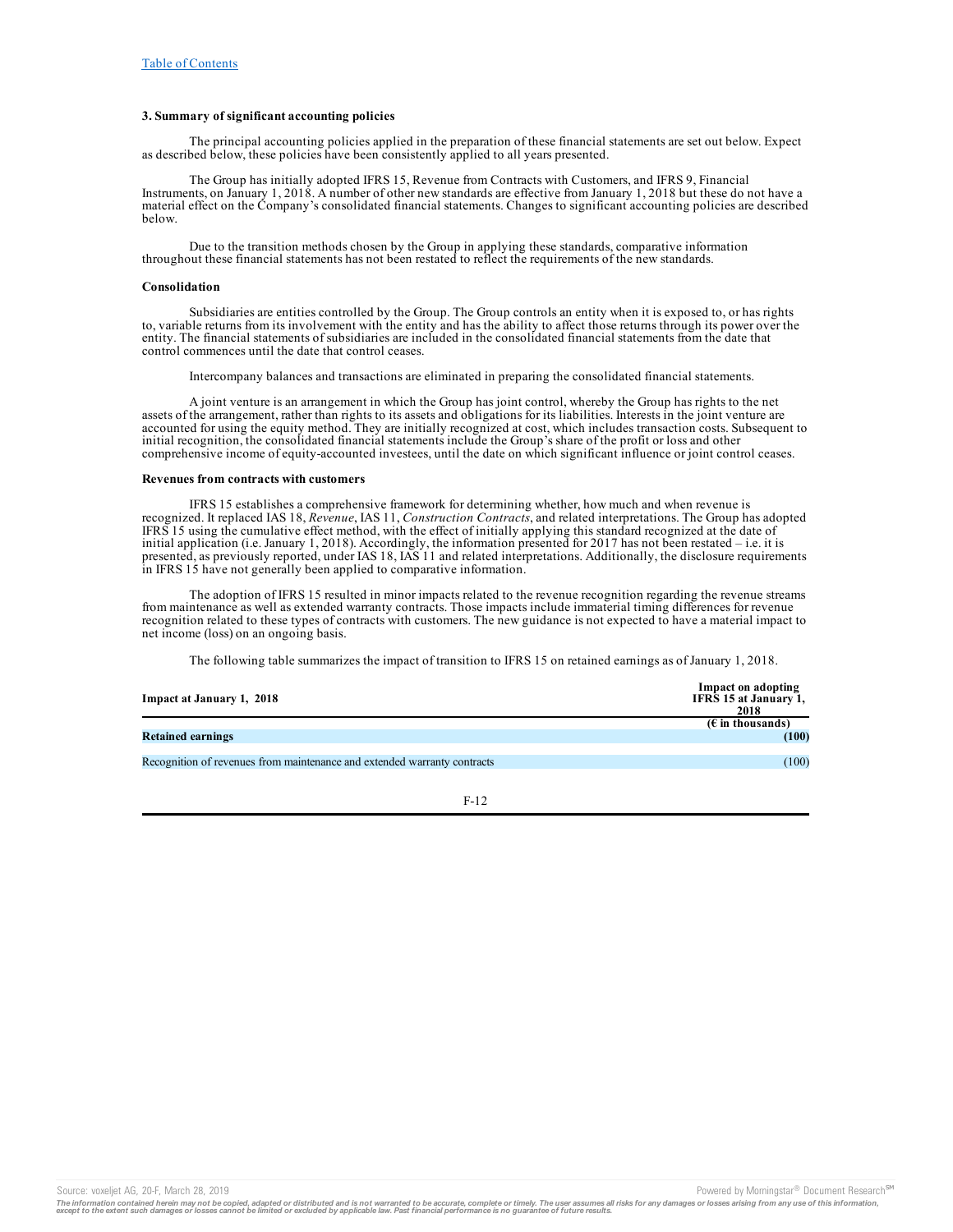The following tables summarize the impacts of adopting IFRS 15 on the Company's consolidated statement of financial position as of December 31, 2018 and its consolidated statement of comprehensive loss for the year then ended for each of the line items affected. There was no material impact on the Company's consolidated statements of cash flows for the year ended December 31, 2018.

| 12/31/2018                       | As reported | <b>Adjustments</b> | <b>Amounts without</b><br>adoption of IFRS 15 |
|----------------------------------|-------------|--------------------|-----------------------------------------------|
|                                  |             | $(E$ in thousands) |                                               |
| <b>Total assets</b>              | 69,352      | (405)              | 68,947                                        |
|                                  |             |                    |                                               |
| <b>Current assets</b>            | 37,936      | (405)              | 37,531                                        |
| Trade receivables                | 6,030       | (405)              | 5,625                                         |
|                                  |             |                    |                                               |
| Total equity and liabilities     | 69,352      | (405)              | 68,947                                        |
|                                  |             |                    |                                               |
| <b>Current liabilities</b>       | 6,302       | (424)              | 5,878                                         |
| Deferred income                  |             | 228                | 228                                           |
| Contract liabilities             | 817         | (817)              |                                               |
| Other liabilities and provisions | 1,690       | 165                | 1,855                                         |
|                                  |             |                    |                                               |
| Equity                           | 46,475      | 19                 | 46,494                                        |
| Accumulated deficit              | (46, 400)   | 19                 | (46,381)                                      |

A contract liability is recognized when the Company has received consideration (i.e. advance payment) from customers before satisfying a performance obligation, or has an unconditional right to payment under a non-cancellable contract before it transfers the related goods or services to the customer under maintenance and extended warranty contracts. Upon the adoption of IFRS 15, the Company reclassified the deferred income balance, which represents advance payment from customers, to contract liabilities.

| 12/31/2018                                         | As reported | <b>Adiustments</b> | <b>Amounts without</b><br>adoption of IFRS 15 |
|----------------------------------------------------|-------------|--------------------|-----------------------------------------------|
|                                                    |             | $(E$ in thousands) |                                               |
| Revenue                                            | 26,009      | (81)               | 25,928                                        |
| Impairment loss on trade receivables under IFRS 15 | (10)        | 10                 |                                               |
| Operating loss                                     | (9, 562)    | (71)               | (9,633)                                       |
| Loss before income taxes                           | (8, 753)    | 71)                | (8,824)                                       |
| Net loss                                           | (8, 764)    | (71)               | (8, 835)                                      |
| Total comprehensive loss                           | (8,943)     | (71)               | (9,014)                                       |

The following table provides information about receivables and contract liabilities from contracts with customers.

|                                                                     | <b>Note</b> | <b>December 31, 2018</b>           | <b>January 1, 2018</b> |
|---------------------------------------------------------------------|-------------|------------------------------------|------------------------|
|                                                                     |             | $(E \in \mathbb{R})$ in thousands) |                        |
| Receivables, which are in included in 'trade and other receivables' |             | 6.030                              | 5.270                  |
| Contract liabilities                                                |             | -817                               | 507                    |

Upon adoption of IFRS 15, the Company changed the accounting policy on the revenue recognition relating to maintenance contracts are set out below.

Under IFRS 15, the Company recognizes revenue on the maintenance contracts based on the input method, such as the number of service visits or the provision of certain goods, in particular printheads, to measure the progress that depicts the transfer of control of the goods or services to the customer toward complete satisfaction of a performance obligation over time. Therefore the expected number of service visits and goods to be provided under a contract have been estimated by the Company's service department based on historical experience. Under IAS 18, the Company recognized revenue on a straightline basis over the contract term.

F-13

Source: voxeljet AG, 20-F, March 28, 2019 **Powered by Morningstar® Document Research** <sup>5M</sup> Content Research in the second by Morningstar® Document Research in

The information contained herein may not be copied, adapted or distributed and is not warranted to be accurate, complete or timely. The user assumes all risks for any damages or losses arising from any use of this informat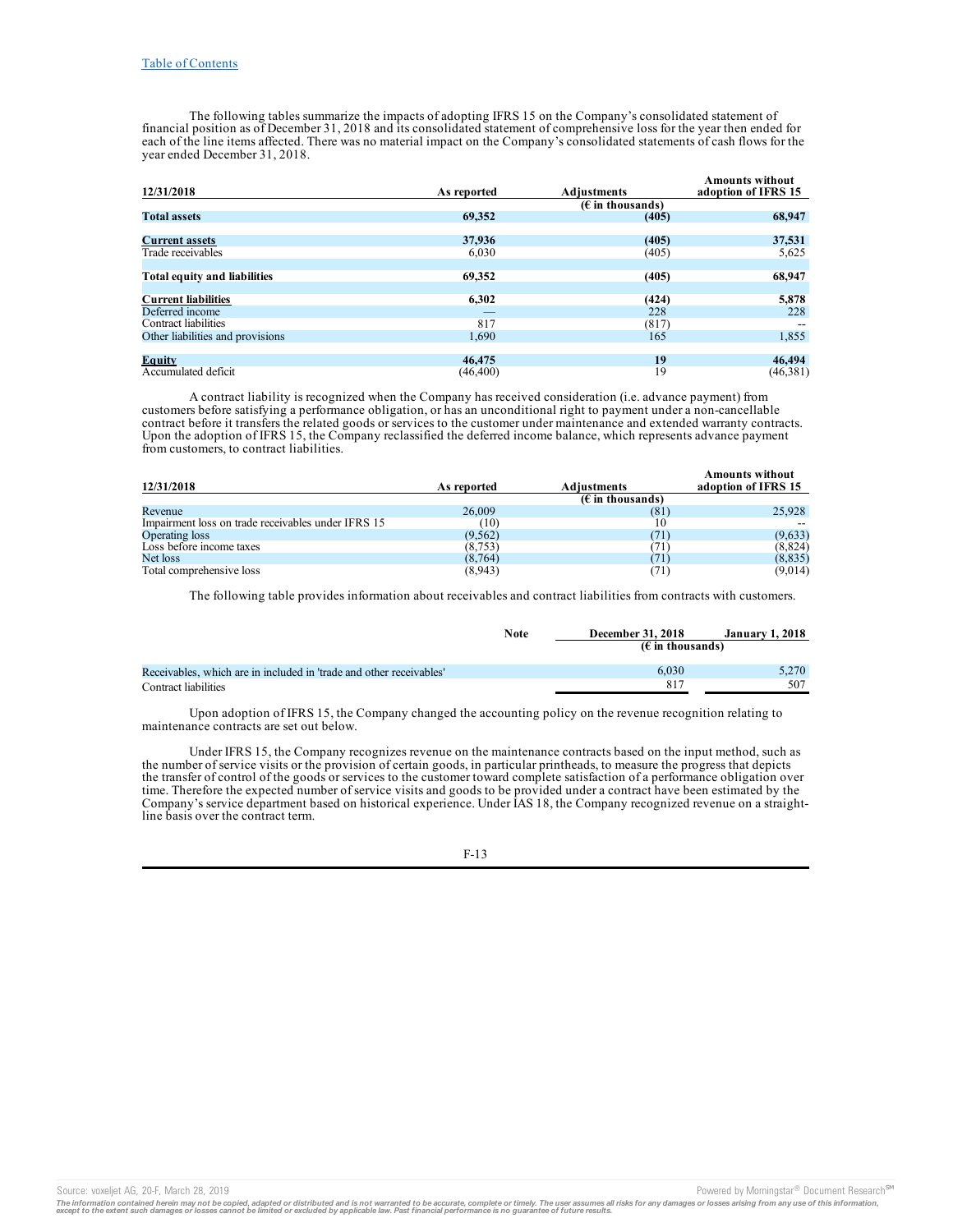IFRS 15 did not have a significant impact on the Group's accounting policies with respect to other revenue streams.

Revenue on the sale of new or refurbished 3D printers is recognized on at the point in time after completed installation of 3D printers at the customer site and evidenced through final acceptance by the customer. Customers obtain control of the 3D printers when the customers have accepted the assets.

From time to time, refurbished 3D printers which have been operating at the Company's service centers for an average of 1.5 to 2.5 years, are routinely sold to customers. Prior to sale, such printers are fully refurbished, which includes the installation of a new printhead.

The Group provides customers with statutory warranty on all 3D printers for one year. The warranty presents assurance-type warranty and is not treated as a separate performance obligation. After the initial one-year warranty period, the Group offers its customers optional maintenance contracts, which are considered as individual performance obligations.

The Company, from time to time, offers to customers, to operate their purchased 3D printer and perform 3D printing on custom-ordered printed products for a temporary period before the customers' facility is configured according to required technical specifications. The Company recognizes revenue for the use of space on Company premises over time under the term of the contracts. The Company recognizes revenue from the sale of customized printed products from the customer's purchased 3D printer, upon transfer of the significant risks and rewards of ownership to the customers, generally upon shipment.

Revenue on the sale of customized printed products at the point in time when the significant risks and rewards of ownership of the assets is transferred to the customers, generally upon shipment.

Shipping, packaging and handling costs billed to customers for the sales of customized printed products and consumables are considered as separate performance obligation where the Company acts as a principal for the transportation service. The Company recognized the gross revenue at the point in time as the service is provided, i.e. upon shipment. Costs incurred by the Company associated with shipping, packaging and handling are included in selling expenses in the consolidated statements of comprehensive loss.

Invoices from revenue streams besides the sale of new or refurbished 3D printers are usually payable within 30 to 60 days. The Company also recognizes that longer payment periods are customary in some countries where it transacts business. To reduce credit risk in connection with machine sales, the Company may, depending upon the circumstances, require advance payments prior to shipment. On the sale of new or refurbished 3D printers, the Company generally require advance payments in full prior to shipment and require international customers to furnish letters of credit. These advance payments are recognized as contract liabilities. Maintenance contracts are generally billed to customers in advance on a monthly, quarterly, or annual basis, and are initially recorded as a contract liability as the Company has an enforceable right to payment after the contract has been signed.

The amount of revenue recognized for the fiscal year ended December, 31 2018 from performance obligations satisfied (or partially satisfied) in previous periods is  $\epsilon$  0.1 million. This is mainly due to changes in the revenue recognition method on maintenance contracts.

The contract liabilities primarily relate to (1) the advance consideration received from customers before satisfying a performance obligation, or an unconditional right to payment under a non-cancellable contract before it transfers the related goods or services to the customer under maintenance contracts, for which revenue is recognized over time; and (2) the advance consideration received from customers for the sale of new or refurbished 3D printers, for which revenue is recognized when the customer has accepted the assets. The total amount of unfulfilled performance obligations for 3D printer sales and long term volume contracts is  $\epsilon$  4.9 million. The Company expects to realize approximately 56% of such amount in 2019 and the remainder in 2020. The contract liabilities at the beginning of the current year have been fully recognized as revenue for the fiscal year ended December 31, 2018.

F-14

Source: voxeljet AG, 20-F, March 28, 2019<br>The information contained herein may not be copied, adapted or distributed and is not warranted to be accurate, complete or timely. The user assumes all risks for any damages or lo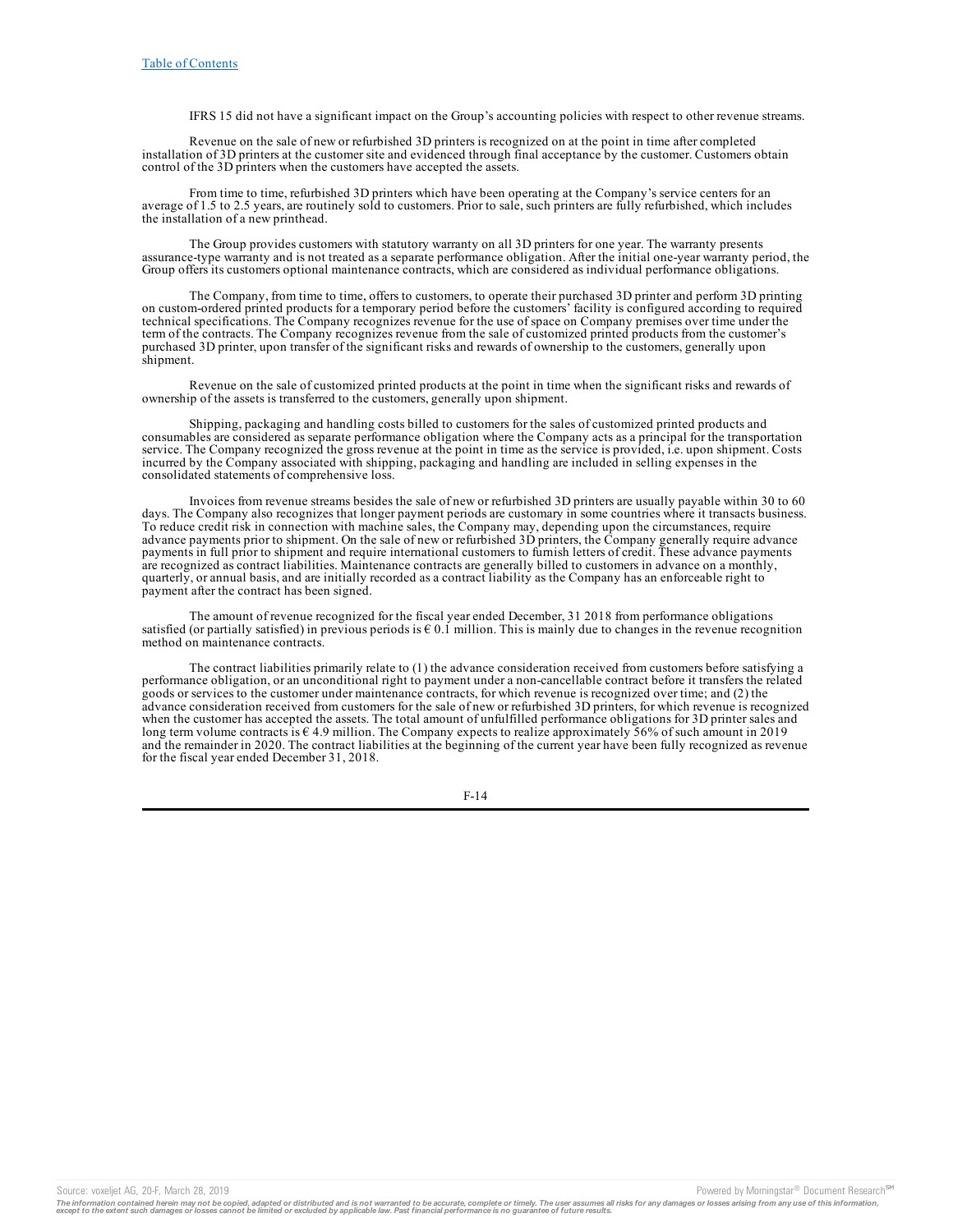In the following table, revenue from contracts with customers is disaggregated by primary geographical market, and timing of revenue recognition. The table also includes a reconciliation of the disaggregated revenue with the Group's reportable segments (see Note 20).

|                                             | Year ended December 31. |        |                        |                 |  |
|---------------------------------------------|-------------------------|--------|------------------------|-----------------|--|
|                                             | <b>SYSTEMS</b>          |        |                        | <b>SERVICES</b> |  |
|                                             | 2018<br>2017            |        | 2018                   | 2017            |  |
| Primary geographical markets                |                         |        |                        |                 |  |
| <b>EMEA</b>                                 | 5,592                   | 6.717  | 9,081                  | 8,115           |  |
| Asia Pacific                                | 4,704                   | 1.760  | 746                    | 766             |  |
| Americas                                    | 1,952                   | 3,057  | 3,934                  | 2,763           |  |
|                                             | 12.248                  | 11,534 | 13.761                 | 11.644          |  |
|                                             |                         |        |                        |                 |  |
| Timing of revenue recognition               |                         |        |                        |                 |  |
| Products transferred at a point in time     | 11.188                  | 10.627 | 13.761                 | 11,644          |  |
| Products and services transferred over time | 1.060                   | 907    | $\qquad \qquad \cdots$ |                 |  |
| Revenue from contracts with customers       | 12,248                  | 11,534 | 13.761                 | 11.644          |  |

In 2018, *voxeljet* leased two 3D printers (2017: one 3D printer and 2016: five 3D printers) to customers under operating leases. Rental income is recognized on a straight‑line basis over the term of the lease as revenue and is reported within the Systems segment.

#### **Financial instruments**

The adoption of IFRS 9 resulted in a minor increase in impairment losses recognized on trade receivables.

IFRS 9 sets out requirements for recognizing and measuring financial assets, financial liabilities and some contracts to buy or sell non-financial items. This standard replaces IAS 39, Financial Instruments.

The Company has applied the exemption not to restate comparative information for prior periods with respect to classification and measurement (including impairment) requirements. Differences in the carrying amounts of financial assets and financial liabilities resulting from the adoption of IFRS 9 are recognized in retained earnings and reserves as of January 1, 2018. Accordingly, the information presented for 2017 does not reflect the requirements of IFRS 9 but rather those of IAS 39.

The details of new accounting policies under IFRS 9 and the nature and effect of the changes to previous accounting policies are set out below.

The following table summarizes the impact, net of tax, of transition to IFRS 9 on the opening balance of retained earnings.

|                                                               | <b>Impact on adopting IFRS 9</b> |
|---------------------------------------------------------------|----------------------------------|
| Impact at January 1, 2018                                     | on opening balance               |
|                                                               | $(\epsilon$ in thousands)        |
| <b>Retained earnings</b>                                      | 63                               |
|                                                               |                                  |
| Recognition of additional expected credit losses under IFRS 9 | 63                               |

### *Classification and measurement of financial assets and financial liabilities*

IFRS 9 largely retains the existing requirements in IAS 39 for the classification and measurement of financial liabilities. However, it eliminates the previous IAS 39 categories for financial assets of held to maturity, loans and receivables and available for sale.

Under IFRS 9, on initial recognition, a financial asset is classified as measured at: amortized cost, fair value through other comprehensive income (FVOCI), or fair value through profit or loss (FVTPL). The classification of

#### F-15

Source: voxeljet AG, 20-F, March 28, 2019<br>The information contained herein may not be copied, adapted or distributed and is not warranted to be accurate, complete or timely. The user assumes all risks for any damages or lo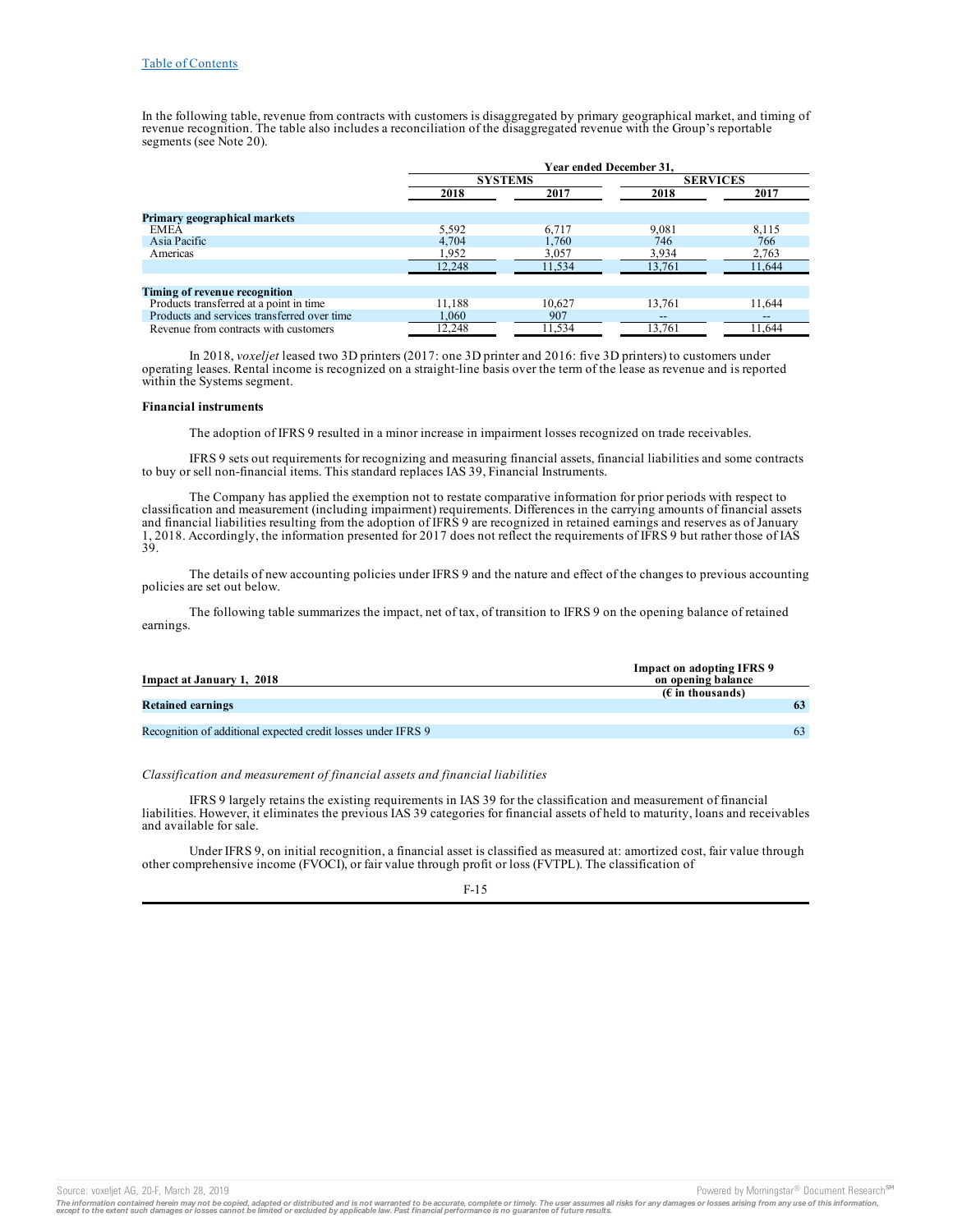financial assets under IFRS 9 is generally based on the business model in which a financial asset is managed and its contractual cash flow characteristics.

A financial asset is measured at amortized cost if it meets both of the following conditions and is not designated as at FVTPL:

- it is held within a business model whose objective is to hold assets to collect contractual cash flows; and
- its contractual terms give rise on specified dates to cash flows that are solely payments of principal and interest on the principal amount outstanding

On initial recognition of an equity investment that is not held for trading, the Company may irrevocably elect to record subsequent changes in the investment's fair value in OCI. This election is made on an investment-by-investment basis.

All financial assets not classified as measured at amortized cost or FVOCI as described above are measured at FVTPL. This includes all derivative financial assets. On initial recognition, the Company may irrevocably designate a financial asset that otherwise meets the requirements to be measured at amortized cost or at FVOCI as at FVTPL if doing so eliminates or significantly reduces an accounting mismatch that would otherwise arise.

A financial asset (unless it is a trade receivable without a significant financing component that is initially measured at the transaction price) is initially measured at fair value plus, for an item not at FVTPL, transaction costs that are directly attributable to its acquisition.

Under IFRS 9, our investments in bond fund are classified as fair value through other comprehensive income (FVOCI). As permitted by IFRS 9, the Company has designated these investments at the date of initial application as measured at FVOCI.

Under IAS 39 as well as upon adoption of IFRS 9, our derivative financial instruments have been designated as at FVTPL.

## *Impairment of financial assets*

IFRS 9 replaces the 'incurred loss' model in IAS 39 with an 'expected credit loss' (ECL) model. The new impairment model applies to financial assets measured at amortized cost, FVOCI and contract assets. Under IFRS 9, credit losses are recognized earlier than under IAS 39.

The Company's financial assets at amortized cost consist of trade receivables and cash and cash equivalents. For cash and cash equivalents the adoption of IFRS 9 did not have any impact regarding impairment.

Under IFRS 9, loss allowances are measured on either of the following bases:

- 12-months ECLs: these are ECLs that result from possible default events within the 12 months after the reporting date; or
- lifetime ECLs: these are ECLs that result from all possible default events over the expected life of a financial instrument.

When determining whether the credit risk of a financial asset has increased significantly since initial recognition and when estimating ECLs, the Company considers reasonable and supportable information that is relevant and available without undue cost or effort. This includes both quantitative and qualitative information and analysis, based on the Group's historical experience and informed credit assessment and including forward-looking information.

The Company considers an investment to have low credit risk when its credit risk rating is equivalent to the globally understood definition of 'investment grade'. The Company limits its exposure to credit risk by investing only in bond funds which are fully guaranteed by the financial institutions and therefore represents short term credit rating of A–3 based on Standard & Poor's or P‑2 based on Moody's.

F-16

The information contained herein may not be copied, adapted or distributed and is not warranted to be accurate, complete or timely. The user assumes all risks for any damages or losses arising from any use of this informat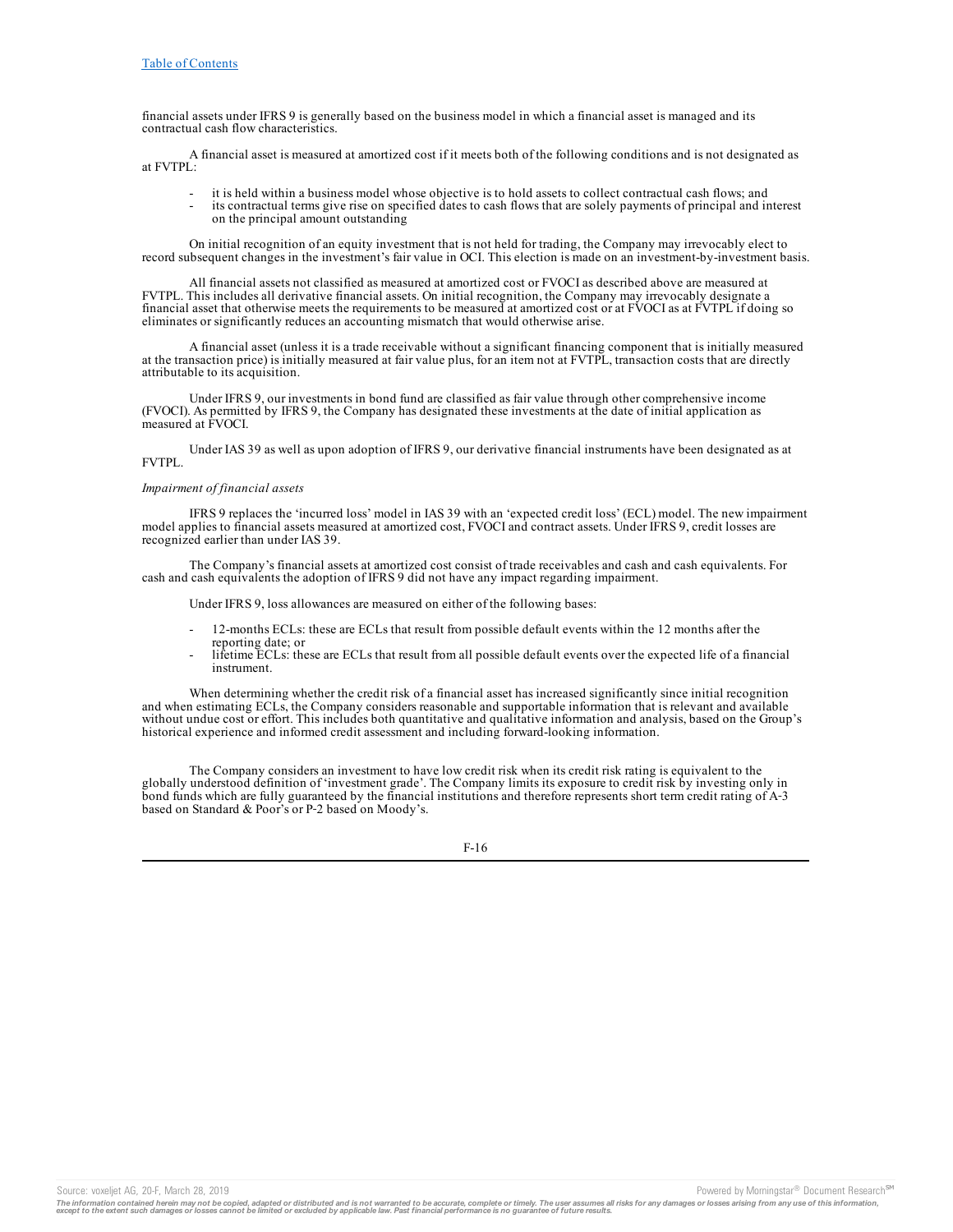### *Trade receivables*

The Company considers trade receivables which are in default individually prior to the application of the ECL model to the remaining population. The Company measures loss allowances for trade receivables at an amount equal to lifetime ECLs. ECLs are a probability-weighted estimate of credit losses. The Company calculates the ECL based on the risk scoring its customers' according to an external rating agency. Following the risk score of each customer, the trade receivables are clustered into different grades. For each grade, the ECL is calculated after deducting from trade receivables a loss allowance based on actual credit loss experience. In addition the Company uses qualitative assessment of the trade receivables, where default has incurred.

#### *Debt securities*

The Group considers debt securities to have low credit risk when its credit risk rating is equivalent to the globally understood definition of 'investment grade'. The Group limits its exposure to credit risk by investing only in bond funds which are fully guaranteed by the financial institutions and therefore represents short term credit rating of A-3 based on Standard & Poor's or P-2 based on Moody's.

# *Presentation of impairment*

Loss allowances for financial assets measured at amortized cost are deducted from the gross carrying amount of the assets and presented within other operating expenses.

Impairment losses on financial assets classified as FVTPL and FVOCI are presented within the finance expense and other comprehensive income, respectively.

The following table presents the original measurement categories under IAS 39 and the new measurement categories under IFRS 9 for each class of the Company's financial assets and financial liabilities as of January 1, 2018.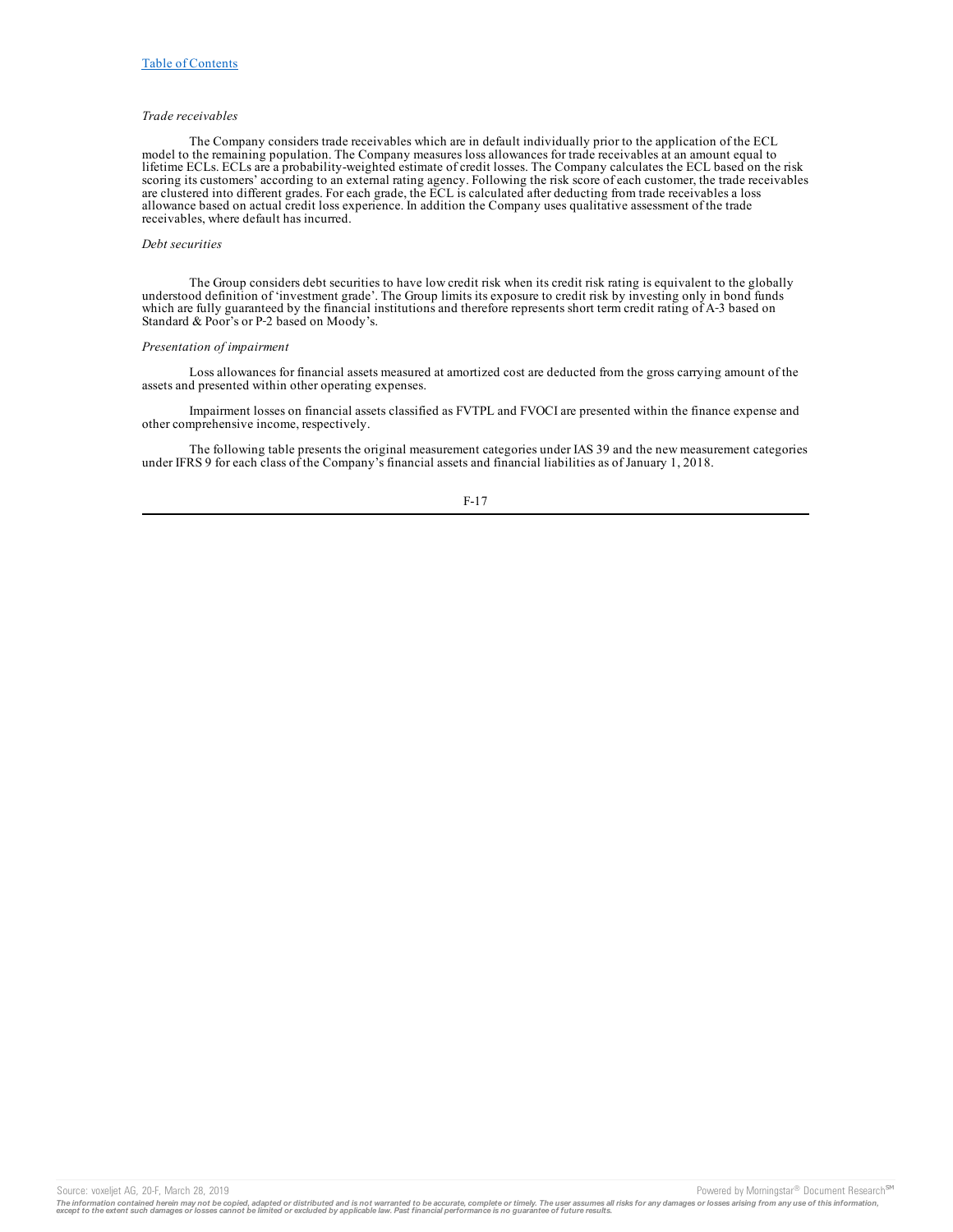The effect of adopting IFRS 9 on the carrying amounts of financial assets at January 1, 2018 relates solely to the new impairment requirements.

|                                  | <b>Original classification</b>                                                      | New classification   | Original<br>carrying amount | <b>New</b><br>carrying amount |
|----------------------------------|-------------------------------------------------------------------------------------|----------------------|-----------------------------|-------------------------------|
| 01/01/2018                       | under IAS 39                                                                        | under IFRS 9         | under IAS 39                | under IFRS 9                  |
| <b>Financial assets</b>          |                                                                                     |                      |                             | $(E$ in thousands)            |
|                                  |                                                                                     |                      | 27,063                      | 27,000                        |
| Non-current assets               |                                                                                     |                      |                             |                               |
| Equity securities                | A vailable-for-sale financial<br>assets                                             | <b>FVOCI</b>         | 5                           | 5                             |
| Derivative financial instruments | A financial asset or financial<br>liability at fair value through<br>profit or loss | Mandatorily at FVTPL | 352                         | 352                           |
| Current assets                   |                                                                                     |                      |                             |                               |
| Bond funds                       | Available-for-sale financial<br>assets                                              | <b>FVOCI</b>         | 14.044                      | 14,044                        |
| Cash and cash equivalents        | Loans and receivables                                                               | Amortized cost       | 7.569                       | 7,569                         |
| Trade receivables                | Loans and receivables                                                               | Amortized cost       | 5,093                       | 5,030                         |
| <b>Financial liabilities</b>     |                                                                                     |                      | 20,416                      | 20,416                        |
| Non-current liabilities          |                                                                                     |                      |                             |                               |
| Long-term debt                   | Financial liabilities measured<br>at amortized cost                                 | Amortized cost       | 16,242                      | 16,242                        |
| Finance lease obligation         | Financial liabilities measured<br>at amortized cost                                 | Amortized cost       | 171                         | 171                           |
| Current liabilities              |                                                                                     |                      |                             |                               |
| Bank overdraft                   | Financial liabilities measured<br>at amortized cost                                 | Amortized cost       | 58                          | 58                            |
| Long-term debt                   | Financial liabilities measured<br>at amortized cost                                 | Amortized cost       | 796                         | 796                           |
| Finance lease obligation         | Financial liabilities measured<br>at amortized cost                                 | Amortized cost       | 308                         | 308                           |
| Trade payables                   | Financial liabilities measured<br>at amortized cost                                 | Amortized cost       | 2,841                       | 2,841                         |

The following table reconciles the carrying amounts of financial assets under IAS 39 to the carrying amounts under IFRS 9 on transition to IFRS 9 on 1 January 2018.

|                                        | IAS 39 carrying<br>amount<br>at 31, December 2017 | Reclassification | Remeasurement      | <b>IFRS</b> 9 carrying<br>amount<br>at 1, January 2018 |
|----------------------------------------|---------------------------------------------------|------------------|--------------------|--------------------------------------------------------|
|                                        |                                                   |                  | $(E$ in thousands) |                                                        |
| <b>Financial assets</b>                |                                                   |                  |                    |                                                        |
| <b>Amortized cost</b>                  |                                                   |                  |                    |                                                        |
| Trade and other receivables:           |                                                   |                  |                    |                                                        |
| Brought forward: Loans and receivables | 5.093                                             | --               | $- -$              |                                                        |
| Remeasurement                          | $- -$                                             |                  | 63                 |                                                        |
| Carried forward: Amortized cost        | --                                                | --               | $- -$              | 5,030                                                  |
| <b>Total amortized cost</b>            | 5,093                                             |                  | 63                 | 5,030                                                  |

F-18

Source: voxeljet AG, 20-F, March 28, 2019<br>The information contained herein may not be copied, adapted or distributed and is not warranted to be accurate, complete or timely. The user assumes all risks for any damages or lo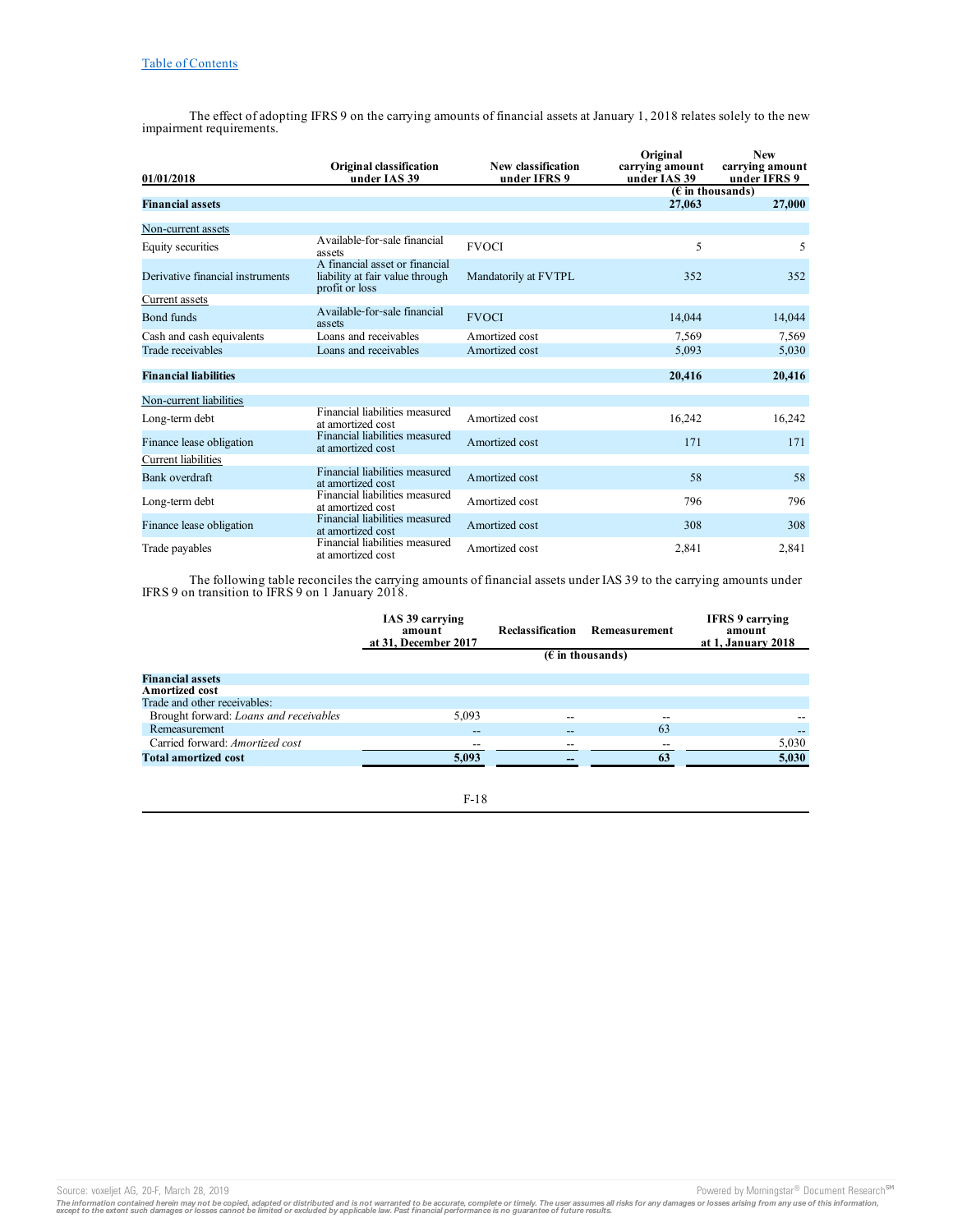## *Impact of the new impairment model*

For assets in the scope of the IFRS 9 impairment model, impairment losses are generally expected to increase and become more volatile. The Company has determined that the application of IFRS 9's impairment requirements at January 1, 2018 results in an additional impairment allowance as follows.

|                                                                | $(E \in \mathbb{R})$ in thousands) |
|----------------------------------------------------------------|------------------------------------|
| Loss allowance at December 31, 2017 under IAS 39               | 482                                |
| Additional impairment recognized at January 1, 2018 on:        |                                    |
| Trade and other receivables as at December 31, 2017            | 62                                 |
| Additional trade receivables recognized on adoption of IFRS 15 |                                    |
| Loss allowance at January 1, 2018 under IFRS 9                 | 545                                |

The following tables provide information about the exposure to credit risk and ECLs for trade receivables as of January 1, 2018 and December 31, 2018. This was calculated after a specific assessment of the trade receivables and after recording a specific debt allowance.

| <b>January 1, 2018</b> |             |                                                |                      |                |                           |              |
|------------------------|-------------|------------------------------------------------|----------------------|----------------|---------------------------|--------------|
|                        |             | <b>Equivalent to external</b><br>credit rating | Weighted-            | Gross carrying | <b>Impairment</b> loss    | Net carrying |
|                        | Grades      | (Standard & Poor's)                            | average<br>loss rate | amount         | allowance                 | amount       |
|                        |             |                                                |                      |                | $(\epsilon$ in thousands) |              |
| Grades 1-4:            | Low risk    | BBB+ to AAA                                    | $0.2\%$              | 3.274          |                           | 3,269        |
| Grades 5-7:            | Fair risk   | $B+$ to $BBB$                                  | 1.3%                 | 1.674          | 22                        | 1.652        |
| Grades 8-9:            | Substandard | $CCC-$ to $B$                                  | $7.0\%$              | 363            | 25                        | 338          |
| Grade 10:              | Doubtful    | C to CC                                        | 25.0%                | 14             |                           | 11           |
| Grade 11:              | Loss        |                                                | $100.0\%$            | 8              |                           | --           |
|                        |             |                                                |                      | 5.333          | 63                        | 5.270        |

| December 31, 2018 |             |                                                                       |                                   |                          |                                     |                        |
|-------------------|-------------|-----------------------------------------------------------------------|-----------------------------------|--------------------------|-------------------------------------|------------------------|
|                   | Grades      | <b>Equivalent to external</b><br>credit rating<br>(Standard & Poor's) | Weighted-<br>average<br>loss rate | Gross carrying<br>amount | <b>Impairment</b> loss<br>allowance | Net carrying<br>amount |
|                   |             |                                                                       |                                   |                          | $(\epsilon$ in thousands)           |                        |
| Grades 1-4:       | Low risk    | BBB+ to AAA                                                           | $0.2\%$                           | 3.274                    |                                     | 3,269                  |
| Grades 5-7:       | Fair risk   | $B+$ to $BBB$                                                         | $1.3\%$                           | 2.171                    | 29                                  | 2,142                  |
| Grades 8-9:       | Substandard | $CCC$ - to $B$                                                        | $7.0\%$                           | 648                      | 45                                  | 603                    |
| Grade 10:         | Doubtful    | C to CC                                                               | 25.0%                             | 22                       |                                     | 16                     |
| Grade 11:         | Loss        |                                                                       | $100.0\%$                         | 72                       | 72                                  | --                     |
|                   |             |                                                                       |                                   | 6.187                    | 157                                 | 6.030                  |

### *Cash and cash equivalents*

Cash and cash equivalents are short-term bank deposits and are not subject to a significant risk of change in value.

### *Research and development expenses*

All research and development costs are charged to expense as incurred.

### **Government grants**

Government grants awarded for project funding are recorded within other operating income in the consolidated statement of comprehensive loss if the related research and development costs have been incurred and provided that the conditions for the funding have been met. Until then, amounts received under government grants are recorded as deferred income in the statements of financial position.

### F-19

Source: voxeljet AG, 20-F, March 28, 2019 **Powered by Morningstar® Document Research** <sup>5M</sup> Decument Research <sup>5M</sup>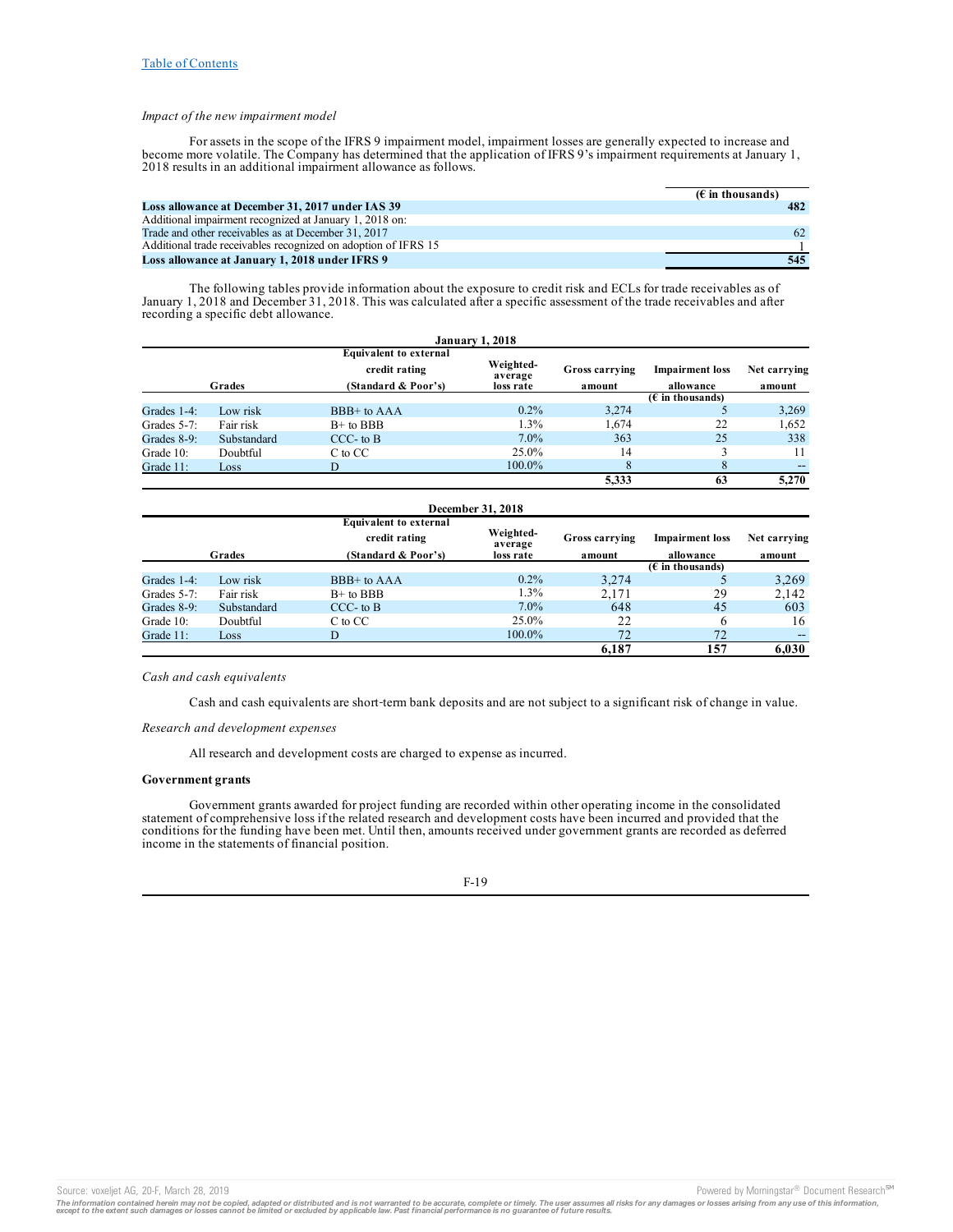## **Leases**

Operating leases consist of various lease agreements for the rental of manufacturing facilities, office and warehouse space, vehicles, and office and IT equipment, expiring in various years through 2020. Rent expense under operating leases is charged to profit or loss on a straight-line basis over the term of the lease.

### **Long Term Cash Incentive Plan**

*voxeljet* has a Long-Term Cash Incentive Plan ("LTCIP"), a cash-settled share-based payment arrangement, that provides for cash awards to non-executive employees. Compensation cost is determined based on the grant-date fair value of the awards and recognized, net of estimated forfeitures due to termination of employment, on a straight-line basis over the requisite service period of the award and depending on the evaluation of certain performance and market conditions. The requisite service period is generally the vesting period stated in the award. The liability for these awards is measured at fair value at each reporting date until settlement and is classified within "other liabilities and provisions in the consolidated statement of financial position. As of December 31, 2017 the targets were not achieved and the LTCIP ceased.

### **Employee stock option plan**

In April 2017, the Supervisory Board adopted and approved Option Plan 2017. The plan authorizes to grant shares of equity-settled stock options to employees and members of the management board. The *Company's* stock-based compensation expense is estimated at the grant date based on the fair value of the award and is recognized as expense ratably over the requisite service period of the award. The Company calculates the fair value of each option award on the date of grant under the Monte Carlo simulation model. The determination of the grant date fair value of the awards using a simulation model is affected by our stock price as well as assumptions regarding a number of complex and subjective variables. These variables include the expected stock price volatility over the expected life of the awards, risk-free interest rates, and expected dividends. The risk free interest rate is equal to the U.S. Treasury constant maturity rates for the period equal to the expected life. The Company does not currently pay cash dividends on common stock and does not anticipate doing so in the foreseeable future. Accordingly, the expected dividend yield is zero.

#### **Foreign currencies**

The financial statements are presented in Euros, the functional currency of *voxeljet AG*.

Monetary transactions denominated in foreign currencies are translated to Euros at the exchange rates prevailing on the transaction date.

The financial statements of foreign subsidiaries are translated using the concept of the functional currency in accordance with IAS 21. The assets and liabilities of foreign subsidiaries are translated at the spot rate at the end of the period, while their income statement items are translated at average exchange rates for the respective periods. All resulting exchange differences are recognized in other comprehensive income. Gains and losses on foreign currency transactions are shown within other operating income and other operating expenses, respectively, in the consolidated statement of comprehensive loss.

The loans provided to *voxeljet AG*'s subsidiaries are not considered as net investments in foreign operations. Therefore, gains or losses from foreign exchange differences thereon are recognized in the statement of other comprehensive loss as "other operating income or expenses".

F-20

Source: voxeljet AG, 20-F, March 28, 2019 **Powered by Morningstar® Document Research** in Powered by Morningstar® Document Research in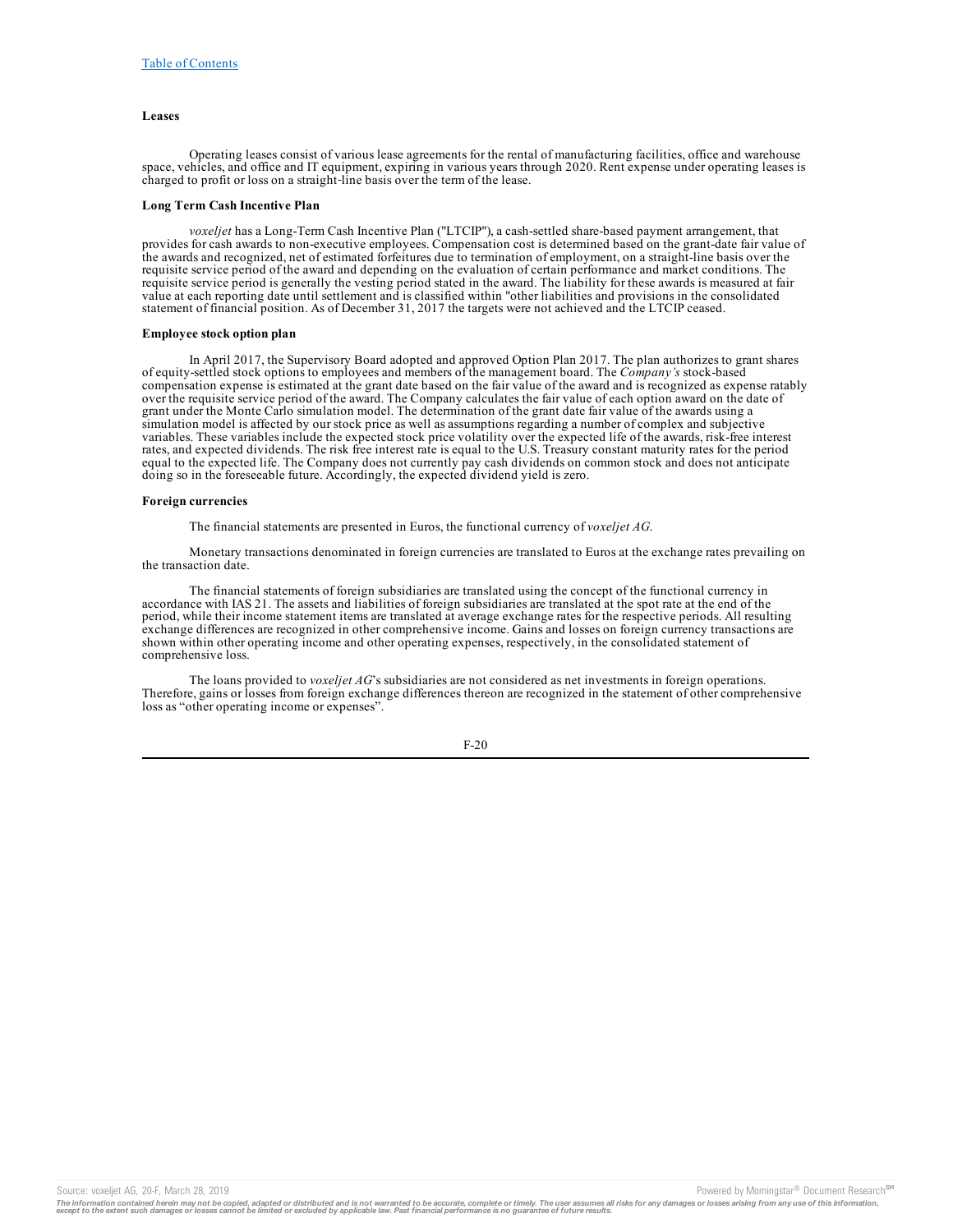The exchange rates that are most relevant for *voxeljet's* consolidated financial statements are as follows:

Average exchange rates to Euro

| December 31. |  |  |
|--------------|--|--|
|              |  |  |

| $\sim$<br>December: | Average Rate |        |         |                 |
|---------------------|--------------|--------|---------|-----------------|
|                     | USD          | GBP    | INR     | <b>CNIV</b>     |
| 2018                | 1.1810       | 0.8847 | 80.7332 | 7.8081          |
| 2017                | 1.1297       | 0.8767 | 73.5324 | 7.6290          |
| 2016                | 1.1069       | 0.8195 | 74.3717 | 7.3522<br>.3322 |

Year end exchange rates to Euro

| December. | Year End Rate |        |         |        |
|-----------|---------------|--------|---------|--------|
|           | TRE           | GBP    | INR     | CNIV   |
| 2018      | 1.1450        | 0.8945 | 79.7298 | 7.8751 |
| 2017      | 1.1993        | 0.8872 | 76.6055 | 7.8044 |

### **Income Tax**

Income tax expense (benefit) consists of current and deferred tax expense and benefit in accordance with IAS 12.

Current income tax expense (benefit) is based on taxable profit (loss) for the year. Taxable profit (loss) differs from profit (loss) as reported in the statements of comprehensive income (loss) because it excludes items of income or expense that are taxable or deductible in other years and further excludes items that are never taxable or deductible. Current income tax expense (benefit) is calculated using tax rates that have been enacted or substantively enacted by the end of the respective reporting period.

Deferred income tax expense (benefit) is recognized on temporary differences between the carrying amounts of assets and liabilities in the statement of financial position and the corresponding tax basis used in the computation of taxable profit (loss).

Deferred tax liabilities are generally recognized for all taxable temporary differences and deferred tax assets, including for carry forward losses to the extent that it is probable that taxable profits will be available against which deductible temporary differences can be utilized. The carrying amount of deferred tax assets is reviewed at the end of each reporting period and reduced to the extent that it is no longer more probable than not that sufficient taxable profits will be available to allow all or a part of the assets to be recovered.

Deferred tax expense (benefit) is calculated at the tax rates that are expected to apply in the periods when the liability is settled or the asset is realized, based on tax rates (and tax regulations) that have been enacted or substantively enacted by the end of the reporting period. The measurement of deferred tax liabilities and assets reflects the tax consequences that would follow from the manner in which the *Company* expects, at the end of the reporting period, to recover or settle the carrying amount of its assets and liabilities. Deferred tax expense (benefit) is charged or credited to profit or loss, except when it relates to items charged or credited directly to equity, in which case the deferred taxation is also recorded to equity.

Deferred tax assets and liabilities are offset when there is a legally enforceable right to set off tax assets against tax liabilities and when they relate to income taxes levied by the same taxation authority and the *Company* intends to settle its current tax assets and liabilities on a net basis.

### **Intangible Assets**

Intangible assets, including software, licenses and customer relationships, that are acquired by the Company and have a finite useful life are measured at cost less accumulated amortization and any impairment losses. Amortization for intangible assets with finite useful lives is recognized on a straight-line basis over their useful lives.

The amortization of licenses is allocated to the cost of inventory and is included in cost of sales as 3D printers are sold; the amortization of software is mainly included in selling and administrative expenses.

### F-21

Source: voxeljet AG, 20-F, March 28, 2019<br>The information contained herein may not be copied, adapted or distributed and is not warranted to be accurate, complete or timely. The user assumes all risks for any damages or lo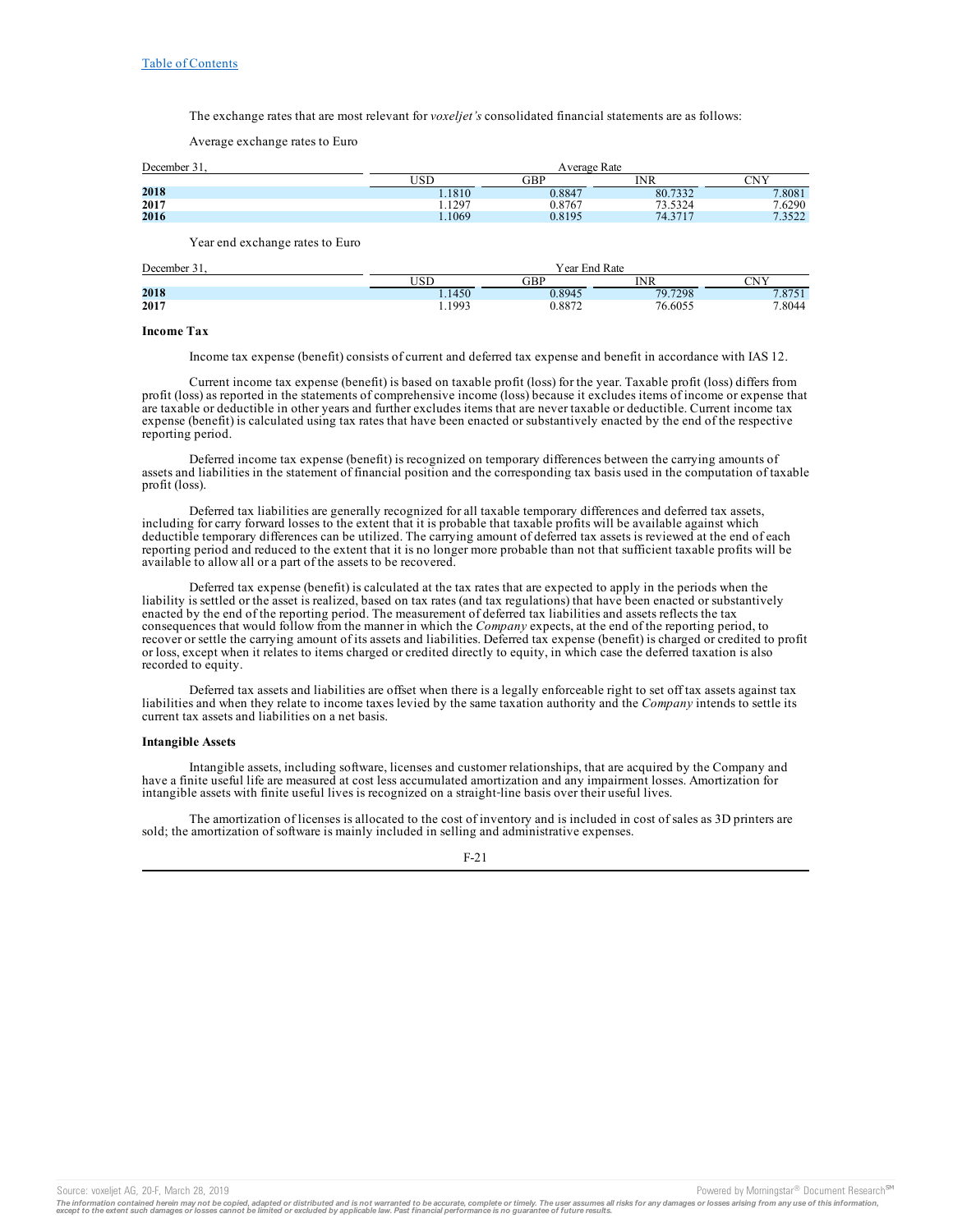The estimated useful economic lives of acquired intangible assets are presented in the following table:

## **USEFUL LIFE OF INTANGIBLE ASSETS**

# Software 3-5 years 3-5 years 3-5 years 3-5 years 3-5 years 3-5 years 3-5 years 3-5 years 3-5 years 3-5 years 3-5 years 3-5 years 3-5 years 3-5 years 3-5 years 3-5 years 3-5 years 3-5 years 3-5 years 3-5 years 3-5 years 3-5 Licenses 6-8 years

An intangible asset is derecognized upon disposal or when no future economic benefits are expected to arise from the continued use of the asset. Any gain or loss arising on derecognition of the asset (calculated as the difference between the net disposal proceeds and the carrying amount of the item) is included in profit or loss in the period in which the item is derecognized.

## **Property, Plant and Equipment**

Property, plant and equipment is carried at acquisition or manufacturing cost (for internally manufactured printers used in the Services segment) and depreciated on a straight-line basis over the estimated useful lives of the related assets, taking into account estimated residual values. Except the sale of used printers, realized gains and losses are recognized upon disposal or retirement of the related assets and are reflected within other operating income or other operating expenses in the consolidated statement of comprehensive loss. Subsequent expenditures are capitalized only if it is probable that *voxeljet* will receive additional economic benefits from the particular asset associated with these expenditures, and the costs can be determined reliably. Repair and maintenance expenditures are expensed as incurred. Leased assets are depreciated over the shorter of the lease term and their useful lives unless it is reasonably certain that the *Company* will obtain ownership by the end of the lease term. In those cases the assets are depreciated over their useful lives. Land is not depreciated. Additions to property, plant and equipment relating to self‑constructed 3D printers are considered non‑cash transactions.

The estimated useful economic lives of items of property, plant and equipment are as follows:

## **USEFUL LIFE OF PROPERTY, PLANT AND EQUIPMENT**

| Leasehold improvements                             | 6-9 years    |
|----------------------------------------------------|--------------|
| <b>Buildings</b>                                   | 33 years     |
| Plant and machinery                                | 7-8 years    |
| Printers leased to customers under operating lease | 7-8 years    |
| Other facilities, machinery and factory equipment  | $2-20$ years |
| Office equipment                                   | $3-12$ years |

Useful lives, depreciation methods and residual values are reviewed at least annually and, in case they change significantly, depreciation charges for current and future periods are adjusted accordingly.

#### **Inventories**

#### *Raw materials*

Raw materials are measured at the lower of acquisition cost, as determined on the weighted average costs method, and net realizable value. Obsolete inventories are written off directly into cost of sales.

#### *Work in progress and finished goods*

Work in progress and finished goods are measured at the lower of manufacturing cost and net realizable value.<br>Manufacturing costs comprise all costs that are directly attributable to the manufacturing process, such as dire labor, and production related overheads (based on normal operating capacity and normal consumption of material, labor and other production costs), including depreciation charges. Net realizable value is defined as the estimated selling price in the ordinary course of business less the estimated costs of completion and the estimated costs of the sale. For purposes of determining net realizable value, selling expenses include all costs expected to be incurred to make the sale, primarily shipping, packaging and handling as well as commissions.

Source: voxeljet AG, 20-F, March 28, 2019 **Powered by Morningstar® Document Research** in Powered by Morningstar® Document Research in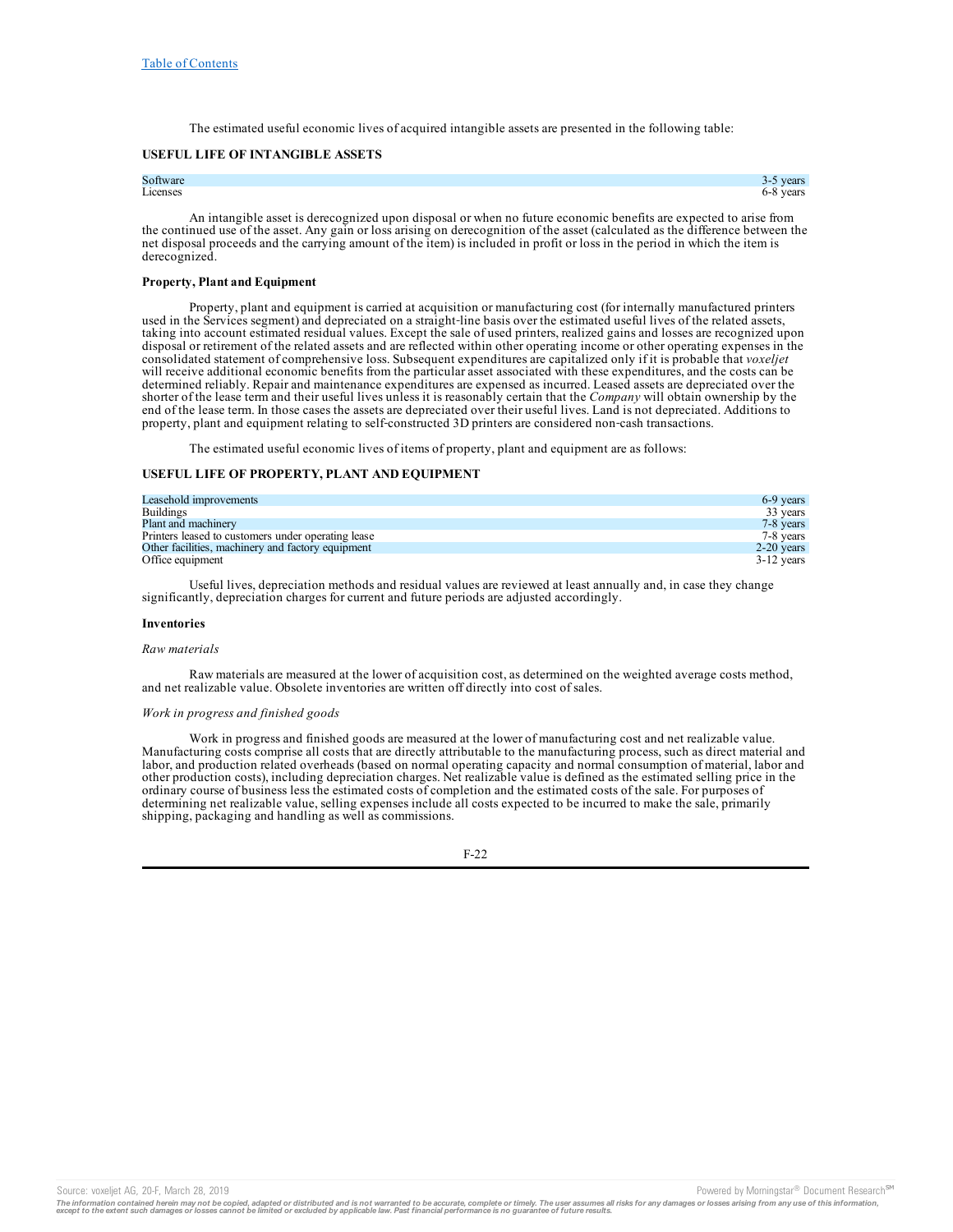We also use our own printers in our service centers. Unfinished printers are generally available to be sold if a customer requests a product with a specification which can be met by one of the products in progress. Accordingly, we classify printers as inventory until we remove a finished printer from our manufacturing warehouse to use it in a service center. The reclassification as property, plant and equipment, as a non-cash transaction, occurs at cost and depreciation starts at inception of service.

We evaluate the adequacy of our inventory reserves on a periodic basis in order to determine the need for an inventory reserve.

## **Impairment of non‑financial assets**

The *Company* assesses at the end of each reporting period whether there is an indication that a non-financial asset may be impaired. Such assets are tested for impairment if there are indicators that the carrying amounts may not be recoverable. An impairment loss is recognized in the amount by which the asset's carrying amount exceeds its recoverable amount. The recoverable amount is defined as the higher of an asset's fair value less cost to sell and its value in use. As individual assets do not generate largely independent cash flows, impairment testing is performed at the cash generating unit level. An individual fixed asset within a CGU cannot be written-down below fair value less cost incurred to sell the individual asset.

### **Earnings (loss) per share**

Basic earnings per share amounts are calculated by dividing profit (loss) by the weighted average number of ordinary shares outstanding. There are no dilutive instruments issued and outstanding.

|                                                           | 2018                     | 2017  |
|-----------------------------------------------------------|--------------------------|-------|
|                                                           | (in thousands of shares) |       |
| <b>Issued ordinary shares at 1 January</b>                | 3.720                    | 3.720 |
| Effect of shares issued on October 17, 2018               | 192                      |       |
| Effect of shares issued on November 8, 2018               | 29                       |       |
| Weighted-average number of ordinary shares at 31 December | 3.941                    | 3.720 |

### **4. New standards and interpretations not yet adopted**

The IASB issued a number of new IFRS standards or amendments to existing standards which are required to be adopted in annual periods beginning after December 31, 2018.

| Standard                         | Effective date | Descriptions                                                                                    |
|----------------------------------|----------------|-------------------------------------------------------------------------------------------------|
| IFRS 9                           | 01/2019        | Amendments Prepayment Features with Negative Compensation                                       |
| IFRS 16                          | 01/2019        | Leases                                                                                          |
| IAS 19                           | 01/2019        | Amendments Plan Amendment, Curtailment or Settlement                                            |
| <b>IAS 28</b>                    | 01/2019        | Amendments Long-term Interests in Associates and Joint Ventures                                 |
| IFRIC 23                         | 01/2019        | Uncertainty over Income Tax Treatments                                                          |
| Improvements to IFRS (2015-2017) | 01/2019        | IFRS 3, IFRS 11, IAS 12, IAS 23                                                                 |
| Others                           | 01/2020        | Amendments References to the Conceptual Framework in IFRS Standards 3                           |
| IFRS 3                           | 01/2020        | Amendment Definition of a business                                                              |
| IAS 1, IAS 8                     | 01/2020        | Amendment, Amendment Definition of material                                                     |
| IFRS 17                          | 01/2021        | <b>Insurance Contracts</b>                                                                      |
| <b>IFRS 10, IAS 28</b>           | indefinite     | Amendment Sale or Contribution of Assets between Investor and its Associate or Joint<br>Venture |

Of those standards that are not yet effective, IFRS 16 is expected to have a material impact on the Company's financial statements in the period of initial application.

The Company is required to adopt IFRS 16 Leases from January 1, 2019. The Company has assessed the estimated impact that initial application of IFRS 16 will have on its consolidated financial statements, as described below.

Source: voxeljet AG, 20-F, March 28, 2019 **Powered by Morningstar® Document Research** <sup>5M</sup> Content Research in the second by Morningstar® Document Research in

The information contained herein may not be copied, adapted or distributed and is not warranted to be accurate, complete or timely. The user assumes all risks for any damages or losses arising from any use of this informat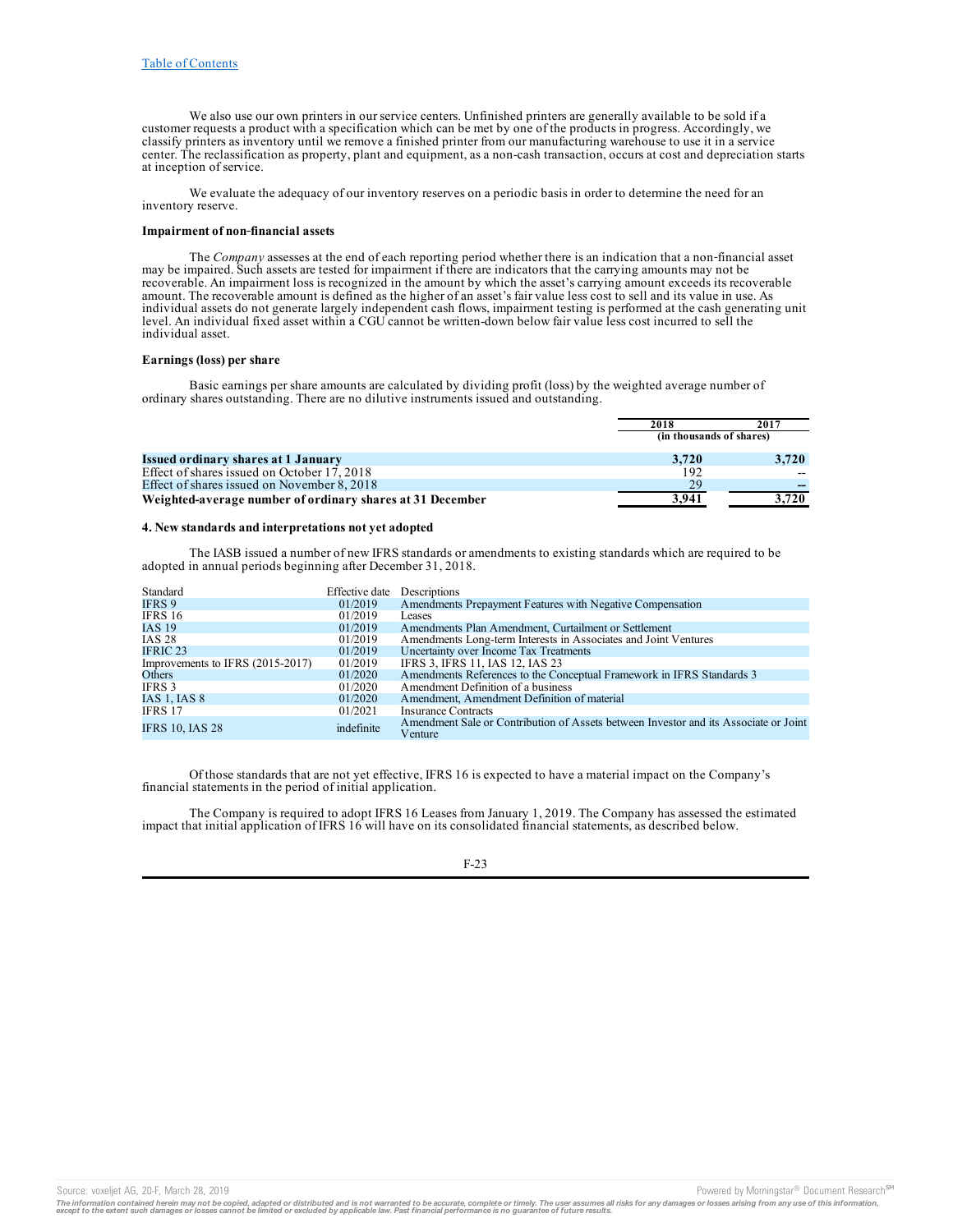IFRS 16 introduces a single, on-balance sheet lease accounting model for lessees. A lessee recognizes a right-of-use asset representing its right to use the underlying asset and a lease liability representing its obligation to make lease payments. There are recognition exemptions for short-term leases (term less than 12 months) and leases of low-value items (value less than kUSD 5). Lessor accounting remains similar to the current standard – i.e. lessors continue to classify leases as finance or operating leases.

IFRS 16 replaces existing leases guidance, including IAS 17 Leases, IFRIC 4 Determining whether an Arrangement contains a Lease, SIC-15 Operating Leases – Incentives and SIC-27 Evaluating the Substance of Transactions Involving the Legal Form of a Lease.

### *Leases under which the voxeljet Group is a lessee*

The Group will recognize new assets and liabilities for its operating leases of factory facilities, vehicles and certain equipment. The nature of expenses related to these leases will now change because the Group will recognize a depreciation charge for right-of-use assets and interest expense on lease liabilities.

Previously, the Group recognized operating lease expense on a straight-line basis over the term of the lease, and recognized assets and liabilities only to the extent that there was a timing difference between actual lease payments and the expense recognized.

We do not expect significant impacts for the Company's finance leases.

#### *Leases under which the voxeljet Group is a lessor*

No significant impact is expected for the operating leases in which the Group is a lessor.

#### *Transition*

The Group will apply IFRS 16 initially on January 1, 2019, using the modified retrospective approach. Therefore, the cumulative effect of adopting IFRS 16 will be recognized as an adjustment to the opening balance of retained earnings at January 1, 2019, with no restatement of comparative information.

The Group plans to apply the practical expedient to grandfather the definition of a lease on transition. This means that it will apply IFRS 16 to all contracts entered into before 1 January 1, 2019 and identified as leases in accordance with IAS 17 and IFRIC 4.

Based on an analysis conducted as part of the group-wide project on initial application, the Company expects that on January 1, 2019 right-of-use assets of approximately  $\epsilon$  3.8 million and additional lease liabilities of approximately  $\epsilon$  3.8 million will be presented on the consolidated statement of financial position.

### **5. Critical accounting judgment and key sources of estimation and uncertainty**

In the process of applying the *Company'*s accounting policies, Management is required to make judgments, estimates and assumptions about the carrying amounts of assets and liabilities that are not readily apparent from other sources. These estimates and associated assumptions are based on the knowledge available as of the preparation date of the financial statements and historical experiences as well as other factors that are considered to be relevant. The estimates and underlying assumptions are reviewed on an ongoing basis.

Developments outside management's control may cause actual amounts to differ from the original estimates. In that case, the underlying assumptions and, if necessary, the carrying amounts of the pertinent assets and liabilities are adjusted accordingly. Revisions to accounting estimates are recognized in the period in which the estimate is revised, if the revision affects only that period, or in the period of the revision and future periods, if the revision affects both current and future periods.

The assumptions and estimates refer primarily to the recognition of revenue, valuation of bad debt allowance, valuation of inventory, and the valuation of derivative financial instruments (relating to the Performance Participation Interest on the loan with the European Investment Bank).



The information contained herein may not be copied, adapted or distributed and is not warranted to be accurate, complete or timely. The user assumes all risks for any damages or losses arising from any use of this informat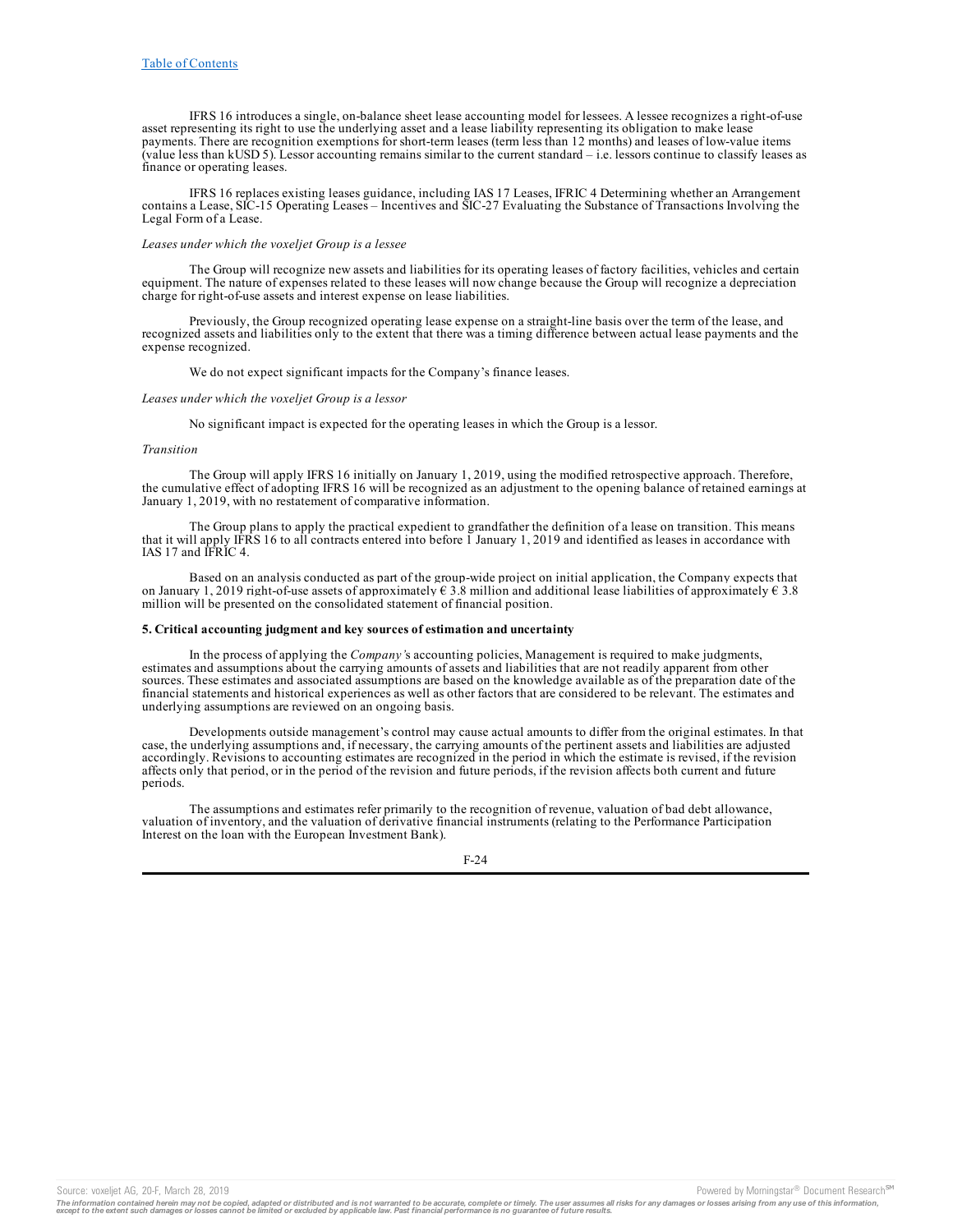The key assumptions concerning the future and other key sources of estimation uncertainty at the end of the reporting period, that have a significant risk of causing a material adjustment to the carrying amounts of assets and liabilities within the next financial year are discussed below.

### **Revenue recognition**

Revenue is measured based on the consideration specified in a contract with a customer. The Group recognizes revenue when it transfers control over a good or service to a customer.

Revenue on the sale of new or refurbished 3D printers is recognized at the point in time after completed installation of 3D printers at the customer site and evidenced through final acceptance by the customer. Customers obtain control of the 3D printers when the customers have accepted the assets.

The Company recognizes revenue on the maintenance contracts for 3D printers by applying the input method to measure the progress that depicts the transfer of control of the goods or services to the customer toward complete satisfaction of a performance obligation over time. The determination of the expected number of service visits and goods to be provided under a contract require significant judgment have been estimated by the Company's service department based on historical experience.

#### **Expected credit losses on trade receivables**

Loss allowances are recognized for estimated losses resulting from customers' inability to meet payment obligations. Upon the adoption of IFRS 9, the Group applies a simplified approach to recognizing a loss allowance on trade receivables based on measurement of lifetime expected credit losses arising from trade receivables. Estimation and judgment are required in determining the value of loss allowances at each reporting date. The Company evaluates customer accounts with past-due outstanding balances or specific accounts for which it has information that the customer may be unable to meet its financial obligations. Based upon qualitative assessment of these accounts and Management's analysis and judgment, the Company estimates the future cash flows expected to be recovered from these receivables. The amount of the impairment on doubtful receivables is measured individually and recorded as a specific allowance against that customer's receivable balance so as to equal the amount expected to be recovered.

ECLs are a probability-weighted estimate of credit losses. The Company calculates the ECL based on the risk scoring its customers' according to an external rating agency. Following the risk score of each customer, the trade receivables are clustered into different grades. For each grade, the ECL is calculated after deducting from trade receivables a loss allowance based on actual credit loss experience.

### **6. Correction of errors**

During the preparation of the consolidated interim financial statements for the three-month and nine-month periods ended September 30, 2018, the Company became aware that the margin within certain intra-group transactions has not been properly eliminated in the consolidation process, resulting in misstatement of cost of sales in its consolidated financial statements since the first quarter in fiscal year 2017. These errors have been corrected by restating each of the affected financial statement line items for prior periods. The Company has evaluated the effect of these errors, both qualitatively and quantitatively, and concluded that the corrections did not have a material impact on, nor require amendment of, any previously filed financial statements. The following tables summarize the impacts on the Company's consolidated financial statements.

$$
F-25
$$

Source: voxeljet AG, 20-F, March 28, 2019 **Powered by Morningstar® Document Research** in Powered by Morningstar® Document Research in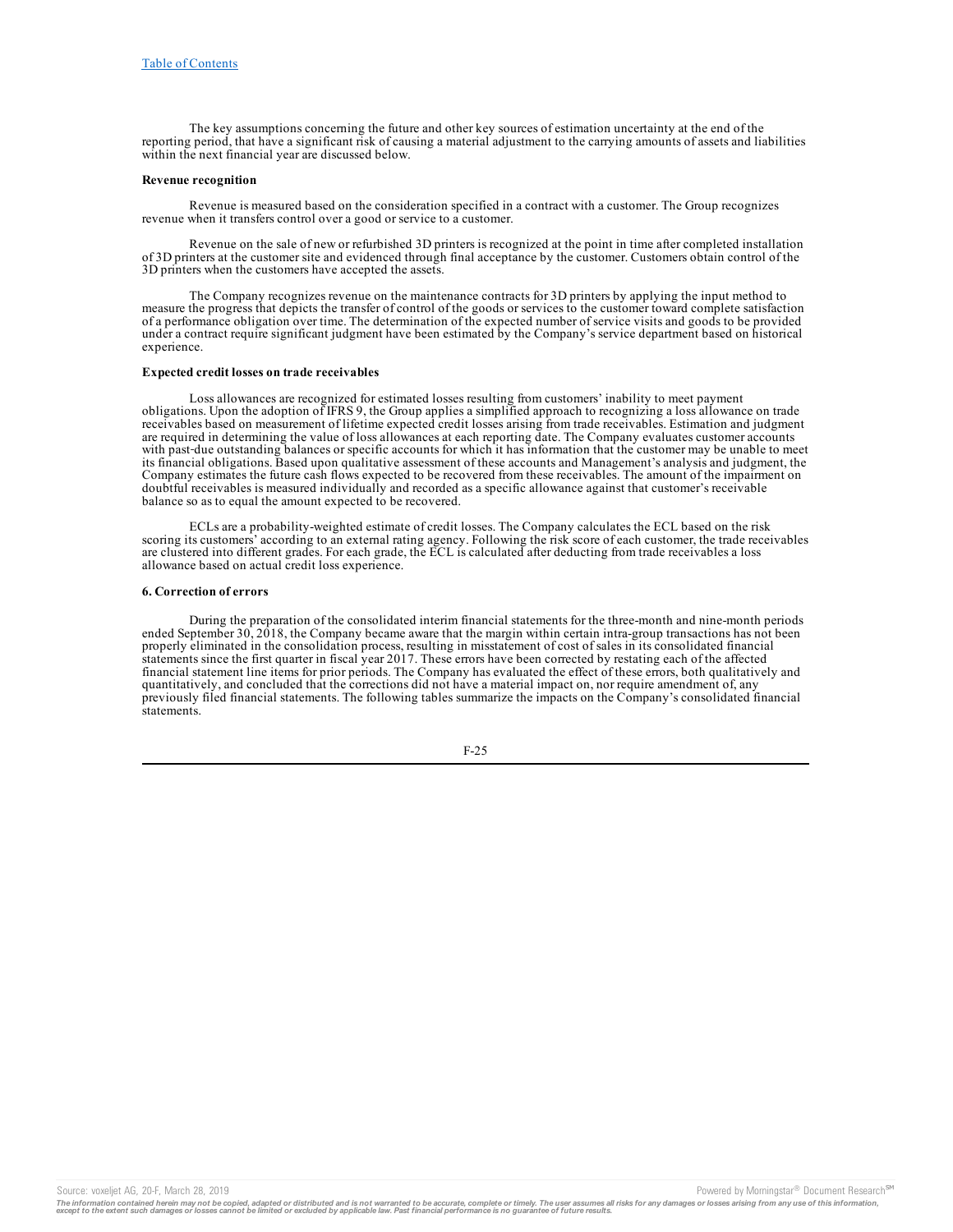# **Consolidated statement of financial position**

| December 31, 2017                   | Impact of correction of error |                                   |              |
|-------------------------------------|-------------------------------|-----------------------------------|--------------|
|                                     | As previously<br>reported     | Adiustments<br>$(E$ in thousands) | As corrected |
| <b>Current assets</b>               | 37,774                        | (280)                             | 37,494       |
| Inventories                         | 9,539                         | (280)                             | 9,259        |
| <b>Non-current assets</b>           | 29,257                        | 251                               | 29,508       |
| Property, plant and equipment       | 27,698                        | 251                               | 27,949       |
| <b>Total assets</b>                 | 67,031                        | (29)                              | 67,002       |
| <b>Equity</b>                       | 43.918                        | (29)                              | 43,889       |
| Accumulated deficit                 | (37, 480)                     | (29)                              | (37, 509)    |
| <b>Total equity and liabilities</b> | 67,031                        | (29)                              | 67,002       |

## **Consolidated statement of comprehensive loss**

|                                                    | Impact of correction of error<br>three months ended December 31, 2017 |             | Impact of correction of error<br>vear ended December 31, 2017 |                                                          |             |                 |
|----------------------------------------------------|-----------------------------------------------------------------------|-------------|---------------------------------------------------------------|----------------------------------------------------------|-------------|-----------------|
|                                                    | As<br>previously                                                      |             |                                                               | As<br>previously                                         |             |                 |
|                                                    | reported                                                              | Adjustments | As<br>corrected                                               | reported                                                 | Adjustments | As<br>corrected |
|                                                    | $(\epsilon$ in thousands except<br>share and share data)              |             |                                                               | $(\epsilon$ in thousands except<br>share and share data) |             |                 |
| Cost of sales                                      | (3,662)                                                               | 158         | (3,504)                                                       | (13, 824)                                                | (29)        | (13, 853)       |
| Gross profit                                       | 2,446                                                                 | 158         | 2,604                                                         | 9,354                                                    | (29)        | 9,325           |
| <b>Operating loss</b>                              | (2,633)                                                               | 158         | (2, 475)                                                      | (8,620)                                                  | (29)        | (8,649)         |
| <b>Net loss</b>                                    | (2, 460)                                                              | 158         | (2,302)                                                       | (8,525)                                                  | (29)        | (8,554)         |
| <b>Total comprehensive loss</b>                    | (2,352)                                                               | 158         | (2,194)                                                       | (8,020)                                                  | (29)        | (8,049)         |
| Loss attributable to owners of the company         | (2, 458)                                                              | 158         | (2,300)                                                       | (8,509)                                                  | (29)        | (8,538)         |
| Total comprehensive loss attributable to owners of |                                                                       |             |                                                               |                                                          |             |                 |
| the company                                        | (2,350)                                                               | 158         | (2,192)                                                       | (8,004)                                                  | (29)        | (8,033)         |
|                                                    |                                                                       |             |                                                               |                                                          |             |                 |
| Loss per share - basic/ diluted (EUR)              | (0.66)                                                                | 0.04        | (0.62)                                                        | (2.29)                                                   | (0.01)      | (2.30)          |

## **Segment reporting**

|                      |                           | Impact of correction of error three months ended December 31, 2017 |                                      |                 |                    |                 |
|----------------------|---------------------------|--------------------------------------------------------------------|--------------------------------------|-----------------|--------------------|-----------------|
|                      | As previously<br>reported |                                                                    |                                      | Adjustments     | As corrected       |                 |
|                      | <b>SYSTEMS</b>            | <b>SERVICES</b>                                                    | $(E$ in thousands)<br><b>SYSTEMS</b> | <b>SERVICES</b> | <b>SYSTEMS</b>     | <b>SERVICES</b> |
| Revenues             | 3.146                     | 2.962                                                              |                                      |                 | 3.146              | 2,962           |
| Gross profit         | 1.059                     | 1,387                                                              | 270                                  | (112)           | 1.329              | 1,275           |
| Gross profit in $\%$ | 33.7 $%$                  | 46.8 $\%$                                                          |                                      |                 | 42.2 $\frac{9}{6}$ | 43.0 $\%$       |

## F-26

Source: voxeljet AG, 20-F, March 28, 2019<br>The information contained herein may not be copied, adapted or distributed and is not warranted to be accurate, complete or timely. The user assumes all risks for any damages or lo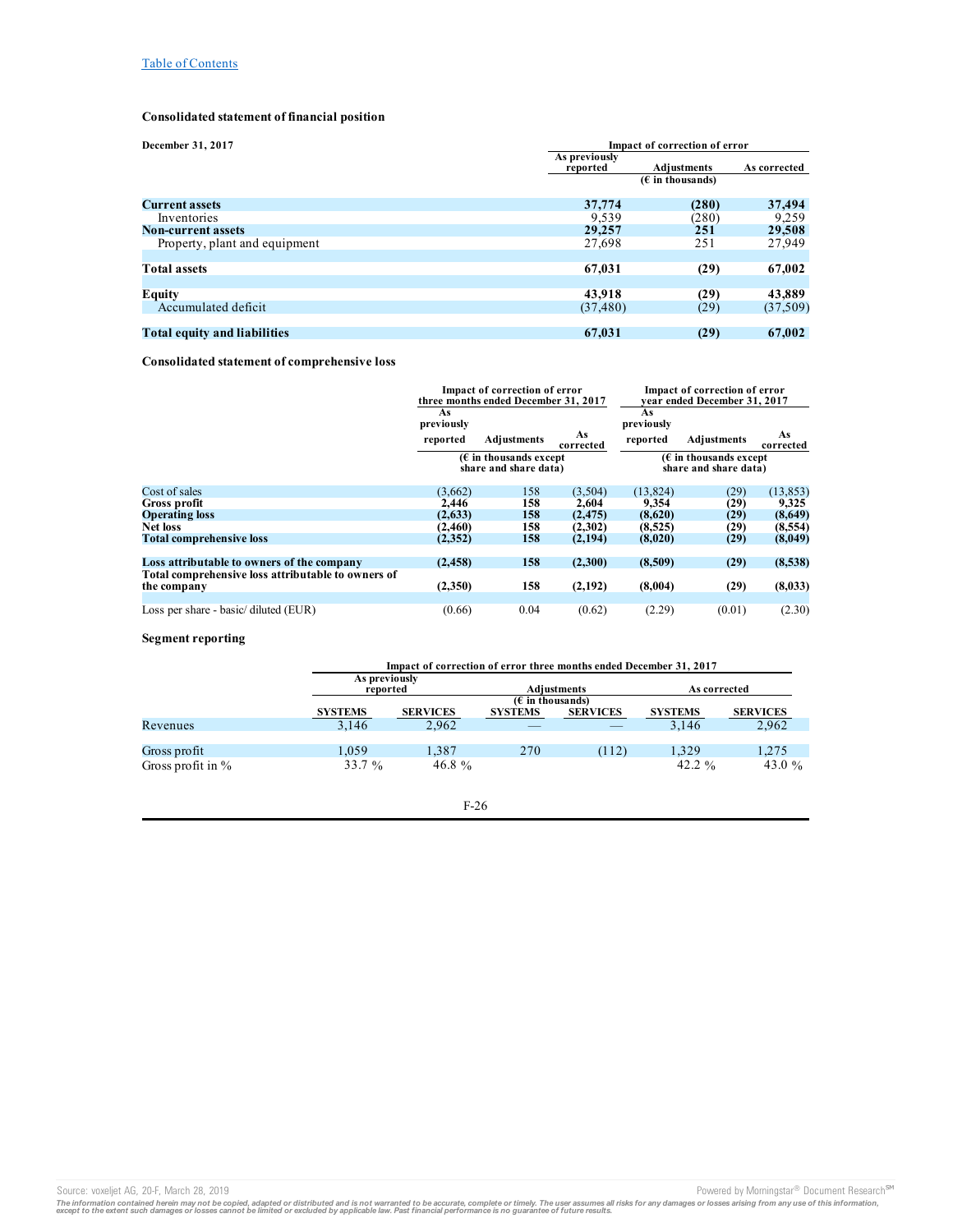|                      |                           | Impact of correction of error year ended December 31, 2017 |                                      |                    |                |                 |
|----------------------|---------------------------|------------------------------------------------------------|--------------------------------------|--------------------|----------------|-----------------|
|                      | As previously<br>reported |                                                            |                                      | <b>Adiustments</b> | As corrected   |                 |
|                      | <b>SYSTEMS</b>            | <b>SERVICES</b>                                            | $(E$ in thousands)<br><b>SYSTEMS</b> | <b>SERVICES</b>    | <b>SYSTEMS</b> | <b>SERVICES</b> |
| Revenues             | 11.534                    | 11.644                                                     |                                      |                    | 11.534         | 11.644          |
| Gross profit         | 3.921                     | 5.433                                                      | 337                                  | (366)              | 4.258          | 5,067           |
| Gross profit in $\%$ | 34.0 $\%$                 | 46.7 $\%$                                                  |                                      |                    | 36.9 $%$       | 43.5 $\%$       |

There is no impact on the Company's operating, investing or financing cash flows for the year-ended December 31, 2017.

### **7. Share based payment arrangements**

On April 7, 2017, voxeljet AG established a share option plan that entitles key management personnel and senior employees of voxeljet AG and its subsidiaries to purchase shares of the parent company.

Total options available under the share option plan are 372,000. 279,000 options (75%, Tranche 1) were granted on April 7, 2017. 93,000 options (25%, Tranche 2) were granted on April 12, 2018.

The vesting conditions include a service condition (the options vest after a period of four years of continued service from the respective grant date) and a market condition (the options may only be exercised if the share price exceeds the exercise price over a period of 90 consecutive days by at least 20% in the period between the grant date and the respective exercise time frame) of which both conditions must be met.

The fair value of the employee share option plan has been measured for Tranches 1 and 2 using a Monte Carlo simulation. The market condition has been incorporated into the fair value at grant date.

The inputs used in the measurement of the fair value at grant date are as follows:

|                           | <b>Tranche 1</b>         | <b>Tranche 2</b> |
|---------------------------|--------------------------|------------------|
| Parameter                 |                          |                  |
| Share price at grant date | <b>USD 13.80</b>         | USD 16.15        |
| Exercise price            | <b>USD</b> 13.90         | USD 16.15        |
| Expected volatility       | 55.00%                   | 58.40%           |
| Expected dividends        | $\overline{\phantom{m}}$ | $\sim$           |
| Risk-free interest rate   | 2.49%                    | 2.85%            |
| Fair value at grant date  | $\text{USD }8.00$        | <b>USD</b> 9.74  |

|                            |                   | December 31.                                |                                        |                  |  |  |
|----------------------------|-------------------|---------------------------------------------|----------------------------------------|------------------|--|--|
|                            | 2018              |                                             |                                        | 2017             |  |  |
|                            | Number of options | Weighted-average<br>exercise price<br>(USD) | Number of options exercise price (USD) | Weighted-average |  |  |
| Outstanding at January 1   | 279,000           | 13.90                                       | $- -$                                  |                  |  |  |
| Granted during the year    | 93,000            | 16.15                                       | 279,000                                | 13.90            |  |  |
| Exercised during the year  | --                | $- -$                                       |                                        |                  |  |  |
| Forfeited during the year  | (18,600)          | 14.46                                       | $-$                                    |                  |  |  |
| Outstanding at December 31 | 353,400           | 14.46                                       | 279,000                                | 13.90            |  |  |
| Exercisable at December 31 |                   | $- -$                                       | --                                     |                  |  |  |

The respective expected volatility has been based on an evaluation of the historical volatility of the Company's share price as at the grant date. As at December 31, 2018 no options are exercisable and 353,400 options are outstanding. The weighted-average contractual life of the options at December 31, 2018 amounts to 8.5 years (December 31, 2017: 9.5 years).

The expense recognized in the statement of comprehensive loss totaled kEUR 604 for the year ended December 31, 2018, compared to kEUR 386 for last year's same period.

F-27

Source: voxeljet AG, 20-F, March 28, 2019 **Powered by Morningstar® Document Research** and Decembent Research in the second by Morningstar® Document Research in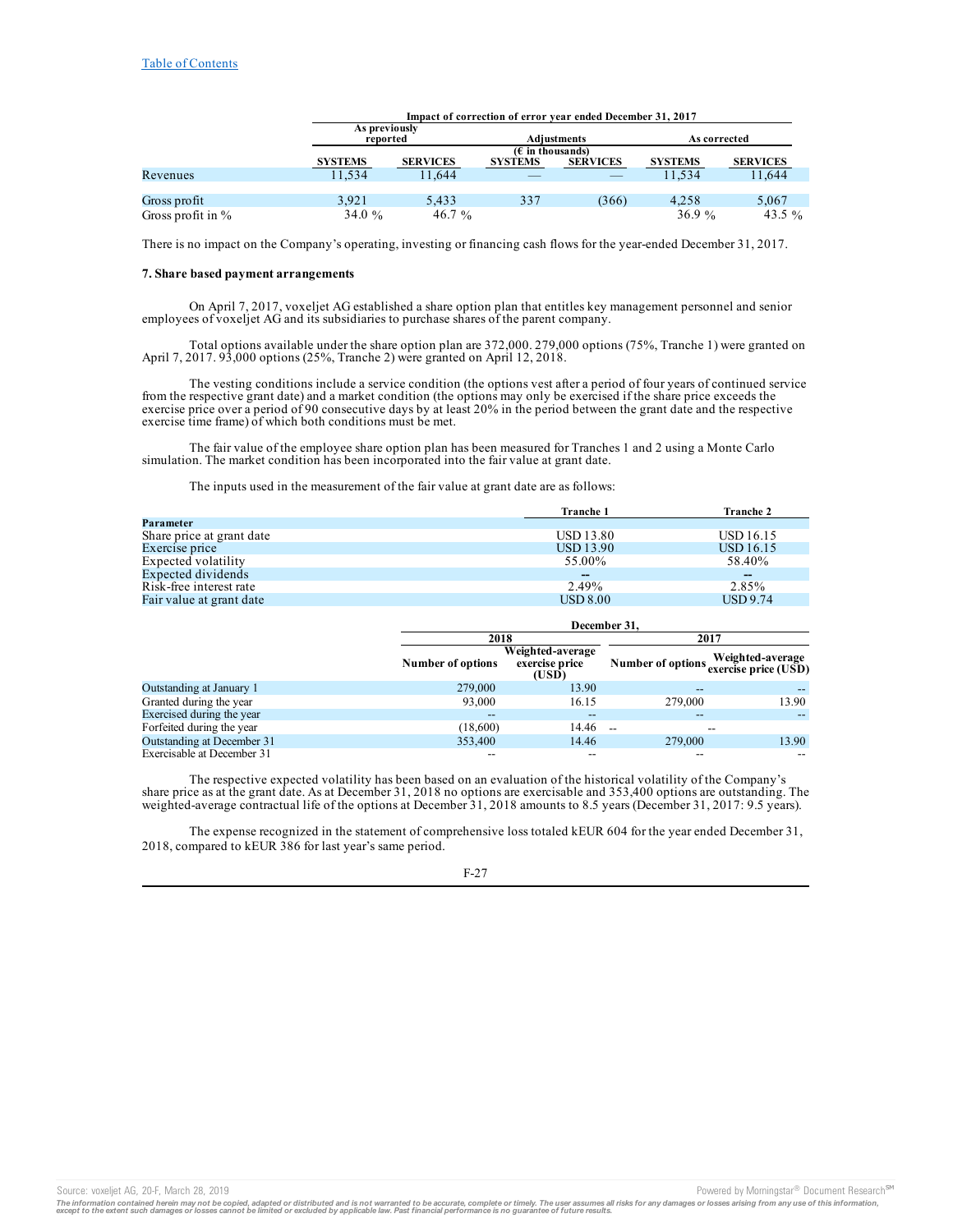## **8. Trade receivables**

Credit terms provided to customers are determined individually and are dependent on already existing customer relationships and the customer's payment history. The aging of trade receivables was as follows at each reporting date:

## **AGING STRUCTURE OF TRADE RECEIVABLES**

An analysis of the credit quality of trade receivables that were not past due and the aging of trade receivables that were past due as at December 31, 2017 is as follows.

|                                                                                             | December 31. |
|---------------------------------------------------------------------------------------------|--------------|
|                                                                                             | 2017         |
|                                                                                             |              |
| Not due at the end of the reporting period<br>Amount past due for the following time ranges | 1.560        |
|                                                                                             |              |
| Less than 3 months                                                                          | 2,998        |
| Between 3 and 6 months                                                                      | 363          |
| Between 6 and 9 months                                                                      | 68           |
| Between 9 and 12 months                                                                     | 70           |
| More than 12 months                                                                         | 34           |
| Total                                                                                       | 5.093        |

The movement in the allowance for impairment in respect of trade receivables and contract assets during the year was as follows. Comparative amounts for 2017 represent the allowance account for impairment losses under IAS 39.

## **Change in the allowance for doubtful accounts**

|                                                                | <b>Year Ended December 31.</b>     |      |  |
|----------------------------------------------------------------|------------------------------------|------|--|
|                                                                | 2017<br>2018                       |      |  |
|                                                                | $(E \in \mathbb{R})$ in thousands) |      |  |
| Loss allowance at December 31, 2017 under IAS 39               | 482                                | 336  |  |
| Trade and other receivables as at December 31, 2017            | 62                                 |      |  |
| Additional trade receivables recognized on adoption of IFRS 15 |                                    |      |  |
| Loss allowance at January 1, 2018 under IFRS 9                 | 545                                | 336  |  |
| Provisions                                                     | 227                                | 237  |  |
| Write-offs                                                     | (351)                              | (58) |  |
| Release to income                                              | (38)                               | (33) |  |
| Balance at end of period                                       | 383                                | 482  |  |

F-28

Source: voxeljet AG, 20-F, March 28, 2019 **Powered by Morningstar® Document Research** Morningstar® Document Research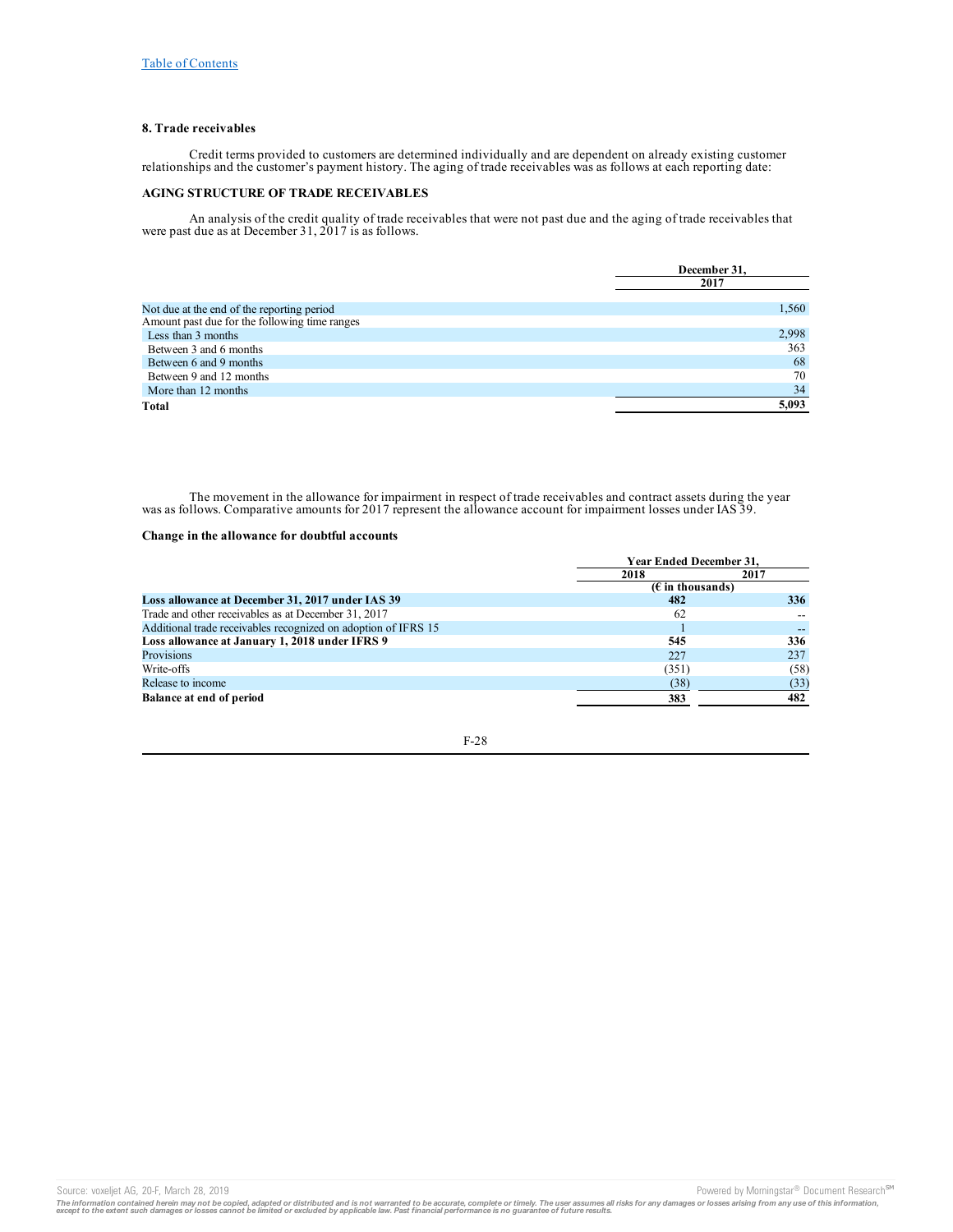## **9. Inventories**

Inventories consisted of the following for the years reported:

## **INVENTORIES BY CATEGORY**

|                               | December 31.       |              |  |
|-------------------------------|--------------------|--------------|--|
|                               | 2018               | $2017^{(1)}$ |  |
|                               | $(E$ in thousands) |              |  |
| Raw materials and merchandise | 4.628              | 2,737        |  |
| Work in progress              | 5.436              | 6.522        |  |
| Total                         | 10.064             | 9.259        |  |

 $\alpha$ ) Comparative figures for the year ended December 31, 2017 were restated for immaterial errors. For further information, see Note 6 to the consolidated financial statements.

The reserve for slow-moving inventory regarding work in progress was kEUR 22 and kEUR 440 in 2018 and 2017, respectively.

## **10. voxeljet UK**

### *Impairment charges 2016*

On October 7, 2016 voxeljet UK's most significant customer went into bankruptcy administration. Considering that development, voxeljet assessed the recoverability of the assets as of September 30, 2016, which resulted in a full impairment of trade receivables due from that customer of kEUR 293 and the goodwill for the CGU related to voxeljet UK.

The carrying amount of the CGU exceeded its recoverable amount of kEUR 1,471 (or kGBP 1,266) and consequently an impairment loss of kEUR 1,130 (or kGBP 907) covering the entire balance of goodwill was recognized in other operating expenses in the consolidated statements of comprehensive loss.

The recoverable amount of the CGU was based on its value in use. The value in use was determined by discounting the future cash flows expected to be generated from the continued use of the CGU.

The projections of cash flows cover the remainder of the year 2016 (forecast) and the financial years 2017 to 2021 (terminal value). The projected cash flows were estimated taking into account the cease of operations of the CGU's most significant customer, management's experience in the UK marketplace and from the Company's other service centers in Germany and the United States.

The cost of capital (weighted average cost of capital, WACC) and the terminal value growth rate are other assumptions used in the estimation of the value in use:

|                            | 2016      |
|----------------------------|-----------|
| <b>WACC</b>                | $15.41\%$ |
| Terminal value growth rate | $.00\%$   |

**2016**

The parameters of the WACC are based on market observations as at September 30, 2016 (risk-free rate, spread, market risk premium, beta factor, leverage) and reflect the specific risks of voxeljet UK. The terminal value growth rate was determined on the basis of the expected long term development of prices in the UK and the relevant market for the CGU's services.

F-29

Source: voxeljet AG, 20-F, March 28, 2019 **Powered by Morningstar® Document Research** <sup>5M</sup> Content Research in the second by Morningstar® Document Research in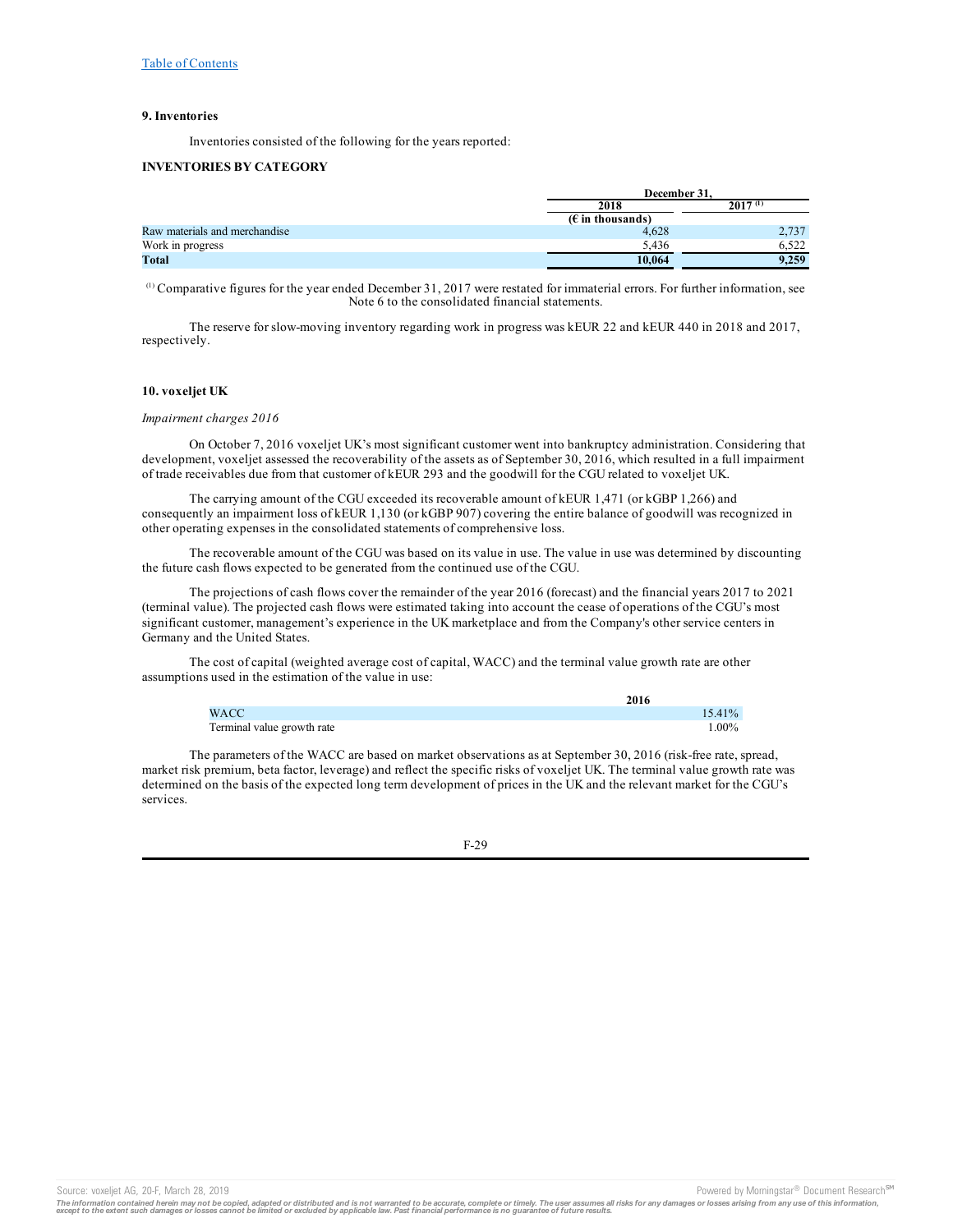## **11. Intangible assets**

|                                       |                    | December 31, |  |  |
|---------------------------------------|--------------------|--------------|--|--|
|                                       | 2018               | 2017         |  |  |
|                                       | $(E$ in thousands) |              |  |  |
| Software                              | 787                | 573          |  |  |
| Licenses                              | 109                | 136          |  |  |
| Prepayments made on intangible assets | 524                | 402          |  |  |
| Total                                 | 1.420              | 1.111        |  |  |

The increase in software and prepayments made on intangible assets is due to the purchase of software licenses in connection with our new ERP system as well as related capitalized customizing cost.

## **12. Property, plant and equipment**

|                                                           |        | December 31.                       |  |  |
|-----------------------------------------------------------|--------|------------------------------------|--|--|
|                                                           | 2018   | $2017^{(1)}$                       |  |  |
|                                                           |        | $(E \in \mathbb{R})$ in thousands) |  |  |
| Land, buildings and leasehold improvements                | 17,085 | 17,415                             |  |  |
| Plant and machinery (includes assets under finance lease) | 9,072  | 8,901                              |  |  |
| Other facilities, factory and office equipment            | 1,502  | 1,625                              |  |  |
| Assets under construction and prepayments made            | 16     | 8                                  |  |  |
| Total                                                     | 27,675 | 27,949                             |  |  |
| Thereof pledged assets of Property, Plant and Equipment   | 6.691  | 7,046                              |  |  |
| Leased assets included in Property, Plant and Equipment:  | 357    | 881                                |  |  |
| Printers under sales and lease back                       |        | 613                                |  |  |
| Printers leased to customers under operating lease        | 208    | 97                                 |  |  |
| Other factory equipment                                   | 149    | 171                                |  |  |

 $\alpha$ ) Comparative figures for the year ended December 31, 2017 were restated for immaterial errors. For further information, see Note 6.

The pledged assets consist of the new office building and the new production hall, which were completed in 2017, as well as six 3D printers that serve as collateral for certain credit lines and loan agreements.

Amounts added to plant and machinery relating to self-constructed 3D printers are considered non-cash transactions, which totaled to kEUR 2,531 and kEUR 4,638 in the years ended December 31, 2018 and 2017, respectively. During 2018, the Group acquired equipment with a carrying amount of kEUR 0 (2017: kEUR 116) under a finance lease.

F-30

Source: voxeljet AG, 20-F, March 28, 2019 **Powered by Morningstar® Document Research** Morningstar® Document Research Morningstar® Document Research Morningstar® Document Research Morningstar® Document Research Morningstar®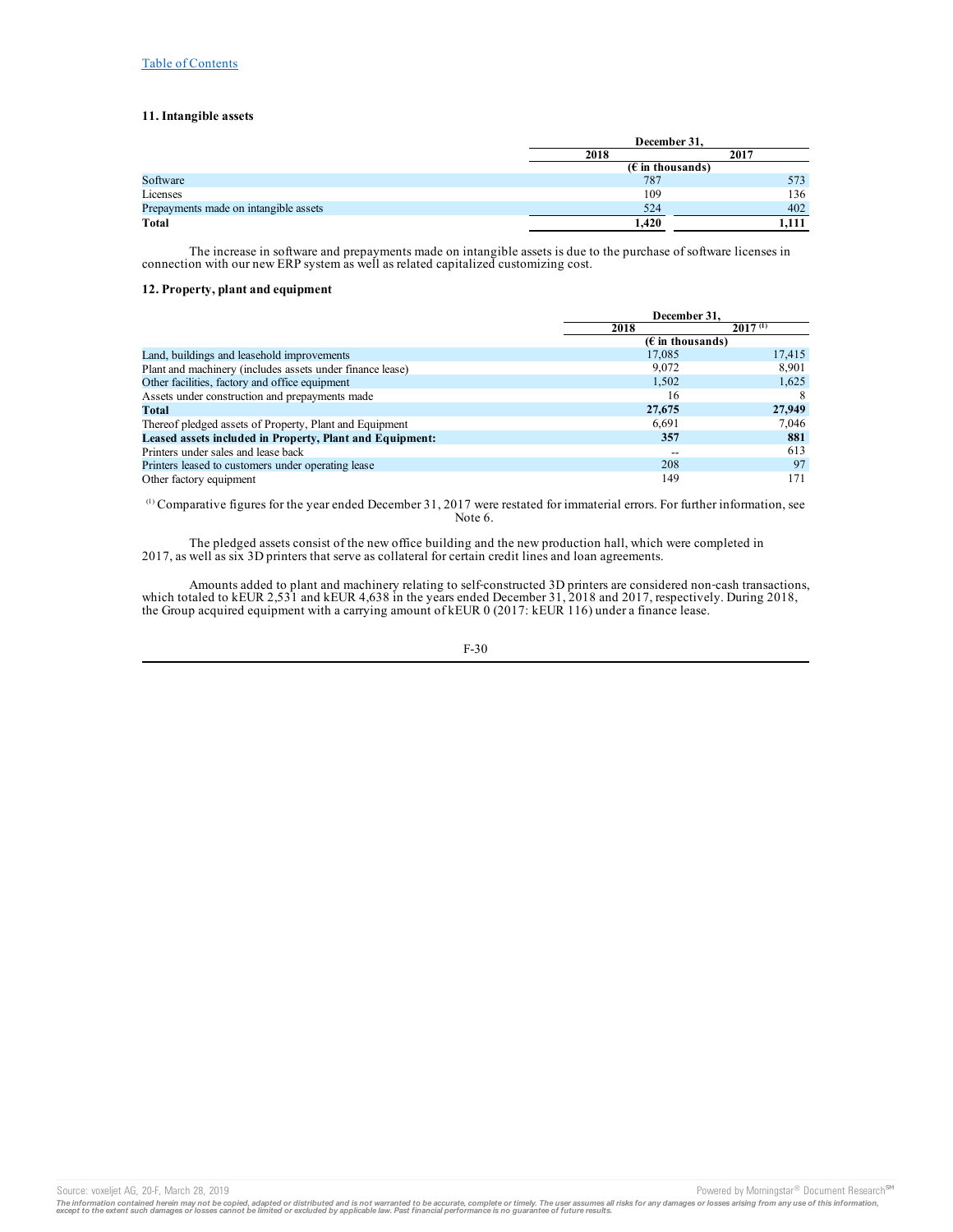The following table presents the composition of, and annual movement in, intangible assets and property, plant and equipment for the years 2018 and 2017, respectively:

# **2018**

|                               |                             |                  |                                    |              |          |            | $(E$ in thousands) |                           |                    |                               |          |            |                    |
|-------------------------------|-----------------------------|------------------|------------------------------------|--------------|----------|------------|--------------------|---------------------------|--------------------|-------------------------------|----------|------------|--------------------|
|                               |                             |                  | Acquisition and manufacturing cost |              |          |            |                    |                           |                    | Depreciation and amortization |          |            | Carrying<br>amount |
|                               | $01/01/2018$ <sup>(1)</sup> | <b>Additions</b> | <b>Disposals</b>                   | Transfer     | FX       | 12/31/2018 |                    | $01/01/2018$ Current year | Disposals Transfer |                               | FX       | 12/31/2018 | 12/31/2018         |
| <b>Intangible assets</b>      |                             |                  |                                    |              |          |            |                    |                           |                    |                               |          |            |                    |
| Software                      | 1.004                       | 230              | $\bf{0}$                           | 211          |          | 1.446      | 431                | 228                       | $\bf{0}$           | $\Omega$                      | $\Omega$ | 659        | 787                |
| Licenses                      | 245                         |                  | $\mathbf{0}$                       | $\mathbf{0}$ | $\Omega$ | 245        | 109                | 27                        | $\mathbf{0}$       | $\Omega$                      | $\Omega$ | 136        | 109                |
| Prepayments made on           |                             |                  |                                    |              |          |            |                    |                           |                    |                               |          |            |                    |
| intangible assets             | 402                         | 333              | $\Omega$                           | (211)        | $\Omega$ | 524        | --                 | $\Omega$                  | $\Omega$           |                               |          | $\Omega$   | 524                |
| Total                         | 1.651                       | 563              | $\mathbf{0}$                       |              |          | 2.215      | 540                | 255                       | $\mathbf{0}$       |                               |          | 795        | 1.420              |
| Property, plant and           |                             |                  |                                    |              |          |            |                    |                           |                    |                               |          |            |                    |
| equipment                     |                             |                  |                                    |              |          |            |                    |                           |                    |                               |          |            |                    |
| Land, buildings and leasehold |                             |                  |                                    |              |          |            |                    |                           |                    |                               |          |            |                    |
| improvements                  | 18.703                      | 152              | $\Omega$                           | $\Omega$     | 54       | 18.909     | 1.288              | 533                       | $\Omega$           | $\Omega$                      |          | 1.824      | 17.085             |
| Plant and machinery           | 16,328                      | 3,836            | 2.964                              | 1.909        | 102      | 19.211     | 8,065              | 2,128                     | 1.494              | 1.425                         | 40       | 10,164     | 9.047              |
| Other facilities, factory and |                             |                  |                                    |              |          |            |                    |                           |                    |                               |          |            |                    |
| office equipment              | 3,484                       | 329              | 19                                 | $\mathbf{0}$ |          | 3,801      | 2,005              | 427                       | 12                 | $\mathbf{0}$                  | $\Delta$ | 2,423      | 1,378              |
| Assets under construction and |                             |                  |                                    |              |          |            |                    |                           |                    |                               |          |            |                    |
| prepayments made              | $\mathbf{8}$                | 17               | $\Omega$                           | (9)          | $\Omega$ | 16         | $=$                | $\Omega$                  | $\Omega$           | $\Omega$                      | $\Omega$ | $\Omega$   | 16                 |
| <b>Subtotal</b>               | 38.523                      | 4.334            | 2.983                              | 1.900        | 163      | 41.937     | 11.358             | 3.088                     | 1.506              | 1.425                         | 46       | 14.411     | 27,526             |
| <b>Leased products</b>        | 2.098                       |                  | 0                                  | (1,900)      |          | 203        | 1.314              | 163                       | $\theta$           | (1, 425)                      |          | 54         | 149                |
| <b>Total</b>                  | 40.621                      | 4.336            | 2.983                              | $\mathbf{0}$ | 166      | 42,140     | 12.672             | 3.251                     | 1.506              | 0                             | 48       | 14.465     | 27.675             |

**2017**

|                                                | $(E$ in thousands)             |             |       |                                    |       |        |                       |                               |                           |            |       |                    |                |
|------------------------------------------------|--------------------------------|-------------|-------|------------------------------------|-------|--------|-----------------------|-------------------------------|---------------------------|------------|-------|--------------------|----------------|
|                                                |                                |             |       | Acquisition and manufacturing cost |       |        |                       | Depreciation and amortization |                           |            |       | Carrying<br>amount |                |
|                                                | 01/01/2017 Additions Disposals |             |       | Transfer                           | FX    |        | 12/31/2017 01/01/2017 | Current<br>vear               | <b>Disposals Transfer</b> |            | FX    | 12/31/2017         | 12/31/2017 (1) |
| <b>Intangible assets</b>                       |                                |             |       |                                    |       |        |                       |                               |                           |            |       |                    |                |
| Software                                       | 798                            | 137         | 17    | 91                                 | (5)   | 1.004  | 283                   | 166                           | 16                        | $\sim$ $-$ | (2)   | 431                | 573            |
| Licenses                                       | 245                            | $-$         | --    | $\sim$ $\sim$                      | $-1$  | 245    | 83                    | 26                            | $\sim$                    | $-1$       | $-1$  | 109                | 136            |
| Prepayments made on intangible assets          | 205                            | 328         | 40    | (91)                               | $-1$  | 402    | 40                    | $-1$                          | 40                        | $-1$       |       | $\sim$ $\sim$      | 402            |
| <b>Total</b>                                   | 1.248                          | 465         | 57    |                                    | (5)   | 1.651  | 406                   | 192                           | 56                        |            | (2)   | 540                | 1,111          |
| Property, plant and equipment                  |                                |             |       |                                    |       |        |                       |                               |                           |            |       |                    |                |
| Land, buildings and leasehold improvements     | 12.948                         | 2.878       | 30    | 3.076                              | (169) | 18.703 | 928                   | 400                           | 30                        | $\sim$     | (10)  | 1.288              | 17.415         |
| Plant and machinery                            | 13,160                         | 5.780       | 2.665 | 429                                | (376) | 16.328 | 7.429                 | 1.830                         | 1.276                     | 196        | (114) | 8.065              | 8,263          |
| Other facilities, factory and office equipment | 3.228                          | 479         | 180   | 4                                  | (47)  | 3.484  | 1.762                 | 432                           | 169                       | $\sim$     | (20)  | 2.005              | 1.479          |
| Assets under construction and prepayments made | 3,249                          | $\mathbf Q$ | $-1$  | (3,236)                            | (14)  | 8      | $-$                   | $\sim$ $-$                    | --                        | $\sim$ $-$ | $-$   | $\sim$ $\sim$      |                |
| <b>Subtotal</b>                                | 32.585                         | 9.146       | 2.875 | 273                                | (606) | 38.523 | 10.119                | 2.662                         | 1.475                     | 196        | (144) | 11.358             | 27,165         |
| <b>Leased products</b>                         | 2.258                          | 123         | --    | (273)                              | (10)  | 2.098  | 1.203                 | 309                           | 0                         | (196)      | (2)   | 1.314              | 784            |
| Total                                          | 34,843                         | 9.269       | 2.875 | --                                 | (616) | 40.621 | 11.322                | 2.971                         | 1.475                     | $-$        | (146) | 12.672             | 27,949         |

Comparative figures for the year ended December 31, 2017 were restated for immaterial errors. For further information, see Note 6. (1)

The *Company* previously entered into sale and leaseback transactions for self-produced 3D printers, which were sold to banks and leased back. As of December 31, 2018 and 2017, the *Company* had zero and four active sale and leaseback contracts, respectively, as all the contracts have ended in 2018.

## **13. Other liabilities and provisions**

|                                                | December 31.       |       |
|------------------------------------------------|--------------------|-------|
|                                                | 2018               | 2017  |
|                                                | $(E$ in thousands) |       |
| Customer deposits                              | $- -$              | 373   |
| Liabilities from VAT                           | 24                 | 12    |
| <b>Employee bonus</b>                          | 413                | 303   |
| Accruals for vacation and overtime             | 210                | 222   |
| Accruals for licenses                          | 69                 | 140   |
| Liabilities from payroll                       | 298                | 236   |
| Accruals for commissions                       | 47                 | 50    |
| Accruals for compensation of Supervisory board | 180                | 180   |
| Accrual for warranty                           | 240                | 286   |
| Others                                         | 387                | 322   |
| <b>Total</b>                                   | 1,868              | 2,124 |

F-31

The information contained herein may not be copied, adapted or distributed and is not warranted to be accurate, complete or timely. The user assumes all risks for any damages or losses arising from any use of this informat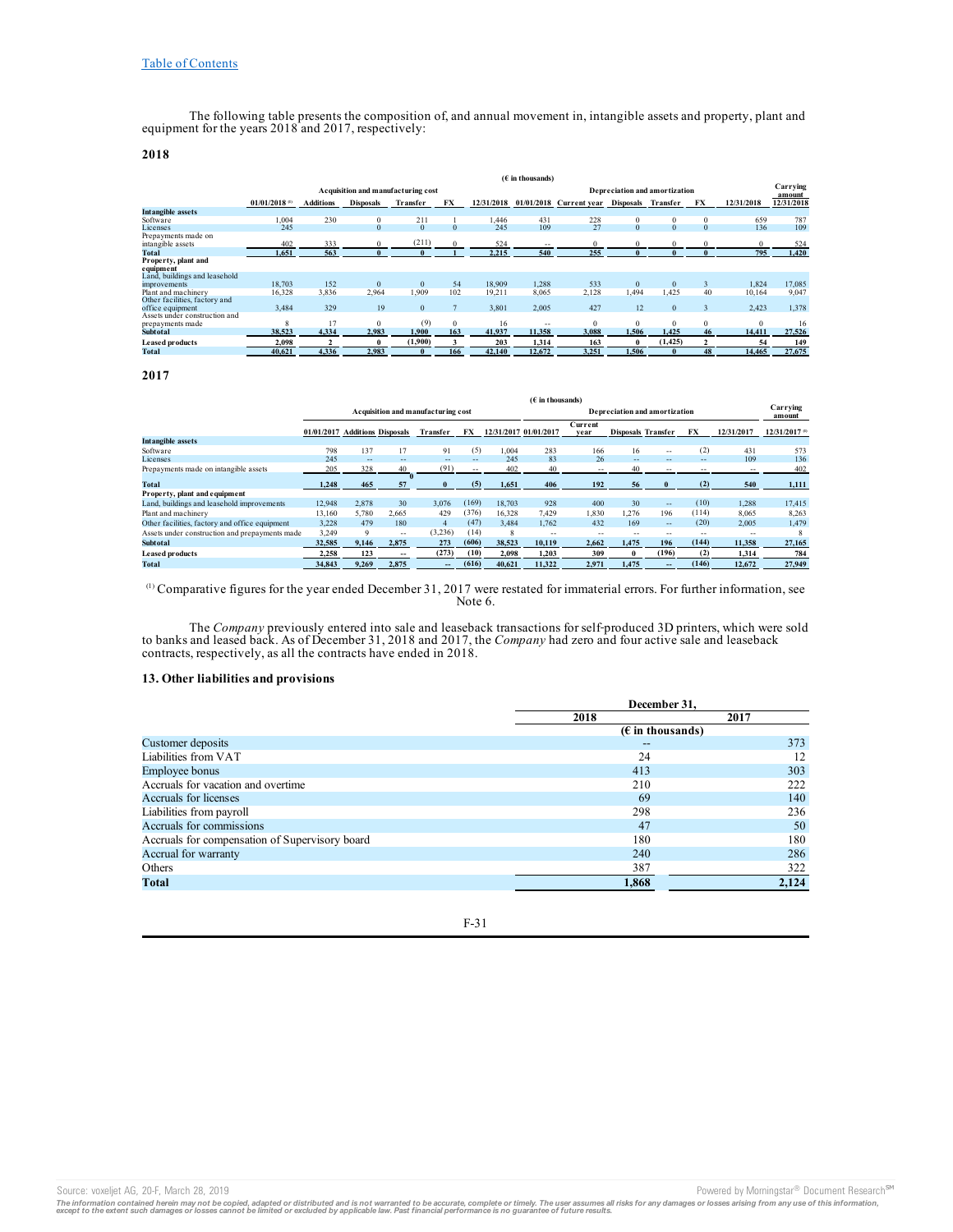After the adoption of IFRS 15 customer deposits amounting to kEUR 177 were presented within contract liabilities.

|                                      |      |              | thousands<br>m |          |                  |
|--------------------------------------|------|--------------|----------------|----------|------------------|
|                                      | 2018 | <b>Jsage</b> | tion           | keversal | 2018<br>December |
| Accrual for<br><sup>.</sup> warrantv | 286  | $\sim$<br>÷  | 240            |          | 240              |

*voxeljet* has a Long-Term Cash Incentive Plan ("LTCIP") that provides for cash awards to non-executive employees. Under the plan, which was announced on October 2, 2013, the *Company* may grant individual award units of EUR 5,000 each up to a total maximum amount of 10% of the net proceeds received by the *Company* upon closing of its initial public offering. An initial grant of 684 award units was made to participants on October 2, 2013. The vesting of the awards occurs during three separate performance periods, with 20% of the awards vesting in performance period 1 ended December 31, 2013, 40% of the awards vesting in performance period 2 ended December 31, 2015, and the remaining 40% vesting in performance period 3 ending December 31, 2017.

Vesting of the award during performance period 3 is subject to performance and market conditions, including revenue growth and market capitalization as of December 31, 2017. In determining the fair value of the liability for the third period of the LTCIP, the Company originally estimated an 80% probability of achievement for each target and an employee turnover rate of 5.8% based on the past experience. However, in 2016, management updated its assessment and estimated that the achievement of the underlying targets on the third performance period of LTCIP would no longer be probable, resulting in a gain of kEUR 478 to the consolidated statements of comprehensive loss reflecting the reversal of previously accrued expected costs. As of December 31, 2017 the targets were not achieved and the LTCIP ceased.

The Group expects to settle the majority of the other liabilities and provisions over the next year.

### **14. Financial instruments**

Fair value is the price that would be received upon the sale of an asset or paid to transfer a liability in an orderly transaction between market participants at the measurement date. The fair value hierarchy defines the following levels:

- · Level 1: Quoted prices of the respective financial asset or financial liability in active markets
- Level 2: Other directly observable input parameters which contribute to establishing the fair value based on a valuation model
- · Level 3: Input parameters not based on observable market data

Under IFRS 9 there are the following categories:

- (I) FVOCI
- (II) Mandatorily at FVTPL
- (III) Amortized cost

The effect of initially applying IFRS 9 on the Group's financial instruments is described in Note 3. Due to the transition method chosen, comparative information has not been restated to reflect the new requirements.

F-32

Source: voxeljet AG, 20-F, March 28, 2019 **Powered by Morningstar® Document Research** <sup>5M</sup> Content Research in the second by Morningstar® Document Research in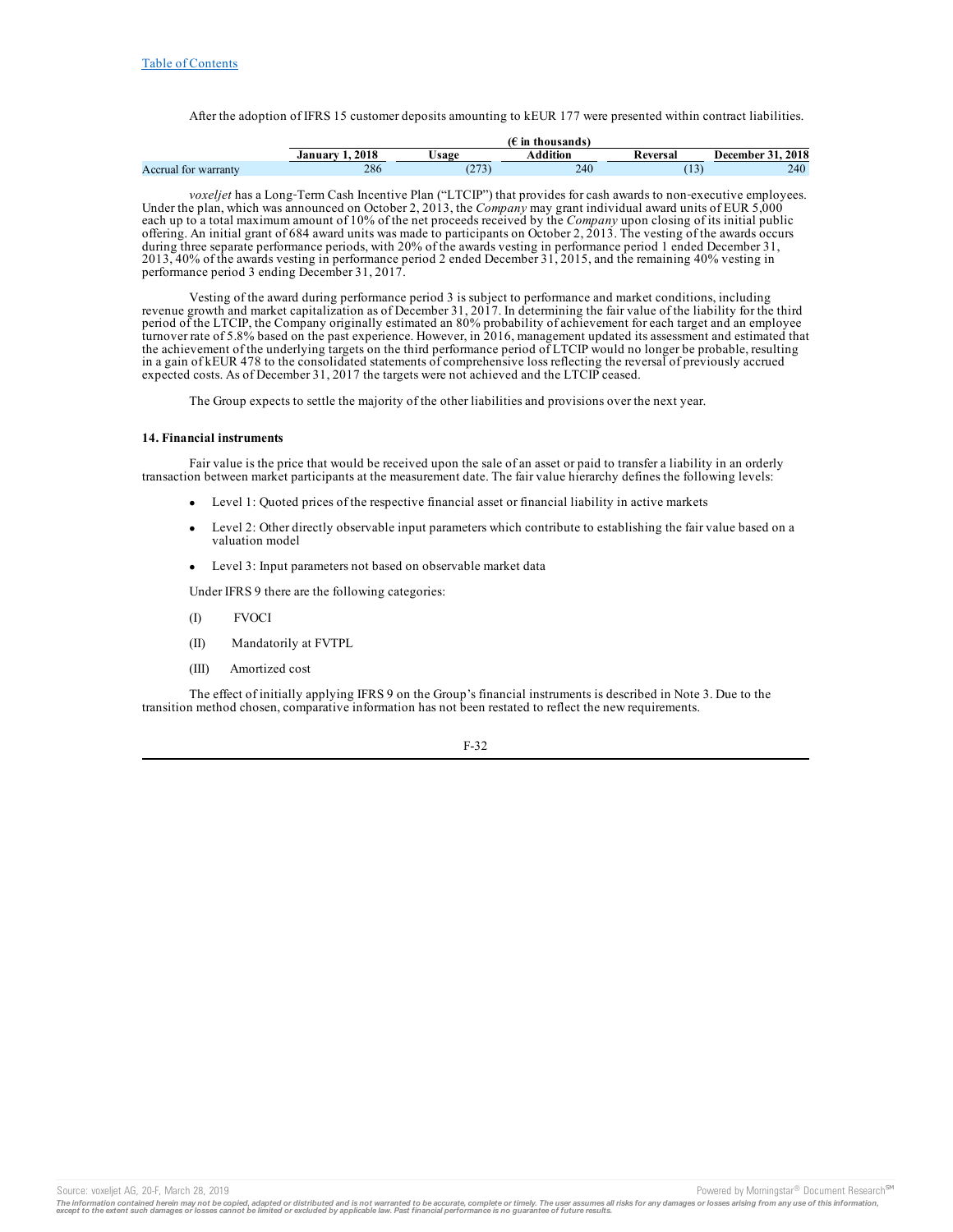The following table shows the carrying amounts and fair values of financial assets and financial liabilities, including their levels in the fair value hierarchy.

|                                                                                       |              |                                                                                          | <b>Carrying amount</b> |                          |                          |                |                          | <b>Fair Value</b>                       |                |                         |              |
|---------------------------------------------------------------------------------------|--------------|------------------------------------------------------------------------------------------|------------------------|--------------------------|--------------------------|----------------|--------------------------|-----------------------------------------|----------------|-------------------------|--------------|
|                                                                                       |              |                                                                                          | Assets at              | Liabilities              | Total                    |                |                          |                                         |                |                         |              |
|                                                                                       |              |                                                                                          | amortized              | at<br>amortized          | carrying                 |                |                          |                                         |                |                         |              |
| 12/31/2018                                                                            | <b>FVTPL</b> | <b>FVOCI</b>                                                                             | cost                   | cost                     | amount                   |                | <b>Level 1</b>           | <b>Level 2</b>                          | Level 3        | Total                   | Level        |
| <b>Financial assets measured</b><br>at fair value                                     |              |                                                                                          |                        |                          |                          |                |                          |                                         |                |                         |              |
| Non-current assets                                                                    |              |                                                                                          |                        |                          |                          |                |                          |                                         |                |                         |              |
| Derivative financial<br>instruments                                                   | 2,229        |                                                                                          |                        | --                       |                          | 2,229          | $\overline{\phantom{a}}$ | 2,229                                   | --             | 2,229                   | Level<br>2   |
| Equity securities                                                                     | ۵.           | 5                                                                                        |                        |                          |                          | 5              |                          |                                         | 5              | 5                       | Level<br>3   |
| Current assets                                                                        |              |                                                                                          |                        |                          |                          |                |                          |                                         |                |                         | Level        |
| Bond funds                                                                            |              | 12.905                                                                                   |                        |                          | 12,905                   |                | 12,905                   |                                         | --             | 12,905                  | $\mathbf{1}$ |
| <b>Financial assets not</b><br>measured at fair value<br><b>Current</b> assets        |              |                                                                                          |                        |                          |                          |                |                          |                                         |                |                         |              |
| Cash and cash equivalents<br>Trade and other receivables                              | --           |                                                                                          | 7,402<br>6,030         | $\overline{\phantom{a}}$ |                          | 7,402<br>6,030 | 7,402<br>$\overline{a}$  | --                                      |                | 7,402<br>$\overline{a}$ | Level<br>1   |
| <b>Financial liabilities not</b><br>measured at fair value<br>Non-current liabilities |              |                                                                                          |                        |                          |                          |                |                          |                                         |                |                         |              |
|                                                                                       |              |                                                                                          |                        |                          |                          |                |                          |                                         |                |                         | Level        |
| Long-term debt                                                                        |              |                                                                                          | $\overline{a}$         | 16,250                   | 16,250                   |                | $\overline{\phantom{a}}$ | 15,231                                  | --             | 15,231                  | 2<br>Level   |
| Finance lease obligation                                                              |              |                                                                                          |                        | 71                       |                          | 71             |                          | 69                                      |                | 69                      | 2            |
| <b>Current</b> liabilities                                                            |              |                                                                                          |                        |                          |                          |                |                          |                                         |                |                         | Level        |
| Long-term debt                                                                        |              |                                                                                          |                        | 816                      |                          | 816            | $\sim$                   | 809                                     | $\sim$         | 809                     | 2<br>Level   |
| Finance lease obligation<br>Trade payables                                            |              |                                                                                          |                        | 34<br>2,945              |                          | 34<br>2,945    |                          | 34                                      | ш.,            | 34<br>$\overline{a}$    | 2            |
|                                                                                       |              | A financial<br>asset or<br>financial<br>lia bility<br>at fair value<br>through<br>profit | Held-to-<br>maturity   |                          | Available-<br>for-sale   |                | Loans and                | Financial<br>liabilities<br>measured at |                |                         |              |
| 12/31/2017                                                                            |              | or loss                                                                                  | investments            |                          | investments              |                | receivables              | amortized cost                          |                | Fair<br>Value           | Level        |
| <b>Assets</b>                                                                         |              |                                                                                          |                        |                          |                          |                |                          |                                         |                |                         |              |
| Non-current assets                                                                    |              |                                                                                          |                        |                          |                          |                |                          |                                         |                |                         |              |
| Equity securities                                                                     |              |                                                                                          |                        |                          | 5                        |                |                          |                                         |                | 5                       | Level 3      |
| Derivative financial instruments<br>Current assets                                    |              | 352                                                                                      |                        | 44                       | -−                       |                | $\overline{\phantom{a}}$ |                                         | --             | 352                     | Level 2      |
| Bond funds                                                                            |              | --                                                                                       |                        | --                       | 14,044                   |                | $\qquad \qquad -$        |                                         | --             | 14,044                  | Level 1      |
| Cash and cash equivalents                                                             |              | --                                                                                       |                        | $\overline{a}$           | Ξ.                       |                | 7,569                    |                                         | $\overline{a}$ | 7,569                   | Level 1      |
|                                                                                       |              |                                                                                          |                        |                          |                          |                |                          |                                         |                |                         |              |
| <b>Liabilities</b>                                                                    |              |                                                                                          |                        |                          |                          |                |                          |                                         |                |                         |              |
| Non-current liabilities                                                               |              |                                                                                          |                        |                          |                          |                |                          |                                         |                |                         |              |
| Long-term debt                                                                        |              | $\overline{\phantom{a}}$                                                                 |                        | ω.                       | $\overline{\phantom{a}}$ |                | u,                       | 16,242                                  |                | 15,119                  | Level 2      |
| Finance lease obligation                                                              |              | --                                                                                       |                        | $\overline{\phantom{a}}$ | --                       |                | --                       |                                         | 171            | 163                     | Level 2      |
| <b>Current</b> liabilities<br>Bank overdraft                                          |              |                                                                                          |                        |                          |                          |                |                          |                                         | 58             |                         |              |
|                                                                                       |              | --                                                                                       |                        | Щ,                       | $\overline{\phantom{a}}$ |                | $\overline{\phantom{a}}$ |                                         |                | 58                      | Level 2      |
| Long-term debt<br>Finance lease obligation                                            |              | 4                                                                                        |                        | 44                       | $\overline{a}$           |                | $- -$                    |                                         | 796<br>308     | 787<br>310              | Level 2      |
|                                                                                       |              | --                                                                                       |                        | $\overline{\phantom{a}}$ | $\overline{\phantom{a}}$ |                | --                       |                                         |                |                         |              |

Source: voxeljet AG, 20-F, March 28, 2019<br>The information contained herein may not be copied, adapted or distributed and is not warranted to be accurate, complete or timely. The user assumes all risks for any damages or lo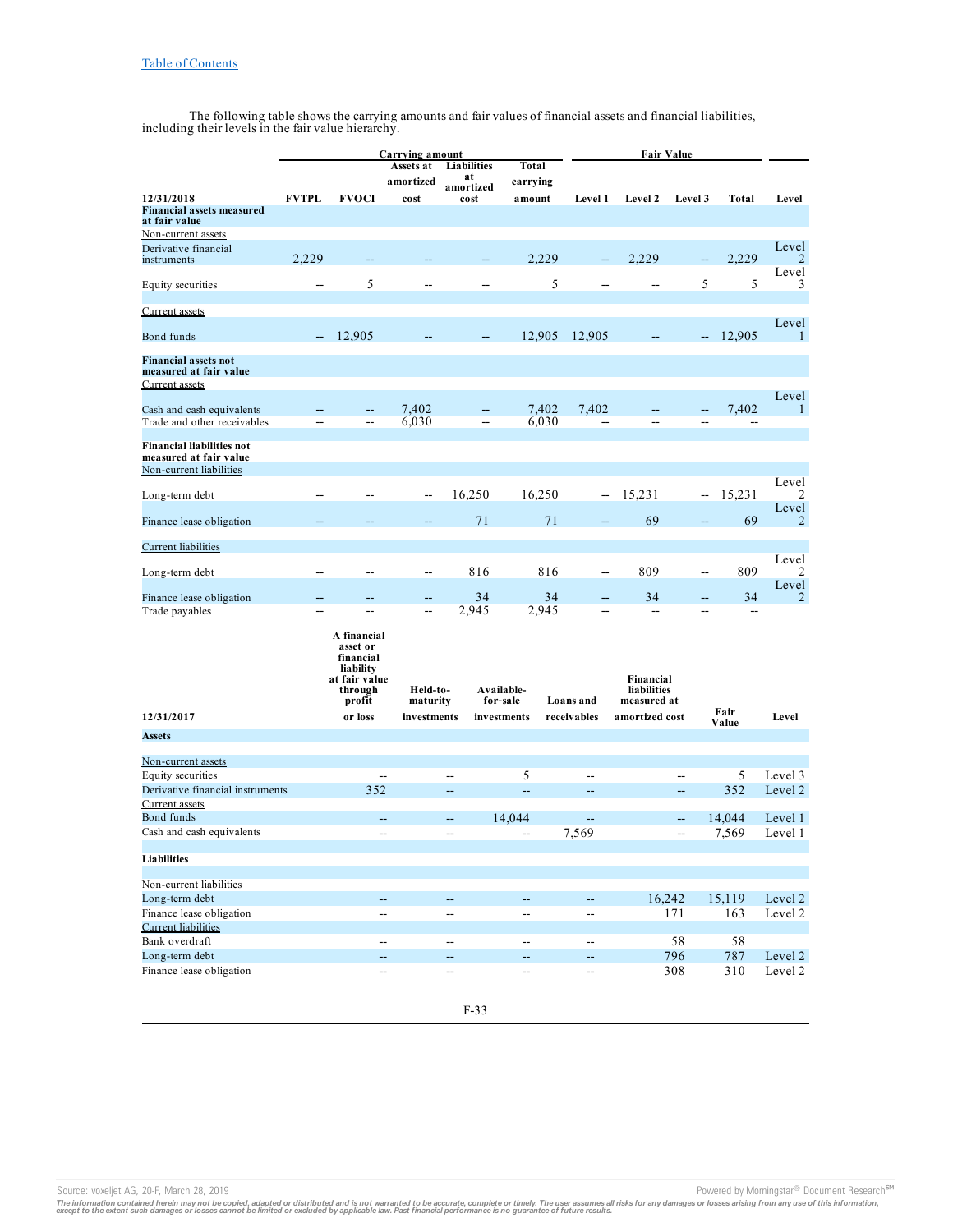The financial assets with a carrying amount of  $\epsilon$  15.1 million reported on the *Company's* statement of financial position at December 31, 2018 were comprised of investments in seven bond funds (kEUR 11,847) and one note receivable (kEUR 1,058), all reported as current financial assets, an equity forward (kEUR 2,229) and equity securities (kEUR 5) reported as a noncurrent asset.

The financial assets with a carrying amount of € 14.4 million reported on the *Company's* statement of financial position at December 31, 2017 were comprised of investments in four bond funds (kEUR 14,044), all reported as current financial assets, an equity forward (kEUR 352) and equity securities (kEUR 5) reported as a noncurrent asset.

The fair value of the *Company's* investments in the bond funds was determined based on the unit prices quoted by the respective fund management company. The funds pursue the goal of daily liquidity and invest in short-term notes. The funds are open-ended; the units can be redeemed to the fund on a daily basis. Unit prices updated by the fund management company on a daily basis represent a quoted price in an active market.

The fair value of long‑term debt was determined using discounted cash flow models based on the relevant forward interest rate yield curves. The fair value of finance lease obligations was determined using discounted cash flow models based on market interest rates available to the *Company* for similar transactions at the relevant date.

The fair value of the derivative financial instruments was determined based on the Company's stock price and the risk-free interest rate for the remaining term of the derivative using a forward pricing formula.

### **15. Cost of sales**

Cost of sales includes personnel expenses, cost of material, purchased services, cost for finished goods and allocated indirect costs related to production.

### **COST OF SALES**

|                                     | Year Ended December 31, |                                    |           |  |  |
|-------------------------------------|-------------------------|------------------------------------|-----------|--|--|
|                                     | 2018                    | $2017^{(1)}$                       | 2016      |  |  |
|                                     |                         | $(E \in \mathbb{R})$ in thousands) |           |  |  |
| Personnel expenses                  | (5,404)                 | (4,344)                            | (3,570)   |  |  |
| Material costs                      | (7,082)                 | (6, 443)                           | (6,837)   |  |  |
| Depreciation                        | (2,197)                 | (2,071)                            | (1, 562)  |  |  |
| Other expenses                      | (2,598)                 | (1,510)                            | (2,512)   |  |  |
| Allowance for slow-moving inventory | 417                     | 515                                | (954)     |  |  |
| Total                               | (16, 864)               | (13, 853)                          | (15, 435) |  |  |

 $\alpha$ ) Comparative figures for the year ended December 31, 2017 were restated for immaterial errors. For further information, see Note 6.

In 2018, other expenses consisted of rental and building expenses (kEUR 491), travel expenses (kEUR 294) and license fees (kEUR 92). In 2017, other expenses consisted of license fees (kEUR 404), rental and building expenses (kEUR 463) and travel expenses (kEUR 296).

In 2016, other expenses consisted of rental and building expenses (kEUR 644), license fees (kEUR 421), travel expenses (kEUR 414) and tooling kits (kEUR 198).

F-34

Source: voxeljet AG, 20-F, March 28, 2019 **Powered by Morningstar® Document Research** and Decembent Research in the second by Morningstar® Document Research in

The information contained herein may not be copied, adapted or distributed and is not warranted to be accurate, complete or timely. The user assumes all risks for any damages or losses arising from any use of this informat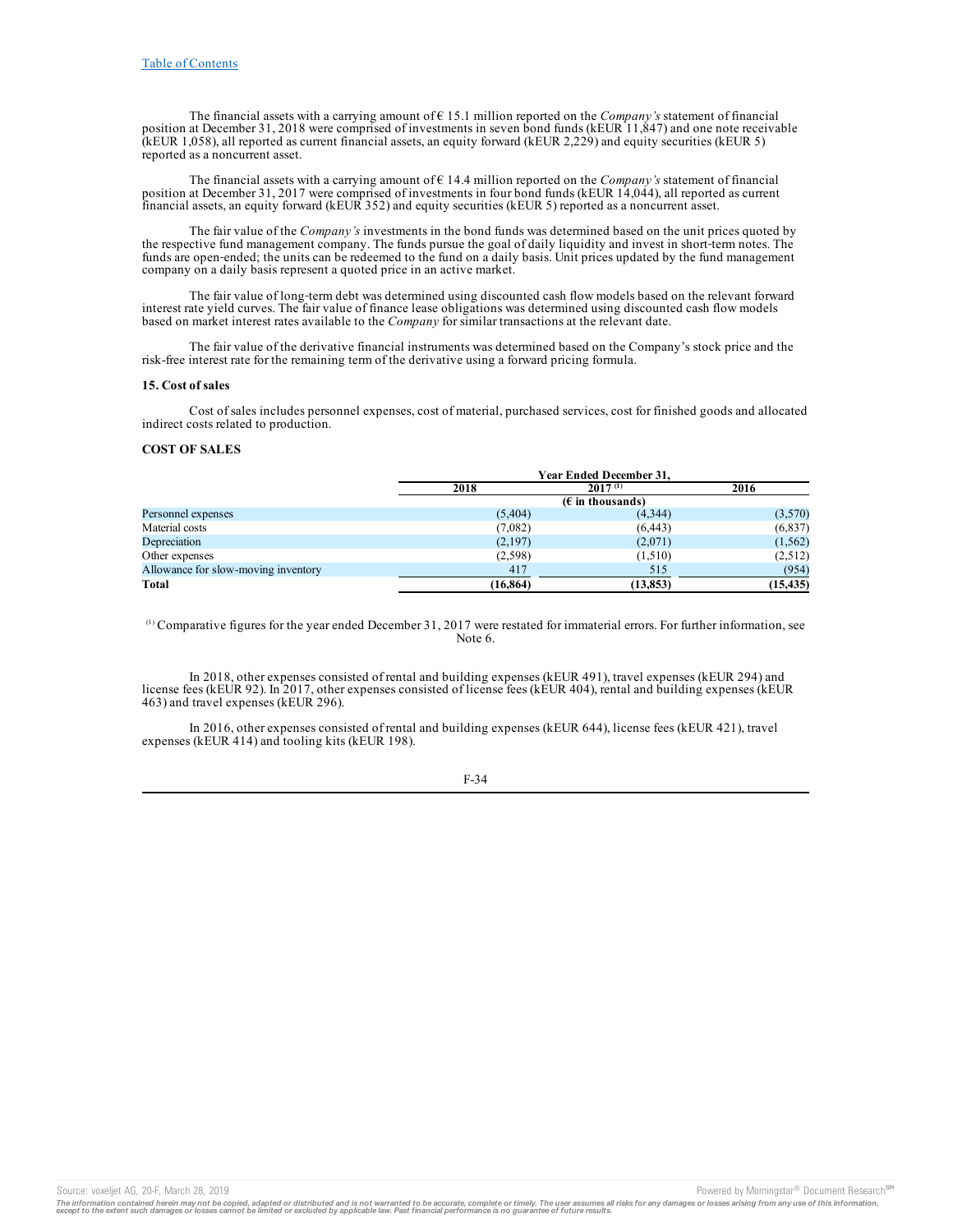## **16. Other operating income and expense**

The details of other operating income and expenses are presented for the years reported in the tables below:

## **OTHER OPERATING INCOME**

|                                                         | Year Ended December 31, |       |       |  |
|---------------------------------------------------------|-------------------------|-------|-------|--|
|                                                         | 2018                    | 2017  | 2016  |  |
|                                                         |                         |       |       |  |
| Government grant income                                 | 11                      | 120   | 75    |  |
| Amortization of gain on sale and leaseback transactions | 119                     | 206   | 283   |  |
| Reimbursement of transaction costs                      | 121                     | 254   | 127   |  |
| Gains from foreign exchange transactions                | 794                     | 135   | 645   |  |
| Other                                                   | 252                     | 286   | 287   |  |
| Total                                                   | 1.297                   | 1.001 | 1.417 |  |

Other operating income includes an amount of kEUR 38 (2017: kEUR 33) for the movement of impairment on trade receivables.

## **OTHER OPERATING EXPENSE**

|                                                                                                                                  |      | <b>Year Ended December</b> |       |
|----------------------------------------------------------------------------------------------------------------------------------|------|----------------------------|-------|
|                                                                                                                                  |      | 31.                        |       |
|                                                                                                                                  | 2018 | 2017                       | 2016  |
|                                                                                                                                  |      | $(\epsilon$ in thousands)  |       |
| Impairment loss on trade receivables                                                                                             | 224  | 240                        | 379   |
| Losses from foreign exchange transactions                                                                                        | 511  | 1.585                      | 2,077 |
| <b>Impairment of Goodwill</b>                                                                                                    | --   | $\qquad \qquad -$          | 1,130 |
| Equity-settled share-based payment transaction in relation to the establishment of a subsidiary with non-controlling<br>interest | $ -$ |                            | 256   |
| Other                                                                                                                            | 16   | 19                         | 39    |
| Total                                                                                                                            | 751  | 1.844                      | 3.881 |

# **17. Financial result**

The details of financial result are presented for the years reported in the table below:

|                                                             | Year Ended December 31, |                    |       |  |
|-------------------------------------------------------------|-------------------------|--------------------|-------|--|
|                                                             | 2018                    | 2017               | 2016  |  |
|                                                             |                         | $(E$ in thousands) |       |  |
| Interest expense                                            | (1,143)                 | (190)              | (230) |  |
| Finance lease obligations                                   | (69)                    | (45)               | (57)  |  |
| Long-term debt                                              | (944)                   | (100)              | (68)  |  |
| Other                                                       | (130)                   | (45)               | (105) |  |
| Interest income                                             | 1.952                   | 365                | 38    |  |
| Payout of bond funds                                        | 58                      | 11                 | 35    |  |
| Income from revaluation of derivative financial instruments | 1.877                   | 352                |       |  |
| Other                                                       |                         |                    |       |  |
| <b>Financial result</b>                                     | 809                     | 175                | (192) |  |

F-35

The information contained herein may not be copied, adapted or distributed and is not warranted to be accurate, complete or timely. The user assumes all risks for any damages or losses arising from any use of this informat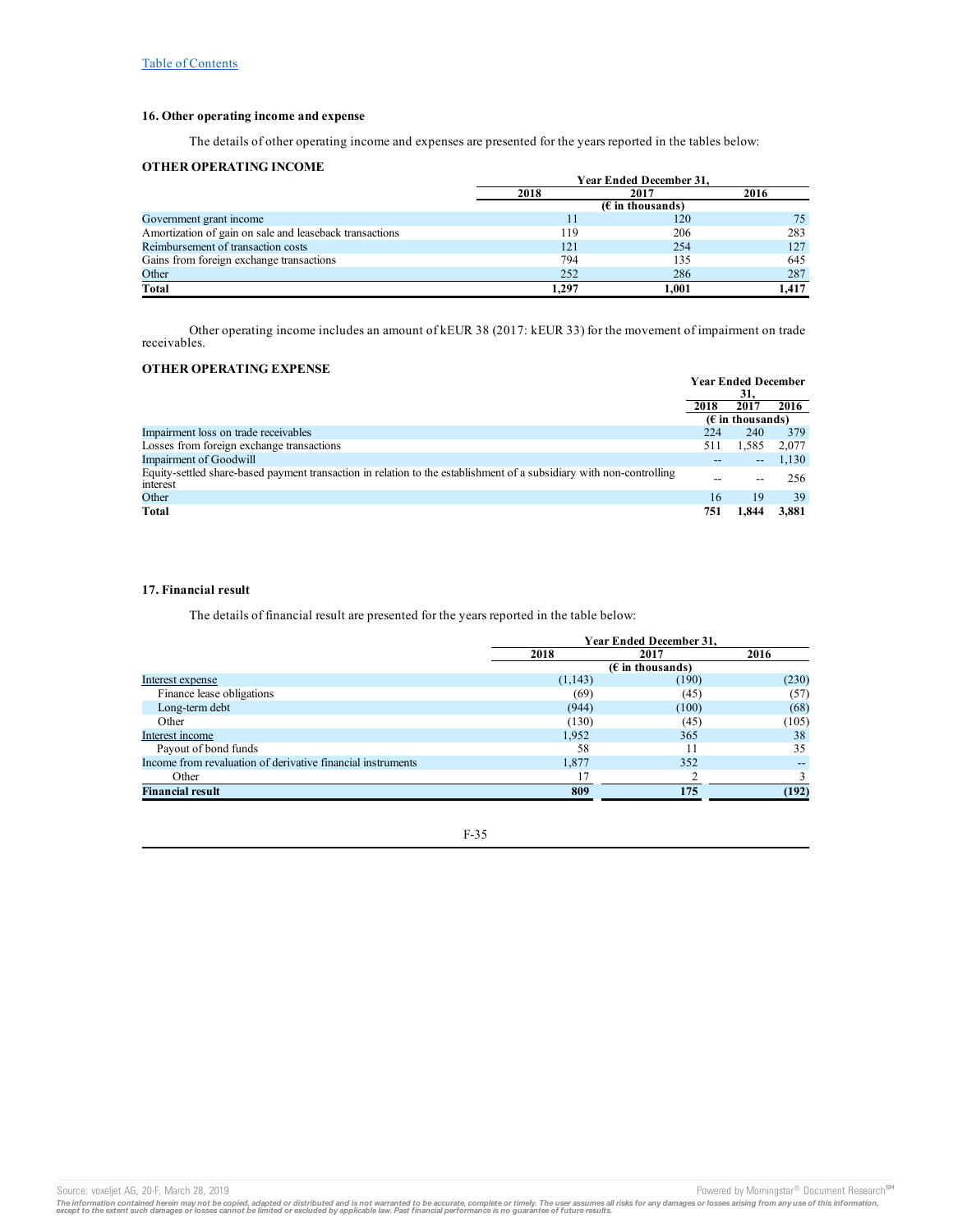## **18. Income taxes**

Income taxes consist of the following for the years reported:

#### **Income tax (expense) benefit**

|                                | <b>Year Ended December 31.</b> |       |       |  |  |
|--------------------------------|--------------------------------|-------|-------|--|--|
|                                | 2018                           | 2017  | 2016  |  |  |
|                                | ( $\epsilon$ in thousands)     |       |       |  |  |
| Current tax expense            | $- -$                          | $- -$ | ، کا  |  |  |
| Deferred tax (expense) benefit | .,                             | (80)  | $- -$ |  |  |
| <b>Total</b>                   | -11                            | (80)  |       |  |  |

## **Deferred tax assets and liabilities**

The components of net deferred income taxes at the end of the respective reporting periods were as follows:

# **SOURCES OF DEFERRED TAX ASSETS AND LIABILITIES**

|                                          |                     | December 31,                |                     |                             |
|------------------------------------------|---------------------|-----------------------------|---------------------|-----------------------------|
|                                          |                     | 2018                        | 2017                |                             |
|                                          |                     | $(E$ in thousands)          |                     |                             |
|                                          | Deferred tax assets | Deferred tax<br>liabilities | Deferred tax assets | Deferred tax<br>liabilities |
| Trade receivables                        |                     | (18)                        | 6                   | (88)                        |
| Other receivables and current assets     | 959                 | (62)                        | 26                  | (84)                        |
| Inventories                              | 22                  | (10)                        | 71                  | (4)                         |
| Property, Plant & Equipment              | 329                 | (85)                        | 527                 | (374)                       |
| Non-current other assets                 |                     |                             | 110                 |                             |
| Current deferred income                  |                     | --                          |                     |                             |
| <b>Trade liabilities</b>                 | 231                 | --                          | 22                  |                             |
| Current financial liabilities            | 209                 | --                          | 126                 |                             |
| Current financial assets                 | 3                   | (624)                       | 12                  | (98)                        |
| Other current liabilities and provisions | 204                 | (729)                       | 73                  |                             |
| <b>Contract liabilities</b>              | 17                  | (141)                       | $-$                 |                             |
| Non-current deferred income              |                     |                             | 1,076               |                             |
| Non-current financial liabilities        |                     | (76)                        |                     | (42)                        |
| Non-current financial assets             |                     |                             | 3                   |                             |
| Non-current liabilities and provisions   |                     | $\qquad \qquad -$           | --                  | (1,020)                     |
| Intangible assets                        |                     | (1)                         | $- -$               | (1)                         |
| Tax losses carried forward               | 113                 |                             | 97                  |                             |
| Valuation allowance                      | (418)               | $- -$                       | (505)               |                             |
| Tax assets (liabilities)                 | 1,670               | (1,746)                     | 1,645               | (1,711)                     |
| Set off of tax                           | (1,670)             | 1,670                       | (1,645)             | 1,645                       |
| Net tax                                  | $\bf{0}$            | (76)                        | $\bf{0}$            | (66)                        |

At December 31, 2018 *voxeljet* had gross loss carry‑forwards for corporation tax and trade tax losses of kEUR 26,617 and kEUR 26,033, respectively, for which no deferred taxes have been recognized. These tax losses can be carried forward without restriction for future offset against taxable profits. In addition, there are foreign tax loss carry-forwards of kEUR 14,352, primarily related to our subsidiary in the UK.

### **Reconciliation of profit before income taxes to income tax**

The reconciliation between profit before income taxes and income tax benefit (expense) for the reporting periods presented was as follows:



Source: voxeljet AG, 20-F, March 28, 2019 **Powered by Morningstar® Document Research** and Decembent Research in the second by Morningstar® Document Research in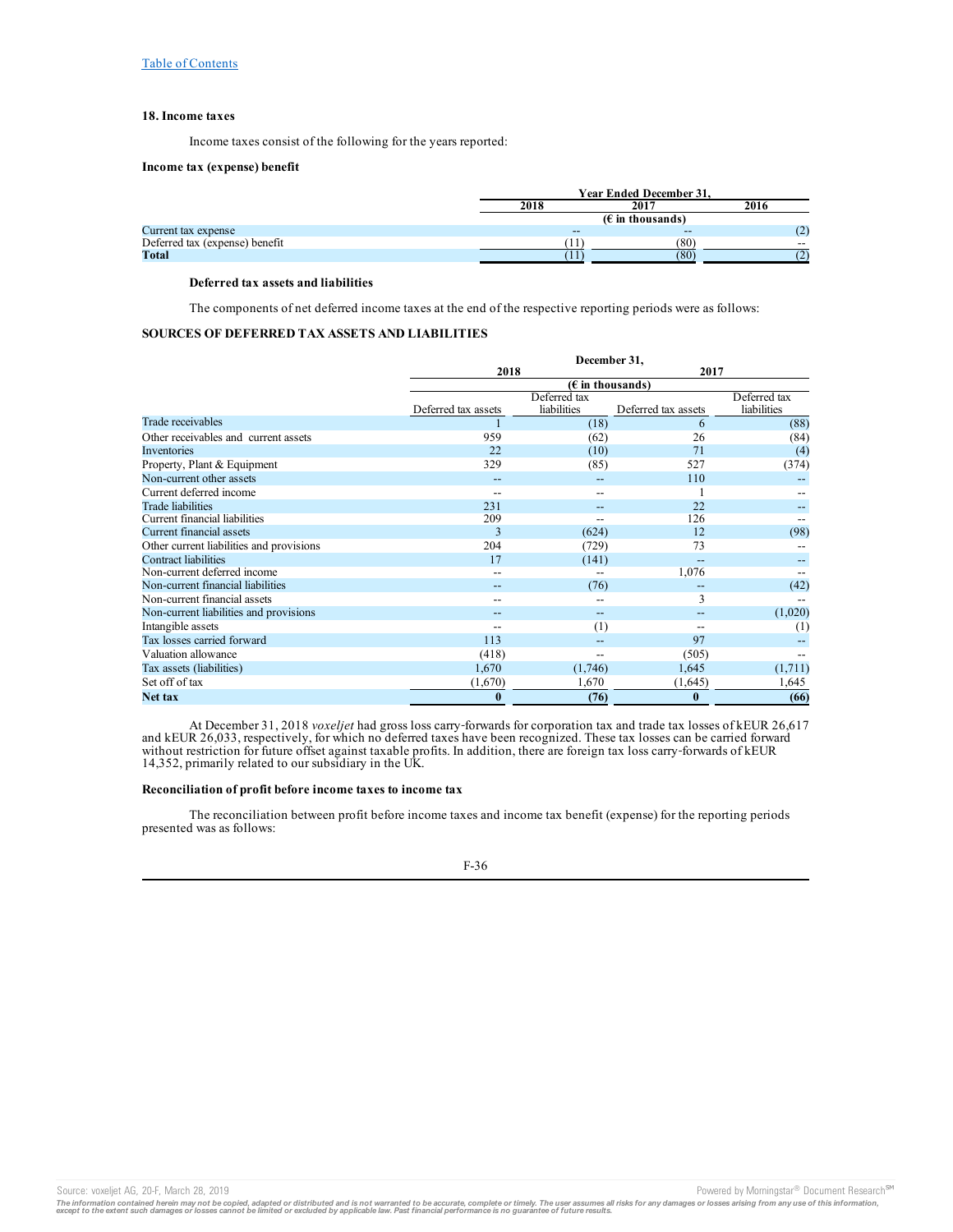## **RECONCILIATION OF INCOME TAX BENEFIT (EXPENSE)**

|                                                   | <b>Year Ended December 31.</b> |                    |          |  |
|---------------------------------------------------|--------------------------------|--------------------|----------|--|
|                                                   | 2018                           | 2016               |          |  |
|                                                   |                                | $(E$ in thousands) |          |  |
| Loss before tax                                   | (8,753)                        | (8, 474)           | (11,311) |  |
| Tax expense at prevailing statutory rate (28%)    | 2.451                          | 2.373              | 3,167    |  |
| Non-deductible expenses                           | (196)                          | (326)              | (170)    |  |
| Non-taxable income                                | 242                            | 266                | 116      |  |
| Tax-rate related differences                      | (128)                          | (139)              | (128)    |  |
| Unrecognized temporary differences and tax losses | (2,380)                        | (2,254)            | (2,987)  |  |
| Income tax expense                                | (11)                           | (80)               | (2)      |  |

### **19. Personnel expenses**

Personnel expenses included in cost of sales, research and development, and selling and administrative expenses are comprised of the following:

## **PERSONNEL EXPENSES**

|                               |        | <b>Year Ended December 31,</b>     |        |  |  |  |
|-------------------------------|--------|------------------------------------|--------|--|--|--|
|                               | 2018   | 2017                               | 2016   |  |  |  |
|                               |        | $(E \in \mathbb{R})$ in thousands) |        |  |  |  |
| Wages and salaries            | 12,772 | 10.769                             | 9,772  |  |  |  |
| <b>LTCIP</b>                  | --     | $- -$                              | (478)  |  |  |  |
| Employee stock option plan    | 604    | 386                                |        |  |  |  |
| Social security contributions | 2.527  | 2.197                              | .799   |  |  |  |
| Total                         | 15,903 | 13.352                             | 11.093 |  |  |  |

*voxeljet AG* offers to its employees a defined contribution plan called "MetallRente". The contributions paid by the *Company* amounted to kEUR 61, kEUR 62 and kEUR 57 for the years ended December 31, 2018, 2017 and 2016, respectively. The employer's contribution into the mandatory German state plan amounted to kEUR 849, kEUR 710 and kEUR 697 for the years ended December 31, 2018, 2017, and 2016, respectively.

## **20. Segment reporting**

*voxeljet* operates in two reportable segments—Systems and Services—which reflect the internal organizational and management structure according to the distinct nature of the two businesses. The Systems business derives its revenues from the manufacture and sale of 3D printers, from the sale of consumables, as well as from lease, maintenance and extended warranty agreements with customers, while the Services business provides customized printed products to customers.

The Management Board of *voxeljet* is the chief operating decision maker. As a performance indicator, the chief operating decision maker mainly monitors the *Company's* revenues and gross profit.

The following table summarizes segment reporting for each of the reporting periods ended December 31. As management's controlling instruments are mainly revenue‑based, the reporting information does not include a detailed breakdown of all assets and liabilities by category. The sum of the amounts for the two segments equals the total for the *Company* for each of the years presented.

F-37

Source: voxeljet AG, 20-F, March 28, 2019 **Powered by Morningstar® Document Research** and Decembent Research in the second by Morningstar® Document Research in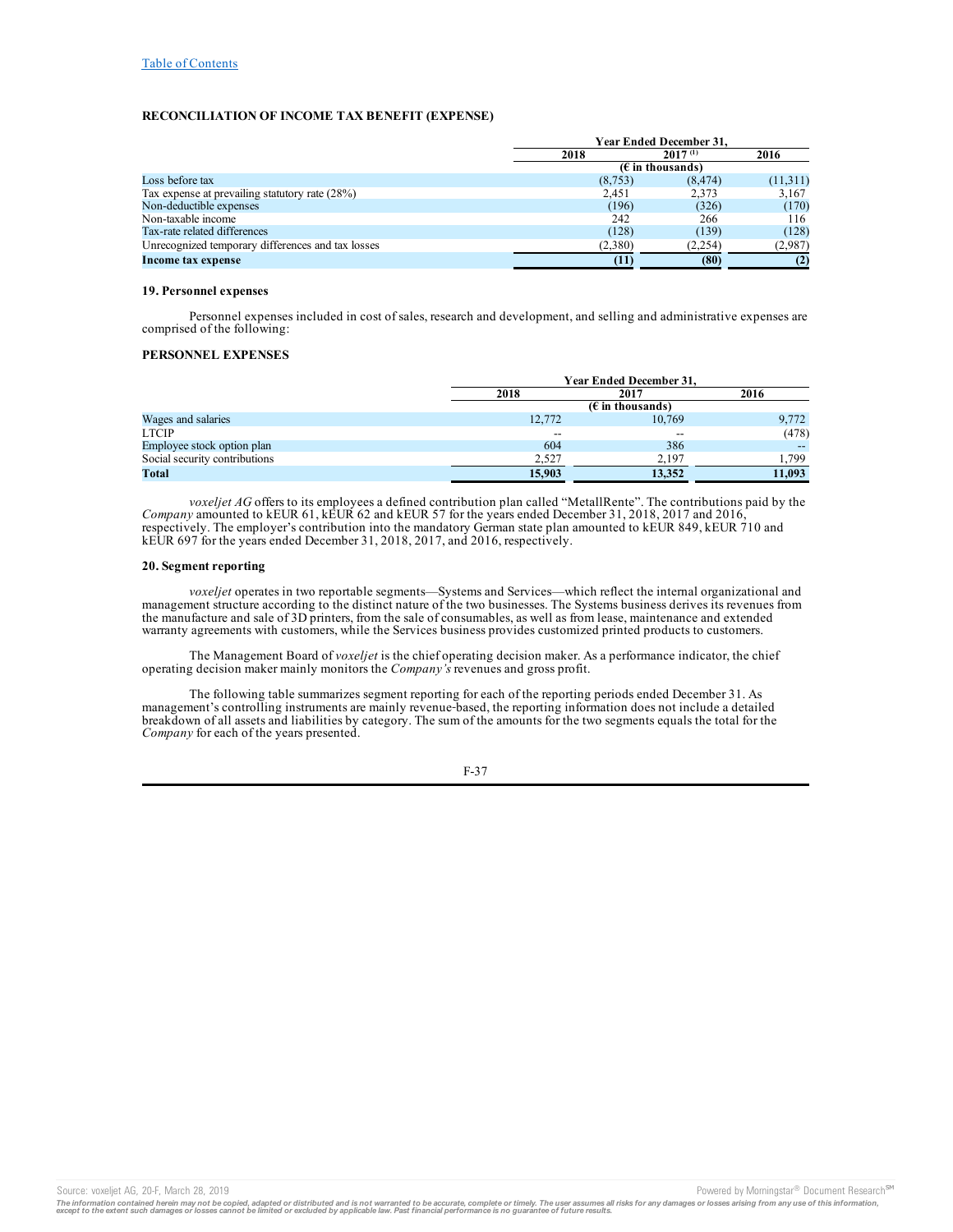# **SEGMENT REPORTING**

|                      | Year Ended December 31,<br>2018<br>$2017^{(1)}$ |                 |                |                 | 2016           |                 |
|----------------------|-------------------------------------------------|-----------------|----------------|-----------------|----------------|-----------------|
|                      | $(E \in \mathbb{R})$ (Equivalently)             |                 |                |                 |                |                 |
|                      | <b>SYSTEMS</b>                                  | <b>SERVICES</b> | <b>SYSTEMS</b> | <b>SERVICES</b> | <b>SYSTEMS</b> | <b>SERVICES</b> |
| Revenues             | 12.248                                          | 13,761          | 11,534         | 11,644          | 13,081         | 9,257           |
| Gross profit         | 3,708                                           | 5.437           | 4,258          | 5.067           | 3.197          | 3,706           |
| Gross profit in $\%$ | $30.3\%$                                        | 39.5%           | 36.9%          | 43.5%           | 24.4%          | $40.0\%$        |
| <b>PPE</b>           | 11.804                                          | 15.871          | 13.070         | 14.628          | 9.936          | 13,585          |
| Trade receivables    | 3,479                                           | 2,551           | 2,899          | 2,194           | 2,566          | 1,567           |
| Trade payables       | 1.726                                           | 1.219           | 1.885          | 1.174           | 833            | 932             |

Systems revenues include revenues from the sales of used 3D printers of kEUR 1,489, kEUR 2,556, and kEUR 1,235 for the years ended December 31, 2018, 2017, and 2016, respectively.

## **Geographic information**

## **REVENUES BY GEOGRAPHICAL REGION**

*voxeljet's* revenues and non‑current assets are presented below by geographic region. For purposes of this presentation, revenues are based on the geographic location of customers and assets are based on their geographic location.

*voxeljet's* revenues were generated in the following geographical regions for the years reported:

|                      | <b>Year Ended December 31,</b> |                                       |        |  |
|----------------------|--------------------------------|---------------------------------------|--------|--|
|                      | 2018                           | 2017                                  | 2016   |  |
|                      |                                | $(E$ in thousands)                    |        |  |
| <b>EMEA</b>          | 14,673                         | 14,832                                | 13,364 |  |
| Germany              | 6,605                          | 5,677                                 | 6,132  |  |
| France               | 2,667                          | 2,611                                 | 2,725  |  |
| <b>Great Britain</b> | 1,050                          | 1,459                                 | 1,135  |  |
| Others               | 4,351                          | 5,085                                 | 3,372  |  |
| Asia Pacific         | 5,450                          | 2,526                                 | 4,831  |  |
| Indonesia            | 1,819                          | $\hspace{0.05cm}$ – $\hspace{0.05cm}$ |        |  |
| China                | 2,134                          | 1,549                                 | 194    |  |
| South Korea          | 888                            | 721                                   | 1,680  |  |
| Thailand             | 6                              | 6                                     | 1,327  |  |
| Taiwan               | $\mathcal{I}$                  | 25                                    | 1,303  |  |
| Others               | 596                            | 225                                   | 327    |  |
| Americas             | 5,886                          | 5,820                                 | 4,143  |  |
| <b>United States</b> | 5,802                          | 5,474                                 | 4,107  |  |
| Others               | 84                             | 346                                   | 36     |  |
| Total                | 26,009                         | 23,178                                | 22,338 |  |

## **NON‑CURRENT ASSETS BY GEOGRAPHICAL REGION**

|                      | December 31.       |              |  |
|----------------------|--------------------|--------------|--|
|                      | 2018               | $2017^{(1)}$ |  |
|                      | $(E$ in thousands) |              |  |
| <b>EMEA</b>          | 26,651             | 25,366       |  |
| Germany              | 25,104             | 23,906       |  |
| <b>Great Britain</b> | 1,547              | 1,460        |  |
| Asia Pacific         | 1,090              | 1,360        |  |
| Americas             | 3,675              | 2,782        |  |
| <b>United States</b> | 3,675              | 2,782        |  |
| Total                | 31,416             | 29,508       |  |

 $\alpha$ ) Comparative figures for the year ended December 31, 2017 were restated for immaterial errors. For further information, see Note 6.

F-38

The information contained herein may not be copied, adapted or distributed and is not warranted to be accurate, complete or timely. The user assumes all risks for any damages or losses arising from any use of this informat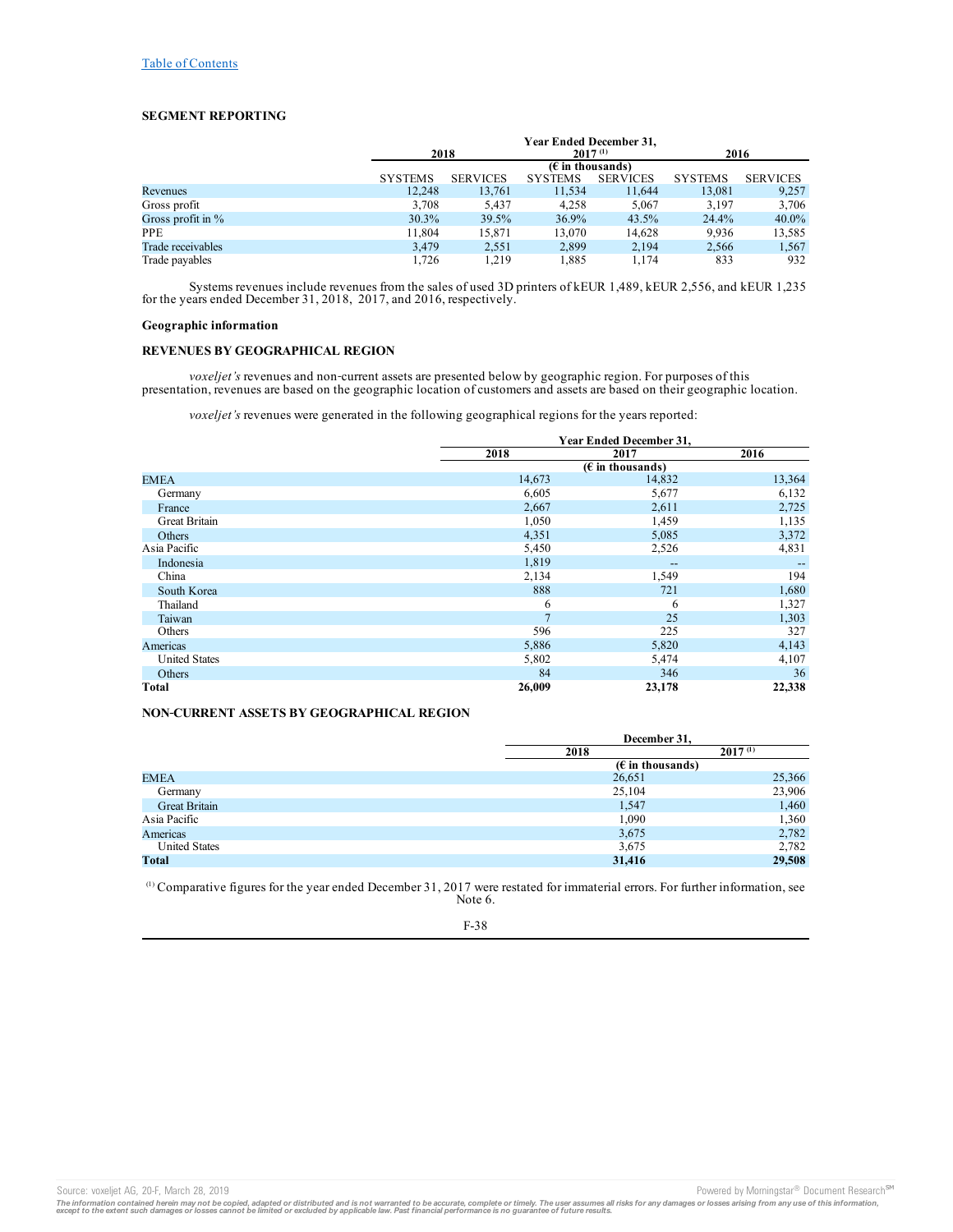#### **21. Financial risk management**

The *Company's* Management Board is responsible for implementing the finance policy and for ongoing financial risk management. Therefore the Management Board has established a Risk Management Committee, which is responsible for developing and monitoring of the Group's risk management policies, especially regarding financial risks. Generally the committee provides an overview of financial risks on a quarterly basis to the Management Board as part of the *Company's* quarterly management reporting procedures.

The *Company's* principal financial instruments are comprised of short-term bank deposits at commercial institutions, bond funds, lease obligations and long‑term debt. The main purpose of the financial asset instruments is to provide a return on investments with minimal risk. The main purpose of the financial liability instruments is to help fund the *Company's* operations. The *Company* has various other financial assets and liabilities including trade receivables and trade payables, which arise directly from its operations.

The main purpose of the financial liability instruments is to fund the Company's operations and research and development activities. A portion of the long-term debt includes a derivative financial instrument related to a future interest payment which is linked to the *Company's* stock price (Performance Participation Interest).

The main risks arising from the Group's financial instruments are foreign exchange risk, credit risk and equity price risks. The measures taken by Management to manage each of these risks are summarized below.

Transactions related to activities in the area of financial instruments require the prior approval of the Chief Financial Officer. The *Company* did not enter into any derivative financial instruments for hedging purposes in 2018.

Management receives a weekly reporting of the current liquidity of the Group by entity. Furthermore, a monthly cash flow plan meeting has been established, where Management reviews the cash forecasts and the future development of flows of funds on an ongoing basis.

### *Foreign exchange risk*

The *Company* is exposed to foreign exchange risk to the extent that there is a difference between the currencies in which sales, purchases and borrowings are denominated and the respective functional currencies of subsidiaries of the Group. The functional currencies of the parent company *voxeljet AG* and its subsidiaries are Euro, US Dollars, British Pound Sterling, Indian rupee and Chinese yuan renminbi. The majority of the sale, purchase and borrowing transactions are denominated in the functional currency of the parent company or its subsidiaries. The Company's most significant foreign exchange risk relates to intercompany loans made to subsidiaries, as described below.

*voxeljet* has provided intercompany loans to its subsidiaries to finance their operations. The loans were granted in the local currency of the subsidiaries. Gains and losses from movements in exchange rates are recorded within other operating income or expense in the consolidated statement of comprehensive loss. As of December 31, 2018 the amount loaned to *voxeljet UK* by voxeljet AG totaled GBP 8.1 million ( $\epsilon$  9.0 million). A relative increase in the value of the Euro against British Pound Sterling of 10% would lead to a loss of € 0.8 million. The amount of loaned to *voxeljet America* totaled to USD 6.8 million ( $\epsilon$  5.9 million) as of December 31, 2018. An increase in the value of the Euro against US Dollars of 10% would lead to a loss of  $\epsilon$  0.5 million.

For the year ended December 31, 2018, *voxeljet* generated 41.9% of its revenues in the eurozone. Additionally, the majority of the *Company's* sourcing transactions are also transacted in Euros in that zone.

The *Company* invoiced 70% in 2018, 70% in 2017 and 84% in 2016 of total revenues in Euro. As revenues in foreign currency usually correspond to costs which are incurred in the same currency, we consider the risk as minor.



Source: voxeljet AG, 20-F, March 28, 2019<br>The information contained herein may not be copied, adapted or distributed and is not warranted to be accurate, complete or timely. The user assumes all risks for any damages or lo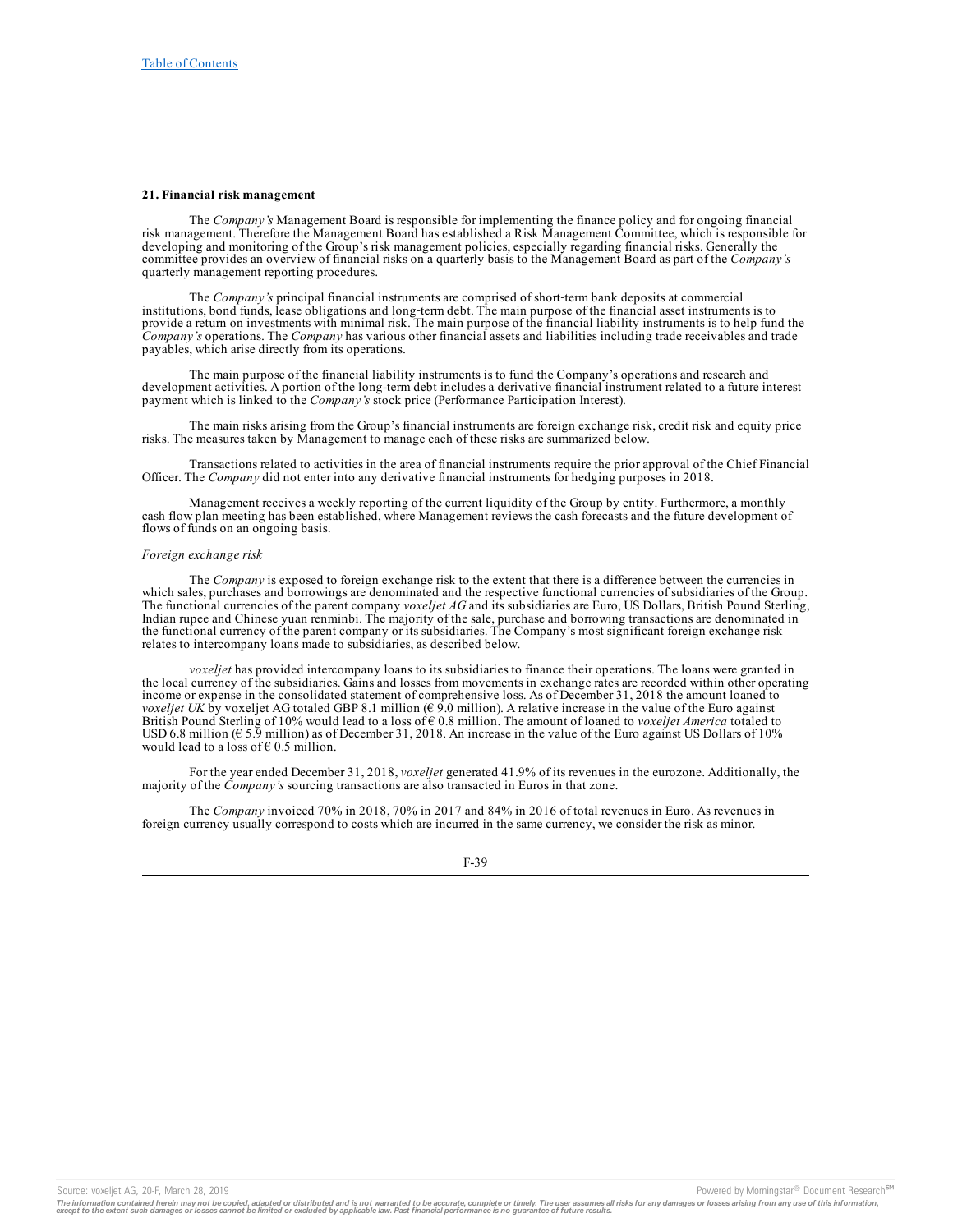The significant exchange rates which have been applied during the years presented are disclosed in Note 3.

## *Interest rate risk*

voxeljet's principal interest-bearing positions are liabilities for bank borrowings and finance lease obligations. These liabilities are entirely at a fixed interest rate, with one exception. As such, changes in market interest rates have no material effect on future interest expenses. A change of 10% in interest rates would increase or decrease interest expense less than kEUR 2.

In connection with the first tranche of the loan received by the European Investment Bank amounting to € 10.0 million, the Company issued a warrant, Performance Participation Interest (PPI), accounted for separately as derivative financial instruments from the host contract (loan financial liability), with changes in fair value reported in the consolidated statements of comprehensive loss until the derivative financial instruments settle or expire. The loan is accounted for according to the effective interest method. The effective interest rate of the loan with the European Investment Bank is 7.58%, which is imputed based on the fair value of the derivative financial instruments on the date of the loan disbursement. Changes in the market interest will not affect the loan accounting. However, the derivative instrument is affected by changes in the risk-free rate. Increases in the risk-free rate will lead to a decrease of the fair value of the derivative instrument; decreases in the risk-free rate will lead to an increase in the fair value of the derivative instrument.

#### *Equity price risk*

The *Company* is also exposed to equity price risks which arise from derivative financial instruments (PPI) associated with the loan received by the European Investment Bank which depend upon the Company's share price. Changes in the Company's share price will affect the value of an equity forward derivative instrument (increasing share prices as compared to the share price at disbursement date will lead to a negative fair value of the derivative, decreasing share prices will lead to a positive fair value of the derivative). An increase/decrease of the price per ADR by USD 1.00 leads to an increase/decrease of the derivative financials instrument by  $\epsilon$  1.1 million.

#### *Credit risk*

Credit risk is the risk of the *Company* suffering a financial loss as the result of its counterparties being unable to perform their obligations. The *Company* is exposed to credit risk from its operating activities (mainly trade receivables) and from its financing activities, including deposits and investments with financial institutions. Therefore, the carrying amount of cash and cash equivalents, financial assets, and trade receivables represents the maximum credit exposure of  $\epsilon$  26.4 million  $(2017: \text{ } \in 27.1 \text{ million}).$ 

*The Company's* exposure to credit risk is influenced by the individual characteristics of each customer. However, Management also considers factors that influence the credit risk of its customer base, including the default risk of the industry and the country in which the customer operates. *voxeljet* seeks to minimize such risk by entering into transactions with counterparties that are believed to be creditworthy business partners or with financial institutions which meet high credit rating requirements. In addition, the portfolio of receivables and customer advances is monitored on a continuous basis. Credit risk is limited to a specified amount with regard to individual receivables. There were no customer loans outstanding as of December 31, 2018 and 2017. Since 2018, the Company calculates an expected credit loss (ECL) based on the risk scoring its customers' according to an external rating agency. Following the risk score of each customer, the trade receivables are clustered into different grades. For each grade, the ECL is calculated after deducting from trade receivables a loss allowance based on actual credit loss experience.

The Group limits its exposure to credit risk by investing only in bond funds which are fully guaranteed by the financial institutions and therefore represents short term credit rating of A-3 based on Standard & Poor's or P-2 based on Moody's.

The bank deposit are held with financial institutions, which are rated BBB to A2 based on Standard & Poor's and Moody's.

F-40

The information contained herein may not be copied, adapted or distributed and is not warranted to be accurate, complete or timely. The user assumes all risks for any damages or losses arising from any use of this informat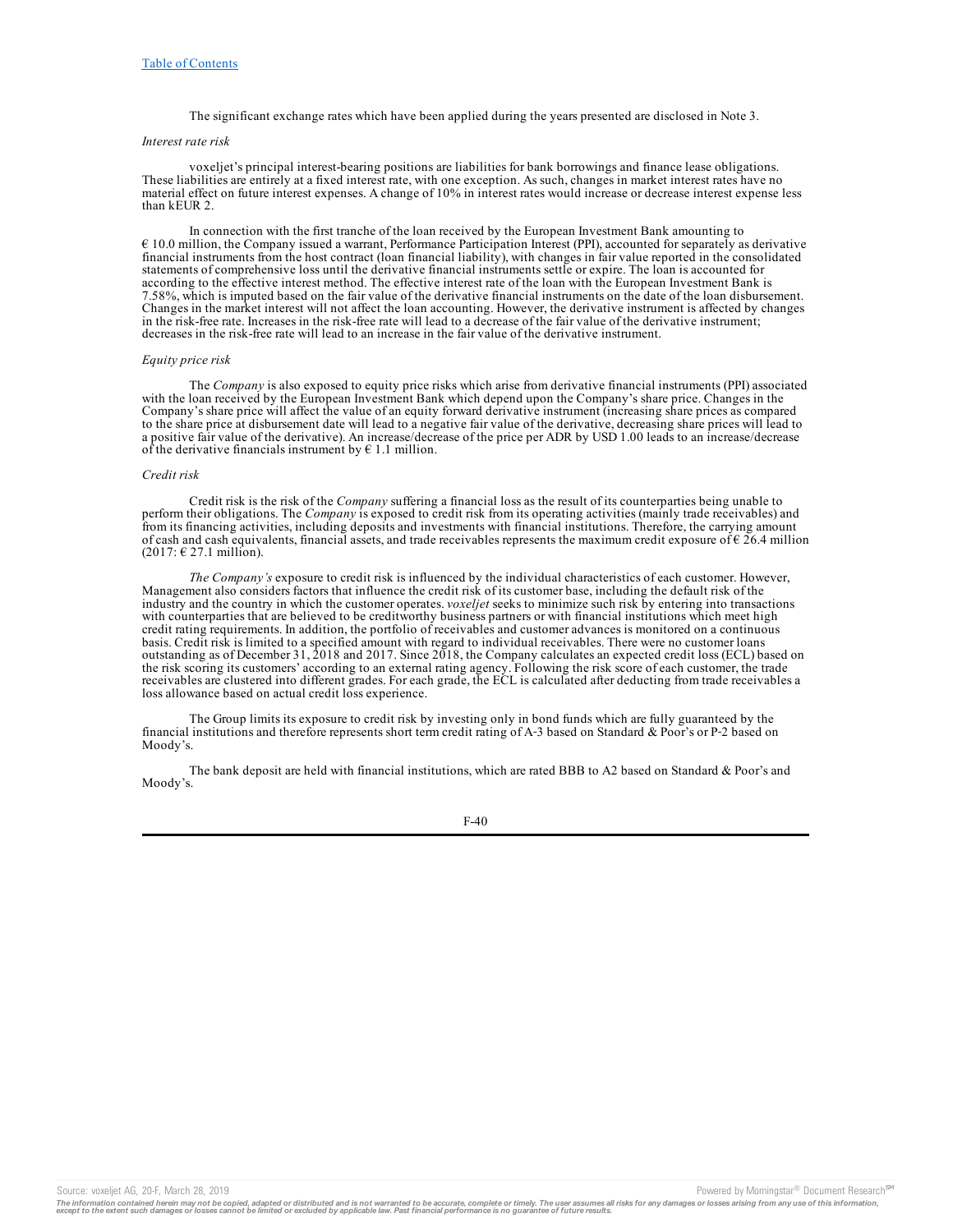|                                            | <b>Liabilities</b>                                                       |                                |                                 | Equity                   |          |                                                    |                                  |         |
|--------------------------------------------|--------------------------------------------------------------------------|--------------------------------|---------------------------------|--------------------------|----------|----------------------------------------------------|----------------------------------|---------|
| ( $\epsilon$ in thousands)                 | Bank<br>overdrafts<br>used for cash<br>management borrowings<br>purposes | Other loans<br>and             | Finance<br>lease<br>liabilities | capital                  | reserves | Subscribed Capital Accumulated<br>deficit $(1)(2)$ | Non-<br>controlling<br>interests | Total   |
| Restated balance at January 1, 2018        | 58                                                                       | 17,038                         | 479                             | 3,720                    | 76,227   | (37,672)                                           | 71                               | 59,921  |
| <b>Changes from financing cash flows</b>   |                                                                          |                                |                                 |                          |          |                                                    |                                  |         |
| Proceeds from loans and borrowings         |                                                                          | 1.639                          |                                 |                          |          |                                                    |                                  | 1.639   |
| Repayment of borrowings                    | (58)                                                                     | (2,764)                        |                                 |                          |          |                                                    |                                  | (2,822) |
| Payment of finance lease liabilities       |                                                                          | $\qquad \qquad \longleftarrow$ | (361)                           | $\overline{\phantom{0}}$ |          |                                                    |                                  | (361)   |
| Proceeds from issuance of shares           |                                                                          |                                |                                 | 1,116                    | 9,972    |                                                    |                                  | 11,088  |
| Total changes from financing cash<br>flows | (58)                                                                     | (1, 125)                       | (361)                           | 1,116                    | 9,972    |                                                    |                                  | 9,544   |
| Other changes                              |                                                                          |                                |                                 |                          |          |                                                    |                                  |         |
| Liability-related                          |                                                                          |                                |                                 |                          |          |                                                    |                                  |         |
| Capitalized borrowing costs                |                                                                          |                                |                                 |                          |          |                                                    |                                  |         |
| Reclassification                           |                                                                          | 1.152                          | (13)                            |                          |          |                                                    |                                  | 1,139   |
| Interest expense                           |                                                                          | 944                            | 69                              |                          |          |                                                    |                                  | 1,013   |
| Interest paid                              |                                                                          | (943)                          | (69)                            |                          |          |                                                    | -                                | (1,012) |
| Total liability-related other changes      | —                                                                        | 1.153                          | (13)                            |                          |          |                                                    | —                                | 1,140   |
| Total equity-related other changes         |                                                                          |                                |                                 |                          | 604      | (8, 728)                                           | (36)                             | (8,160) |
| <b>Balance at December 31, 2018</b>        |                                                                          | 17,066                         | 105                             | 4.836                    | 86.803   | (46, 400)                                          | 35                               | 62,445  |

*Reconciliation of movements of liabilities to cash flows arising from financing activities*

 $^{(1)}$  Restated balance at January 1, 2018 includes restatement for immaterial errors. For further information, see Note 6.

<sup>(2)</sup> Restated balance at January 1, 2018 includes impact of the adoption of IFRS 9 and IFRS 15.

F-41

Source: voxeljet AG, 20-F, March 28, 2019 **Powered by Morningstar® Document Research** SM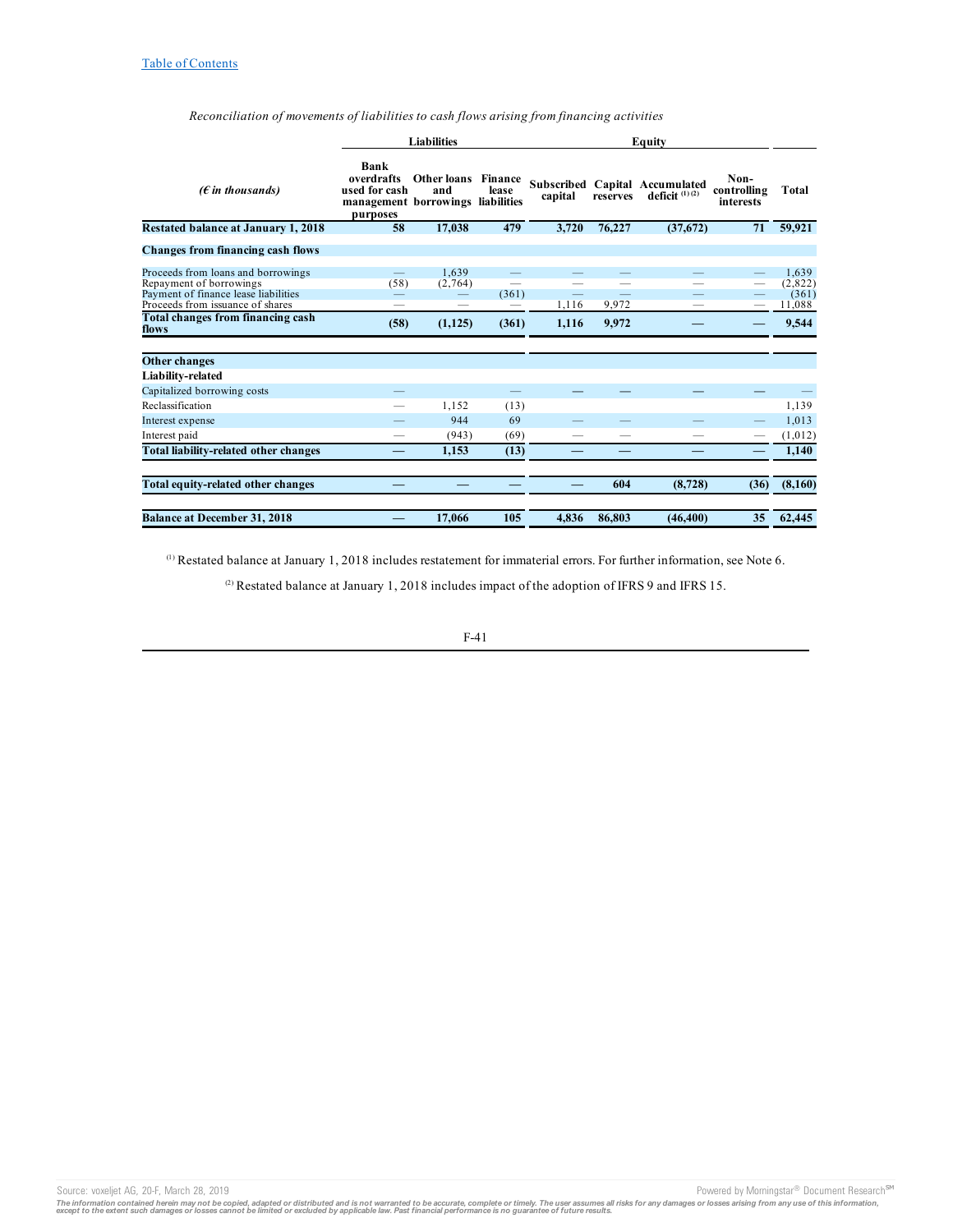|                                                                                                       | <b>Liabilities</b>                                                                   |                    |                  | Equity  |          |                                           |                                         |                          |
|-------------------------------------------------------------------------------------------------------|--------------------------------------------------------------------------------------|--------------------|------------------|---------|----------|-------------------------------------------|-----------------------------------------|--------------------------|
| ( $\epsilon$ in thousands)                                                                            | Bank<br>overdrafts<br>used for cash<br>management borrowings liabilities<br>purposes | Other loans<br>and | Finance<br>lease | capital | reserves | Subscribed Capital Accumulated<br>deficit | Non-<br>controlling<br><i>interests</i> | <b>Total</b>             |
| Restated balance at January 1, 2017                                                                   | 224                                                                                  | 5,099              | 791              | 3,720   | 75,827   | (28,971)                                  | 87                                      | 56,777                   |
| <b>Changes from financing cash flows</b>                                                              |                                                                                      |                    |                  |         |          |                                           |                                         |                          |
| Proceeds from loans and borrowings<br>Repayment of borrowings<br>Payment of finance lease liabilities | $\overline{\phantom{0}}$<br>(165)                                                    | 12.612<br>(732)    | (436)            |         |          |                                           |                                         | 12,612<br>(897)<br>(436) |
| Total changes from financing cash<br>flows                                                            | (165)                                                                                | 11,880             | (436)            |         |          |                                           |                                         | 11,279                   |
| Other changes                                                                                         |                                                                                      |                    |                  |         |          |                                           |                                         |                          |
| Liability-related<br>Capitalized borrowing costs                                                      |                                                                                      |                    |                  |         |          |                                           |                                         | 78                       |
| Reclassification                                                                                      |                                                                                      | 42                 | 123              |         |          |                                           |                                         | 165                      |
| Interest expense                                                                                      |                                                                                      | 100                | 45               |         |          |                                           |                                         | 145                      |
| Interest paid                                                                                         |                                                                                      | (161)              | (45)             |         |          |                                           |                                         | (206)                    |
| Total liability-related other changes                                                                 |                                                                                      | 59                 | 123              |         |          |                                           |                                         | 182                      |
| Total equity-related other changes                                                                    |                                                                                      |                    |                  |         | 400      | (8,509)                                   | (16)                                    | (8, 125)                 |
| <b>Balance at December 31, 2017</b>                                                                   | 59                                                                                   | 17,038             | 478              | 3,720   | 76,227   | (37, 480)                                 | 71                                      | 60.113                   |

### *Liquidity risk*

Liquidity risk is the risk that *voxeljet* might not have sufficient cash to meet its payment obligations associated with its financial liabilities that are settled by delivering cash or another financial asset. *The Company's* approach to managing liquidity is to ensure, as far as possible, that it will have sufficient liquidity to meet its liabilities when they are due, under both normal and stressed conditions, without incurring unacceptable losses or risking damage to the reputation of the *Company*. Liquidity risk is countered by systematic, day‑by‑day liquidity management whose fundamental requirement is that solvency must be guaranteed at all times. A major responsibility of management is to monitor the cash balances and to set up and update cash planning on a monthly basis to ensure liquidity. At all times cash and cash equivalents are projected on the basis of a regular financial and liquidity planning. The monitoring includes the expected cash inflows on trade and other receivables together with expected cash outflows from trade and other payables.

In 2016, *voxeljet* concluded new loan agreements with Kreissparkasse Augsburg, Germany, to finance the construction of new office and production facilities in Friedberg: (i) in May 2016, the *Company* entered into a  $\epsilon$  1.0 million loan agreement due April 30, 2021. Interest is payable at a fixed rate of 2.35%; (ii) in September 2016, the *Company* entered into a  $\epsilon$  2.0 million loan agreement due May 31, 2038. Interest is payable at a fixed rate of 2.47%; (iii) In October 2016, the *Company* entered into a  $\epsilon$  0.7 million loan agreement due September 30, 2021. Interest is payable at a fixed rate of 2.29%; and (iv) in December 2016, the *Company* entered into a  $\epsilon$  1.0 million loan agreement due January 31, 2038. Interest is payable at a fixed rate of 2.72%. Among other terms, the loan agreements contain (i) certain covenants, including that voxeljet deposit € 2.0 million with Kreissparkasse Augsburg until it has reached certain ratio with respect to its ability to service the debt by the end of fiscal year 2019, and (ii) change of control provisions concerning the ownership of the Company by its executive officers, Dr. Ingo Ederer and Rudolf Franz. In case voxeljet fails to meet that ratio by the end of its fiscal year 2019, voxeljet is obliged to pledge  $\epsilon$  2.0 million for the benefit of the lender. In addition, the land owned by voxeljet upon which the facilities will be built as well as three 3D printers will serve as collateral under the loan agreements.

F-42

Source: voxeljet AG, 20-F, March 28, 2019<br>The information contained herein may not be copied, adapted or distributed and is not warranted to be accurate, complete or timely. The user assumes all risks for any damages or lo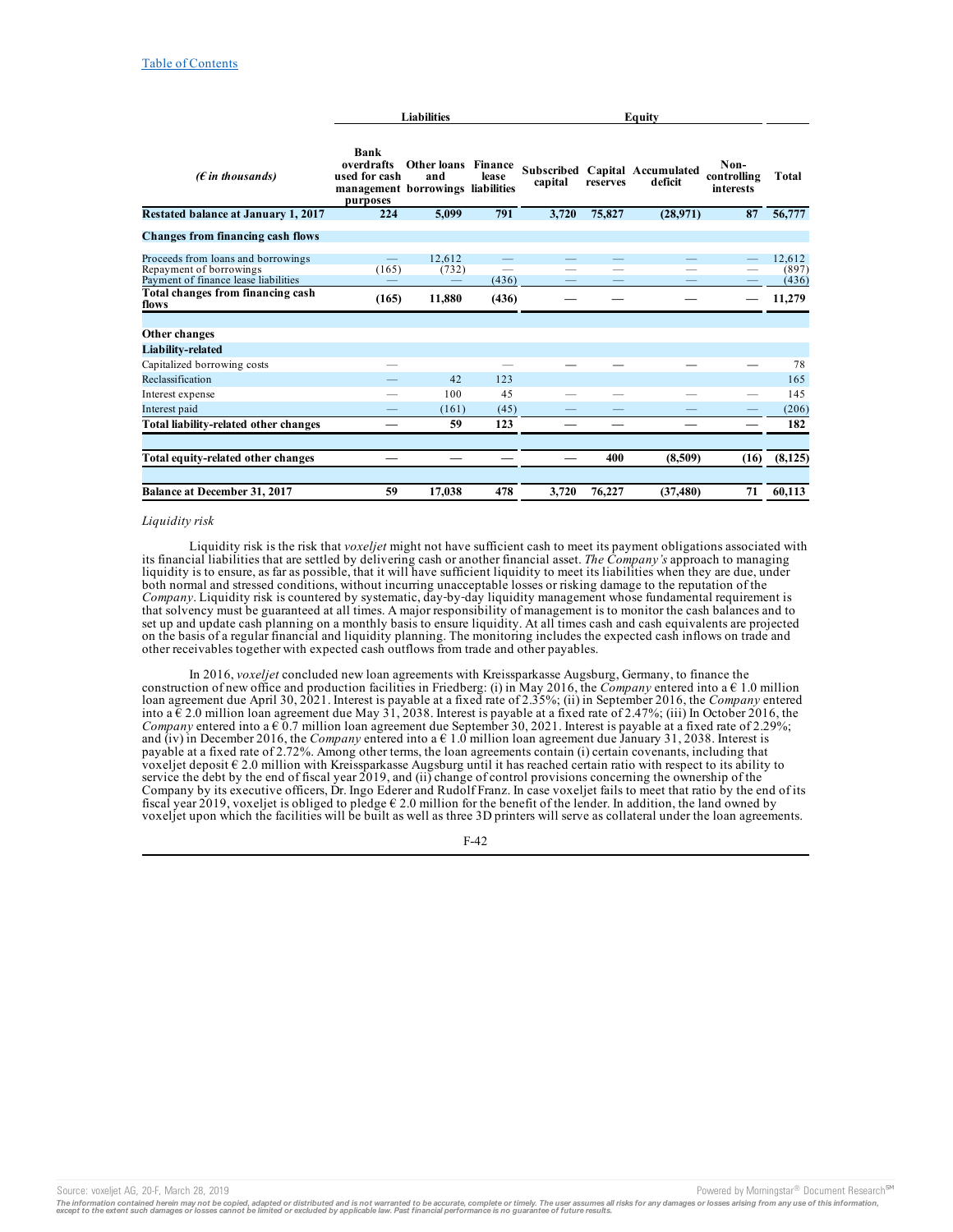On November 9, 2017, the European Investment Bank ("EIB") and the *Company* entered into a Finance Contract and Synthetic Warrant Agreement to support the Company's undertaking of research and development projects for growth from 2017 to 2020. The contract provides a credit of up to  $\epsilon$  25 million in three tranches of  $\epsilon$  10 million,  $\epsilon$  8 million, and  $\epsilon$  7 million.

Under the Contract, the Company may borrow under the credit up to  $\epsilon$ 25 million, subject to a limit of 50% of the total research and development expenditures and manufacturing capital expenditures from 2017 to 2020. The interest rates for the three tranches are 0%, 7% and 3%, respectively. The Company may borrow the second and third tranche only if certain revenue and EBITDA levels are met. The Contract also includes a financial covenant that requires the Company to meet certain minimum financial ratios from 2019 to 2025. Under a First Demand Guarantee Agreement the Finance Contract is guaranteed by the voxeljet USA subsidiary.

In 2018, voxeljet did not enter into any new loan agreement.

The total research and development expenditures and manufacturing capital expenditures are expected to be  $\epsilon$  14.0 million and  $\epsilon$  16.2 million for the fiscal year 2019 and 2020, respectively.

The first tranche of  $\epsilon$  10 million received on December 22, 2017, the EIB under the Synthetic Warrant Agreement was entitled to receive as consideration in cash equal to the market value of 195,790 ordinary shares of the Company (or equivalent number of ADS of the Company) at the maturity date (5 years after draw down), after the occurrence of a trigger event, or on the expiration date (10 years after draw down). Under the anti-dilution protection clause of the agreement the number of ordinary shares under the Synthetic Warrant Agreement was increased to 254,527 as a result of the capital increase effective October 17, 2018 and November 1, 2018.

voxeljet may prepay all or part of any Tranche before the maturity date, together with accrued interest.

The following are the remaining contractual maturities of financial liabilities and trade payables at the reporting date. The amounts are gross and undiscounted and include contractual interest payments.

|                           | 2018<br>$(E$ in thousands) |                       |                     |             |           |           |                      |
|---------------------------|----------------------------|-----------------------|---------------------|-------------|-----------|-----------|----------------------|
|                           |                            | Contractual cash flow |                     |             |           |           |                      |
|                           | carrying amount            | Total                 | 2 months or<br>less | 2-12 months | 1-3 vears | 3-5 years | More than 5<br>vears |
| Long-term debt            | 17.066                     | (22.529)              | (160)               | 799)        | (1,518)   | (15,251)  | (4, 801)             |
| Finance lease obligations | 105                        | (109)                 | (9)                 | (27)        | (56)      | (17)      | $- -$                |
| Trade payables            | 2.945                      | (2,945)               | (2,945)             | $- -$       | $- -$     | --        | $- -$                |
| Total                     | 20.116                     | (25, 583)             | (3, 114)            | (826)       | (1,574)   | (15,268)  | (4,801)              |

**December 31, 2017 (€ in thousands)**

**December 31,**

|                                     |                 | Contractual cash flow |                     |               |           |           |                      |
|-------------------------------------|-----------------|-----------------------|---------------------|---------------|-----------|-----------|----------------------|
|                                     | carrying amount | Total                 | 2 months or<br>less | $2-12$ months | 1-3 years | 3-5 years | More than 5<br>vears |
| Bank overdrafts and lines of credit | 58              | (58)                  | (58)                | --            | $- -$     | --        |                      |
| Long-term debt                      | 17.038          | (23.423)              | (160)               | 798           | (1.843)   | (15.587)  | (5,035)              |
| Finance lease obligations           | 479             | (495)                 | (73)                | (247)         | (132)     | (43)      | $- -$                |
| Trade payables                      | 3.059           | (3.059)               | (3,059)             | $- -$         | $- -$     | $-$       | $- -$                |
| Total                               | 20.634          | (27, 035)             | (3,350)             | (1,045)       | (1, 975)  | (15,630)  | (5,035)              |

In spite of the significant cash outflow in 2018 and 2017, the Company's short and mid-term liquidity needs are currently covered. This is supported through the capital increase finalized in the fourth quarter of 2018 with net proceeds of approximately  $\epsilon$  11.1 million. The mid-term business plan includes the raising of additional capital through additional debt, equity or other alternatives to ensure the cash requirements of the Company. In order to be prepared for additional public fund raising the Company filed a form F-3 with the SEC in August 2017. As the cash position of the Company is still sufficient, mid-term liquidity risk is considered low.

Source: voxeljet AG, 20-F, March 28, 2019 **Powered by Morningstar® Document Research** <sup>5M</sup> Content Research in the second by Morningstar® Document Research in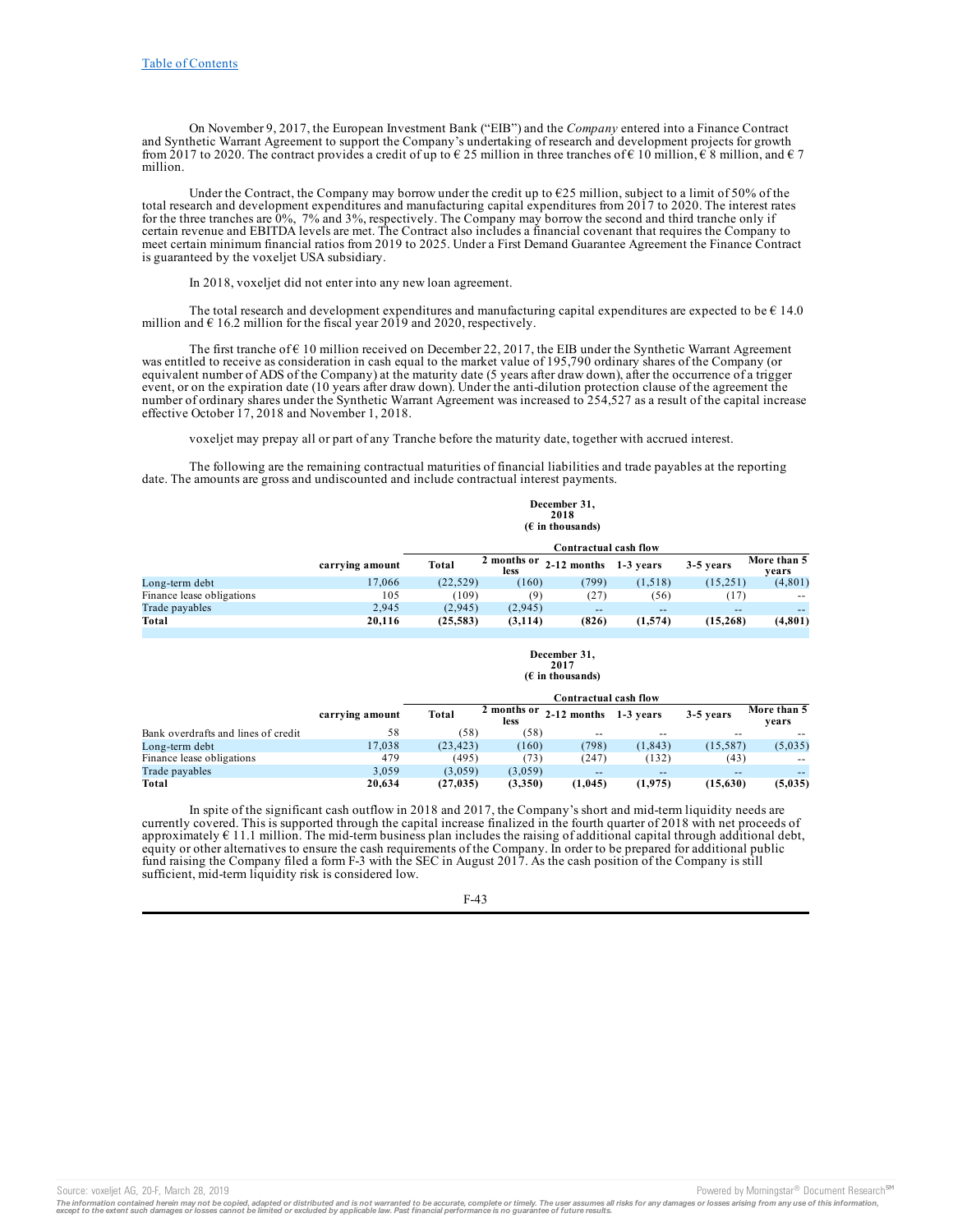## **22. Capital management**

Management's aim is to maintain a strong capital base so as to maintain investor, creditor and market confidence and to sustain future development of the business.

Equity is monitored by the *Company* using financial ratios. The equity used as a basis for determining the equity ratio corresponds to the equity disclosed in the Consolidated Statement of Financial Position.

Part of the capital management strategy is to reduce the number of sale and leaseback transactions for 3D printing equipment used in the production of printed products for customers. As a result of the *Company's* increased liquidity from its public equity offerings, certain lease contracts have been terminated prior to their scheduled maturity.

*voxeljet's* capital structure as of the end of the reporting periods 2018 and 2017 was as follows:

## **CAPITAL STRUCTURE**

|                                       |                                    | December 31. |  |  |
|---------------------------------------|------------------------------------|--------------|--|--|
|                                       | 2018                               | 2017(1)      |  |  |
|                                       | $(E \in \mathbb{R})$ in thousands) |              |  |  |
| Equity                                | 46,475                             | 43,889       |  |  |
| Share of total equity and liabilities | 67.0%                              | 65.5%        |  |  |
| Current financial liabilities         | 850                                | 1,162        |  |  |
| Non-current financial liabilities     | 16.321                             | 16,413       |  |  |
| <b>Total financial liabilities</b>    | 17,171                             | 17,575       |  |  |
| Share of total equity and liabilities | 24.8%                              | $26.2\%$     |  |  |
| <b>Total equity and liabilities</b>   | 69,352                             | 67,002       |  |  |
| 23. Leases                            |                                    |              |  |  |

#### **Finance leases**

#### *Lessee*

Future minimum lease payments under financing lease arrangements at the end of the considered reporting periods were as follows:

$$
F-44
$$

Source: voxeljet AG, 20-F, March 28, 2019 **Powered by Morningstar® Document Research** <sup>54</sup>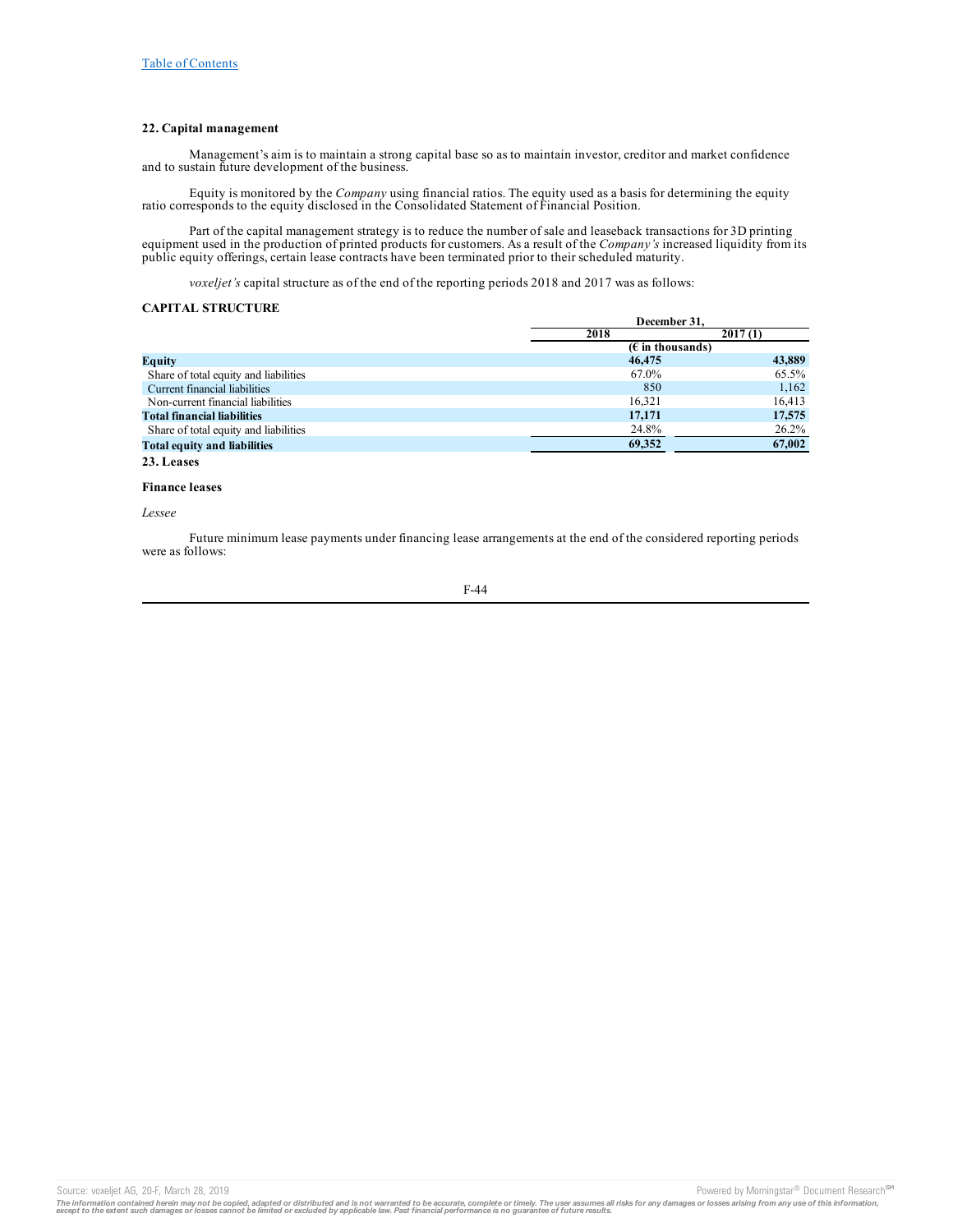## **PRESENT VALUE OF MINIMUM LEASE PAYMENTS**

|                           |                                                    | December 31, 2018                      |                                                                        |  |  |
|---------------------------|----------------------------------------------------|----------------------------------------|------------------------------------------------------------------------|--|--|
|                           | $(E$ in thousands)                                 |                                        |                                                                        |  |  |
|                           | <b>Minimum future lease</b><br>payments obligation | <b>Unamortized interest</b><br>expense | <b>Present value of minimum</b><br>future lease payments<br>obligation |  |  |
| due within 1 year         | 36                                                 | (2)                                    | 34                                                                     |  |  |
| due between 1 and 5 years | 73                                                 |                                        | 71                                                                     |  |  |
| Total                     | 109                                                |                                        | 105                                                                    |  |  |

|                           |                                                       | December 31, 2017                      |     |  |  |
|---------------------------|-------------------------------------------------------|----------------------------------------|-----|--|--|
|                           | $(E$ in thousands)<br><b>Present value of minimum</b> |                                        |     |  |  |
|                           | Minimum future lease<br>payments obligation           | <b>Unamortized interest</b><br>expense |     |  |  |
| due within 1 year         | 320                                                   | (12)                                   | 308 |  |  |
| due between 1 and 5 years | 175                                                   | $\left( 4\right)$                      | 171 |  |  |
| Total                     | 495                                                   | (16)                                   | 479 |  |  |

## **Operating Leases**

### *Lessee*

The estimated payment schedule regarding operating leases at the end of the considered reporting periods was as follows:

## **OPERATING LEASE OBLIGATIONS**

|                  |                           | December 31, |  |  |
|------------------|---------------------------|--------------|--|--|
|                  | 2018                      | 2017         |  |  |
|                  | $(\epsilon$ in thousands) |              |  |  |
| Less than 1 year | 554                       | 486          |  |  |
| 1 to 5 years     | 1,666                     | 762          |  |  |
| Over five years  | 364                       | 398          |  |  |
| Total            | 2,584                     | 1.646        |  |  |

Operating lease expenses were kEUR 528, kEUR 537, and kEUR 630 in the financial years 2018, 2017, and 2016, respectively. Operating lease expenses are primarily related to the rental agreements for real estate regarding our foreign operations.

*Lessor*

*voxeljet* leased two of its self‑produced 3D printers to two customers. Under the lease contract, *voxeljet* bears a majority of the substantial risks and rewards of the underlying assets.

### **Operating lease payments receivable for subleases**

| December 31,                       |       |
|------------------------------------|-------|
| 2018                               | 2017  |
| $(E \in \mathbb{R})$ in thousands) |       |
| 94                                 | 30    |
| $- -$                              | $- -$ |
| 94                                 | 30    |
|                                    |       |

F-45

Source: voxeljet AG, 20-F, March 28, 2019 **Powered by Morningstar® Document Research** Morningstar® Document Research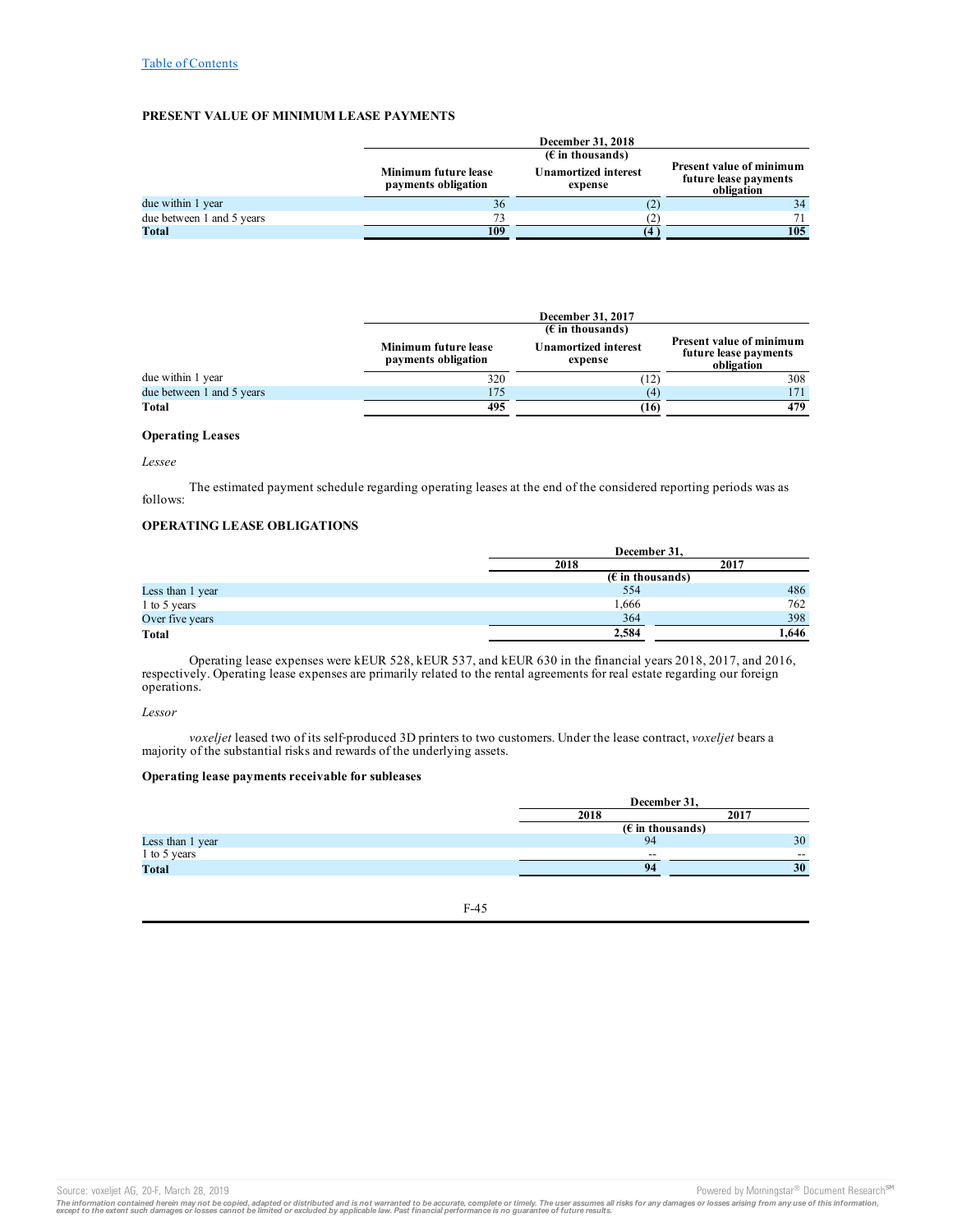The operating lease income was kEUR 31, kEUR 145 and kEUR 89 in the financial years 2018, 2017, and 2016, respectively.

## **24. Commitments, contingent assets and liabilities**

In connection with the enforcement of *voxeljet's* intellectual property rights, the acquisition of third-party intellectual property rights, or disputes related to the validity or alleged infringement of the *Company*'s or a third-party's intellectual property rights, including patent rights, *voxeljet* has been and may in the future be subject or party to claims, negotiations or complex, protracted litigation.

In March 2018, ExOne GmbH, a subsidiary of ExOne, notified voxeljet of its intent not to pay its annual license fees under an existing intellectual property-related agreement and asserted its rights to claim damages pursuant to an alleged material breach of the agreement. At this time, the Company cannot reasonably estimate a contingency, if any, related to this matter.

### **25. Related party transactions**

Related party transactions at *voxeljet* mainly consist of transactions with individuals on the Management Board and Supervisory Board.

Key management is defined as those individuals having authority and responsibility for planning, directing and controlling the activities of the *Company* within their function and within the interest of the *Company*.

The following table presents the amount and components of Management Board compensation:

## **MANAGEMENT COMPENSATION**

|                                            | <b>Year Ended December 31.</b>     |       |       |
|--------------------------------------------|------------------------------------|-------|-------|
|                                            | 2018                               | 2017  | 2016  |
|                                            | $(E \in \mathbb{R})$ in thousands) |       |       |
| Fixed compensation                         | 781                                | 778   | 644   |
| Compensation arisen from stock option plan | 360                                | 231   | $- -$ |
| Total                                      | 1.141                              | 1,009 | 644   |

Management Board remuneration currently consists of a fixed monetary remuneration, other fixed benefits (including *Company* car allowances and contributions to a defined contribution plan), a variable bonus as well as the participation in a stock options plan, which was executed on April 7, 2017.

### **Transactions with related parties**

A related party relationship could have an effect on the profit and loss and financial position of the *Company*. Defined as related parties are individuals or other third parties with whom *voxeljet* has common control relationships.

### **OTHER RELATED PARTIES**

| Name                                                 | Nature of relationship | Duration of relationship |
|------------------------------------------------------|------------------------|--------------------------|
| Franz Industriebeteiligungen AG, Augsburg            | Lessor                 | 10/01/2003-Current       |
| Schlosserei und Metallbau Ederer, Dießen             | Supplier               | 05/01/1999-Current       |
| Andreas Schmid Logistik AG                           | Supplier               | 05/01/2017-Current       |
| Suzhou Meimai Fast Manufacturing Technology Co., Ltd | Customer               | 04/11/2016-Current       |
| Simon Franz                                          | Employee               | 04/11/2017-Current       |
| DSCS Digital Supply Chain Solutions GmbH             | Customer               | 05/11/2017-Current       |

Transactions with Franz Industriebeteiligungen AG comprise the rental of office space in Augsburg, Germany. Rental expenses amounted to kEUR 2, in each of 2018, 2017 and 2016. In addition, Franz Industriebeteiligungen AG received payments related to the use of certain paintings which are placed in the administrative building in Friedberg. Associated rental expenses amount to kEUR 2 in each of 2018, 2017, and 2016.



Source: voxeljet AG, 20-F, March 28, 2019<br>The information contained herein may not be copied, adapted or distributed and is not warranted to be accurate, complete or timely. The user assumes all risks for any damages or lo